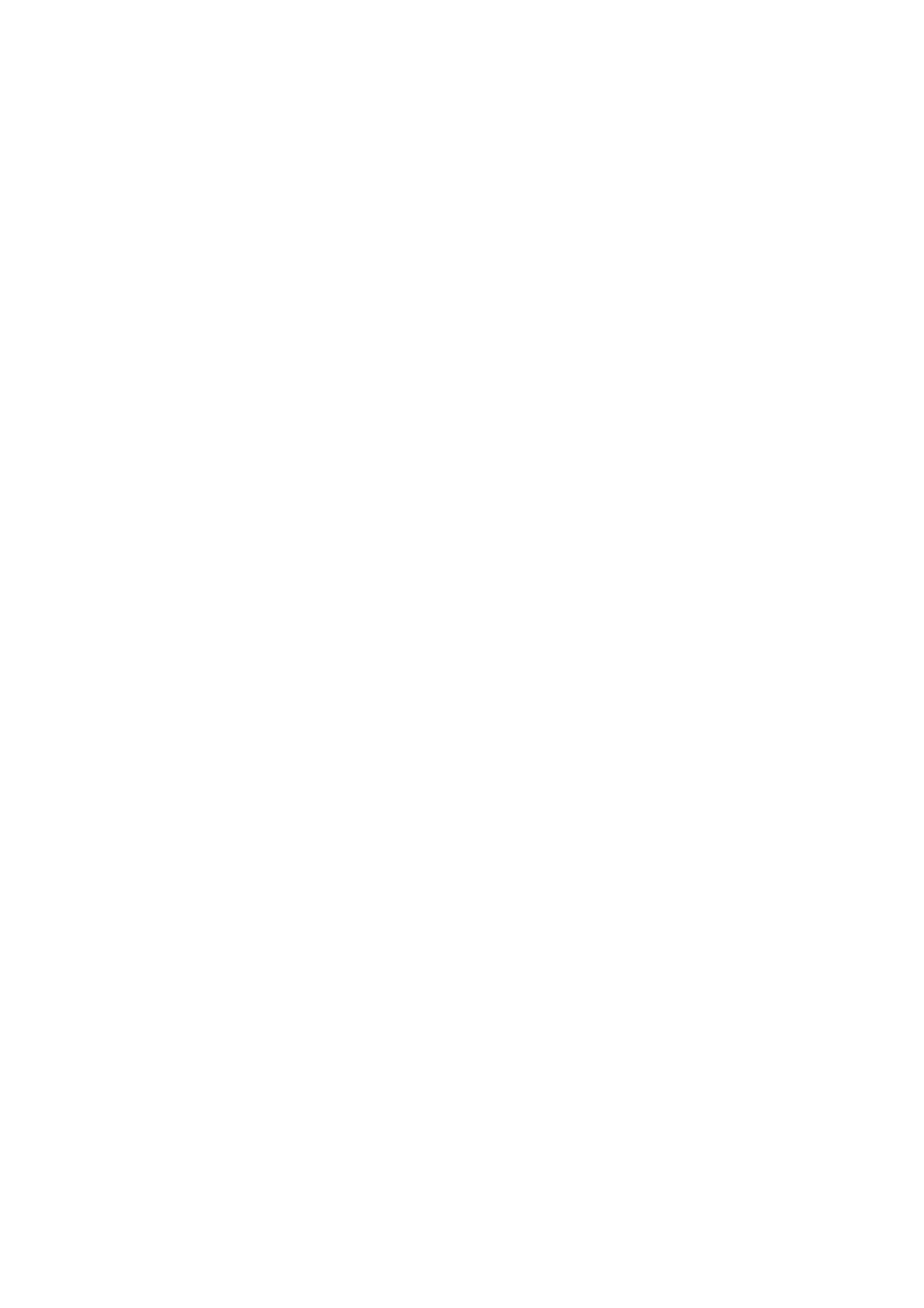# **TABLE OF CONTENTS**

| B. Pre-trial detention facilities of the Ministry of Interior of the Republic of Belarus 24          |  |
|------------------------------------------------------------------------------------------------------|--|
| IV. Conditions of transportation of defendants and convicts and conditions of court holding cells 29 |  |
|                                                                                                      |  |
|                                                                                                      |  |
|                                                                                                      |  |
|                                                                                                      |  |
|                                                                                                      |  |
|                                                                                                      |  |
|                                                                                                      |  |
|                                                                                                      |  |
|                                                                                                      |  |
|                                                                                                      |  |
|                                                                                                      |  |
|                                                                                                      |  |
|                                                                                                      |  |
|                                                                                                      |  |
|                                                                                                      |  |
|                                                                                                      |  |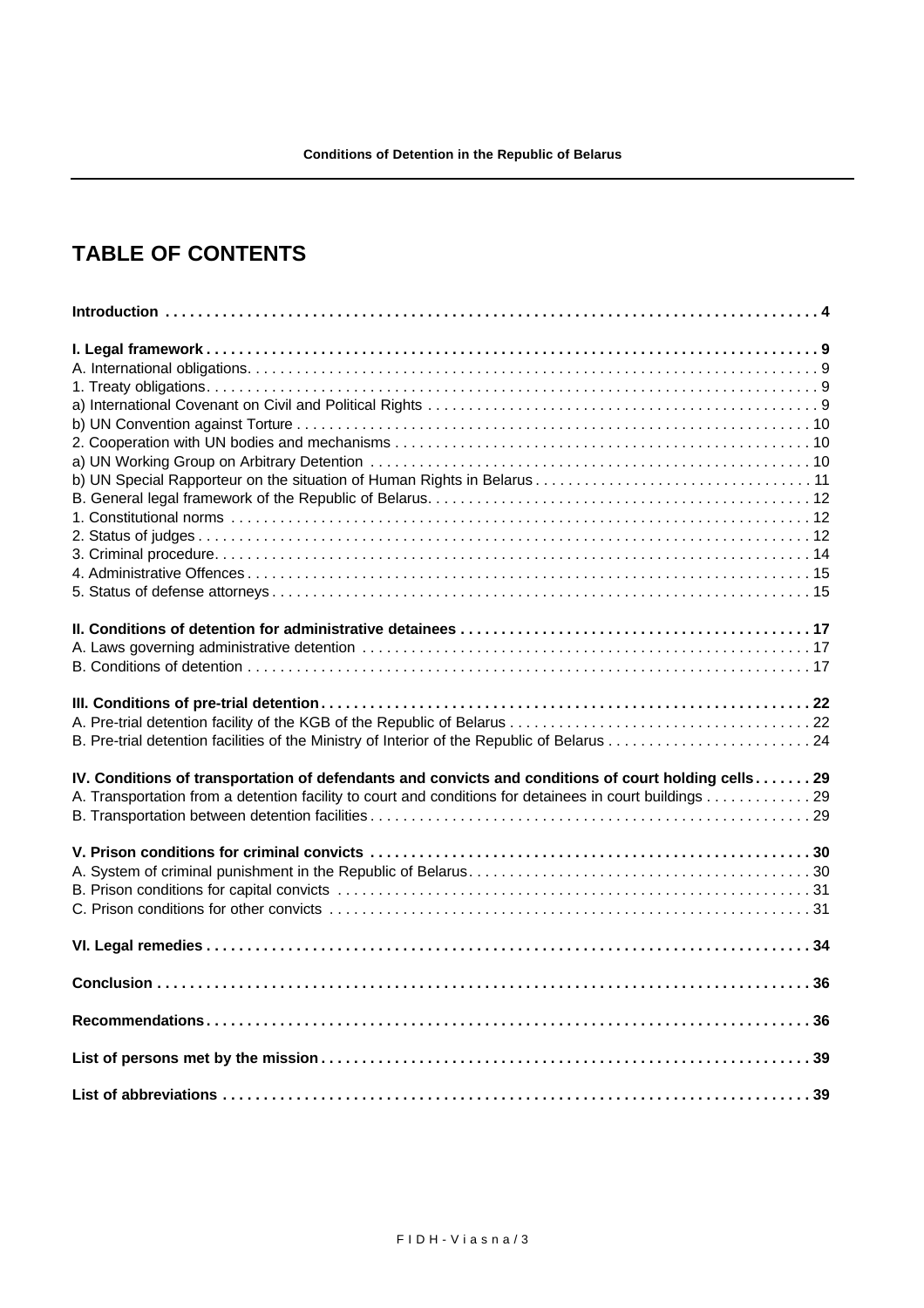# **INTRODUCTION**

This report is a result of a joint fact-finding mission of the International Federation for Human Rights (FIDH) and the Human Rights Center "Viasna", which visited the Republic of Belarus from October 29 till November 4, 2007. The mission was composed of:

Souhayr Belhassen, President of FIDH; Kirill Koroteev, Lawyer of the Human Rights Center "Memorial", Russia, Representative of the FIDH; Maria Chichtchenkova, Representative of the FIDH.

Mission members, pursuant to their mandate to investigate conditions of detention in Belarus, met with ex-convicts, relatives of prisoners, defense attorneys, members of nongovernmental human rights organizations, a former investigator and a former Judge of the Constitutional Court of the Republic of Belarus. A full list of people met by the mission is given below.

Despite numerous requests sent to Belarusian ministries beginning in September 2007, the mission was not granted an opportunity to meet with representatives of Belarusian authorities or to visit detention facilities. On the day of the mission's arrival in Minsk, the Belarusian Ministry of Justice and the Ministry of the Interior said that they were awaiting permission from the Ministry of Foreign Affairs to meet with the mission members. On October 31, 2007, the Belarusian Ministry of Foreign Affairs responded that they were aware of the FIDH visit and were ready to meet with the mission members "depending on the availability of the ministry's employees". However, the meetings never took place.

The mission members regret that they were not able to become acquainted with the Belarusian authorities' views regarding the issues addressed in the report.

The mission used the European Prison Rules<sup>1</sup> and the caselaw of the European Court of Human Rights as the frame of reference for evaluating prison conditions in the Republic of Belarus. Belarus is not a member state of the Council of Europe, but the documents of this body reflect the contemporary understanding of human rights on the European continent. Also, the 47 member states of the Council of Europe have signed the Convention for the Protection of Human Rights and Fundamental Freedoms, Article 3 of which prohibits the use of torture and inhumane and degrading treatment and punishment. This provision does not allow the member states to extradite or deport individuals to countries where they may be subjected to treatment prohibited by Article 3 of the Convention2. Thus, when deciding on extradition or deportation, competent courts in the Council of Europe member states must examine prison conditions in the Republic of Belarus in light of the European standards.

In the course of the visit to the Republic of Belarus, the mission members received substantial evidence of the use of torture and ill-treatment during criminal and administrative investigations. Individuals suspected of or charged with committing crimes or administrative violations are often subjected to beatings. Collected evidence demonstrates that cases of torture are not unusual among Belarusian lawenforcement bodies. However, detailed examination of the use of torture in Belarus is beyond the scope of this report.

Prison conditions in Belarus have been subject to little research; there are no official publications dedicated to this issue in the country. There is virtually no civic monitoring of detention facilities. Over the last several years, no independent human rights organization has been able to receive access to detention facilities to monitor their conditions. According to the International Committee of the Red Cross (ICRC) office in Kiev, in charge of the situation in Belarus, the ICRC couldn't visit the detainees in Belarus.

#### **Political context**

Alexander Lukashenko is the first president of the Republic of Belarus. He was elected on July 20, 1994, and has remained in power due to a series of constitutional changes.

The referendum of November 1996 amended the Constitution in such a way so as to expand presidential power and to extend his first term of office by two years. The Supreme Council, which was elected in 1995, was then dismissed and replaced by a two-chamber parliament, whose deputies were in fact appointed by the president<sup>3</sup>. After the referendum and dismissal of the Parliament, on January 13, 1997, Belarus was stripped of its status as special guest of the Council of Europe Parliamentary Assembly.

In 1999 several individuals disappeared in Belarus, including a former Minister of Interior Yuri Zakharenko,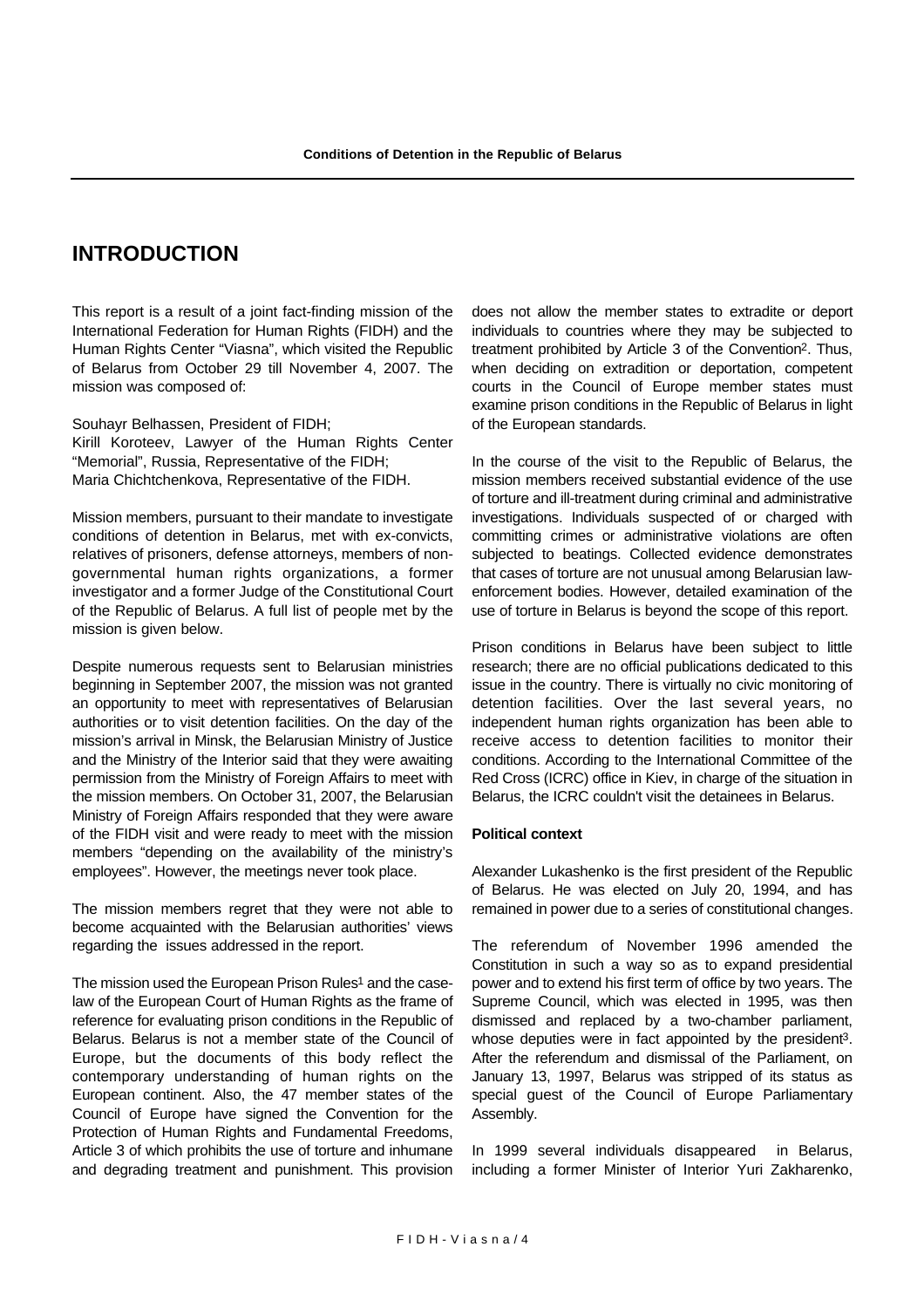Vice-speaker of the Parliament of Belarus Viktor Gonchar and businessman Anatoli Krasovski. On July 7, 2000, cameraman Dmitri Zavadski also disappeared. Official investigations brought no results. In 2002, a special committee for investigating disappearances in Belarus was created under the Committee on Legal Affairs and Human Rights of the Parliamentary Assembly of the Council of Europe (PACE). In 2004, PACE's Special Rapporteur on disappearances in Belarus, C. Pourgourides, published a report on the results of the investigations which, in particular, said that there are substantial grounds to believe that some high Belarusian governmental officials could have been involved in the disappearances of the politicians4. In its resolution adopted in 2003, the UN Commission on Human Rights<sup>5</sup> expressed its deep concern regarding «reports from credible sources, including statements of former investigators and senior law enforcement officials of the Government of Belarus, implicating senior government officials of the Government of Belarus in the forced disappearance and/or summary execution of three political opponents of the incumbent authorities and of a journalist; about reports of arbitrary arrest and detention; about persistent reports of harassment of non-governmental organizations, opposition political parties and individuals engaged in opposition activities and independent media; about reports of potential increased restrictions on the activities of religious organizations». Grave violations of human rights were further recalled in the 2004 and 2005 resolutions of the Commission6 and in the decision of Human Rights Council of June 30, 20067.

The resolution on the situation of human rights in Belarus adopted by the UN General Assembly on March, 8 20078 notes the «failure of the Government of Belarus to cooperate fully with all the mechanisms of the Human Rights Council, in particular with the special rapporteur on the situation of human rights in Belarus, while noting the serious concern relating to the deterioration of the human rights situation in Belarus».

On September 9, 2001, A. Lukashenko was reelected for a five-year term in the first round of elections with an official result of 76.6% of votes. Elections were conducted with numerous vi-olations and OSCE observers considered their results illegitimate.9

On October 17, 2004, during parliamentary elections Lukashenko organized a referendum on whether or not he could run for president again in 2006, even though the Belarusian constitution sets a two-term limit on the presidency. During the referendum 77.3% of the voters supported the introduction of an amendment to the Constitution which would eliminate this limit. The illegitimate referendum of 2004, lack of possibilities for free and fair elections in 2006, suppression of demonstrations, arrests of demonstrators and members of the opposition, ill-treatment of political prisoners, and the lack of any progress in investigating the disappearances of Zakharenko, Gonchar, Krasovski and Zavadski, caused the European Union to introduce sanctions against Belarusian high governmental officials in 2004, and again in 2006, prohibiting them from entering any countries of the EU. In May 2006 the EU expanded its sanctions and froze the European bank accounts of the Belarusian president and 35 other governmental officials<sup>10</sup>. In October 2006 four more Belarusian officials were included in the list of individuals subjected to the sanctions<sup>11</sup>. Due to the lack of progress, in March 200712 and April 2008 the sanctions were extended for another year period, until April 10, 2009.

In parallel, in December 2003, several international and European trade unions made a request to the EU for an investigation on the violations by Belarus of the freedom of association and of the right to collective bargaining under ILO Conventions No. 87 and No. 98.

After having concluded that those violations were "serious and systematic" the EU decided in December 2006 to temporarily withdraw access to the generalised tariff preferences from the Republic of Belarus.

The elections of March 19, 2006 were made to look pluralistic. Besides Lukashenko, three other candidates ran for president: Alexander Milinkevich, who was the single candidate from the democratic opposition elected during the Congress of democratic powers in October 2005, which united political parties and non-governmental organizations; Alexander Kozulin, a candidate from the Social Democratic party and former Rector of the Belarusian State University; and Sergei Gaidukevich, the leader of the Liberal Democratic party loyal to Lukashenko.

During the election campaign, Lukashenko, as the incumbent, broadly used all methods of cam-paigning while the two candidates from the opposition were subjected to restrictive measures. The percentage of votes in favor of Lukashenko<sup>13</sup>, announced on March 19, 2006, was so high that few people doubted that it was the result of massive fraud. The OSCE Election Observation Mission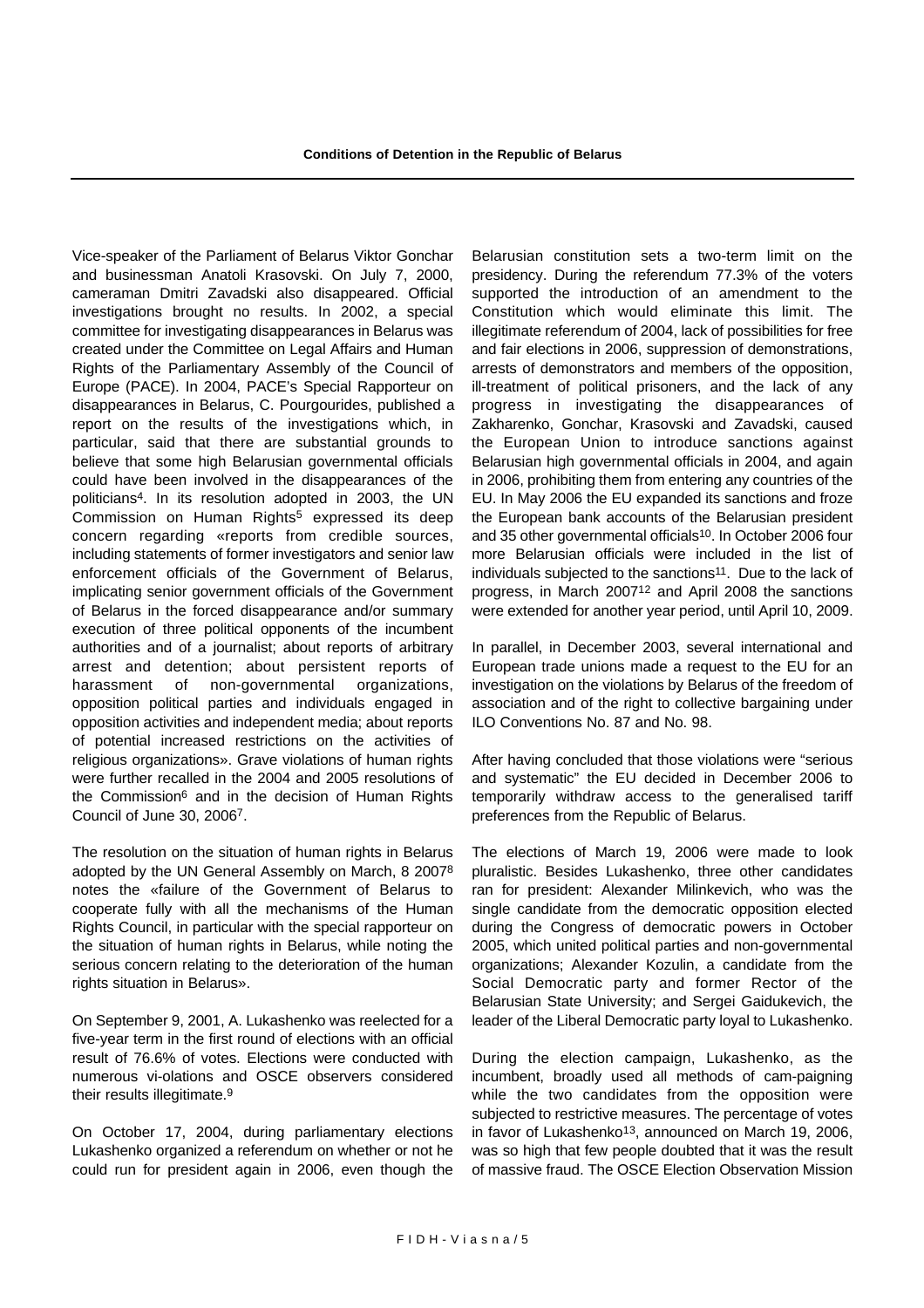published a report which concluded that "the conduct of the 2006 presidential elections in Belarus failed to meet OSCE commitments for democratic elections"14.

On the evening of March 19, 2006, thousands of people came out to Oktiabrskaya square in Minsk to protest against the falsification of the election results. Hundreds set up a tent camp on the square. On the night of March 23, the police stormed the camp and used brutal force to arrest all its occupants. Those arrested were sentenced to administrative imprisonment.

On March 25, 2006, on the anniversary of the Belarusian People's Republic proclaimed in 1918, democratic opposition conducted another demonstration, which was also brutally suppressed by the police, while many demonstrators were arrested. On the same day the police also arrested Alexander Kozulin, who in July 2006 was sentenced to five and a half years of imprisonment for "disorderly acts" and "organization of group activities grossly violating public order".

Since coming to power President Lukashenko has gradually built a system which allows him to remain in power. In particular, candidates for parliamentary or local council elections are now appointed by the presidential administration, while local election committees fall under the control of the executive branch. Lukashenko claims that he acts in the interests of the Belarusian people, while political parties act in private interests, and he strives to diminish their influence through legislative manipulations and the repression of political activists. A state ideological system has been established in the country. Classes on "Belarusian state ideology" are included in the curricula of secondary schools and universities, and, as during Soviet times, on the staff of every company there is a person in charge of conducting ideological work with all the employees. State mass media have been turned into instruments of propaganda, while the few remaining mass media outlets are under constant threat of closure or bankruptcy. There are no independent TV or radio channels in the country, even though this type of mass media is the primary source of information for the majority of Belarusian citizens. "Solely for the purposes of political mileage the president is using the whole set of instruments available to an ideal dictator, who came to power imitating observance of democratic and constitutional mechanisms and eliminating political competition: repressions of members of the opposition, purges among governmental officials, censorship of mass media, dismissal of parliament, a sequence of rigged referendums, falsified elections, corruption, Praetorian Guard, populist discourse, state nationalism, reactionary ideology, dressed up as contemporaneity and pragmatism"15.

#### **Legislative changes**

In 2005 a number of changes were introduced into Belarusian legislation (effective as of January 1, 2006) which laid a legal foundation for further human rights violations. The Criminal Code included new provisions: Article 193-1 – "illegal organization of activities of public associations, religious groups or foundations or participation in their activities", which provide for six months to two years of imprisonment; and Article 193 – "organization or management of public associations or religious groups infringing upon personhood and citizens' rights and obligations", which provides for six months to three years of imprisonment. Article 293 was amended by the insertion of the third section, according to which the organization and funding of mass disturbances is punished by six months to three years of imprisonment. Article 342 was amended by an appendix according to which teaching or in other ways preparing people for participation in activities which grossly violate public order, as well as funding such activities, where there is no evidence of more serious crimes, is punished by six months to two years of imprisonment. Punishment for public calls to seize power (Article 361) was increased, providing for six months to three years of imprisonment. The Criminal Code also included a new article on "discrediting the Republic of Belarus" (Article 369-1), which provided for six months to two years of imprisonment.

On January 9, 2006, not long before the presidential elections (March 19, 2006), the Criminal Code also included a new Article 290-1 on "funding terrorist activities", which provides for 8 to 12 years of imprisonment and confiscation of property. In December 2006 Belarusian Parliament adopted a law "On counter-extremism", which included in the term "extremism" not only actions but also calls to extremist activities as well as any assistance in their implementation.

These legislative changes provided a legal basis for repression which was increased on the eve of the 2006 presidential elections. According to the Human Rights Center "Viasna", during the election period more than 1000 people were arrested and given administrative sentences, while several thousand people were the victims of various human rights violations. Hundreds of people, including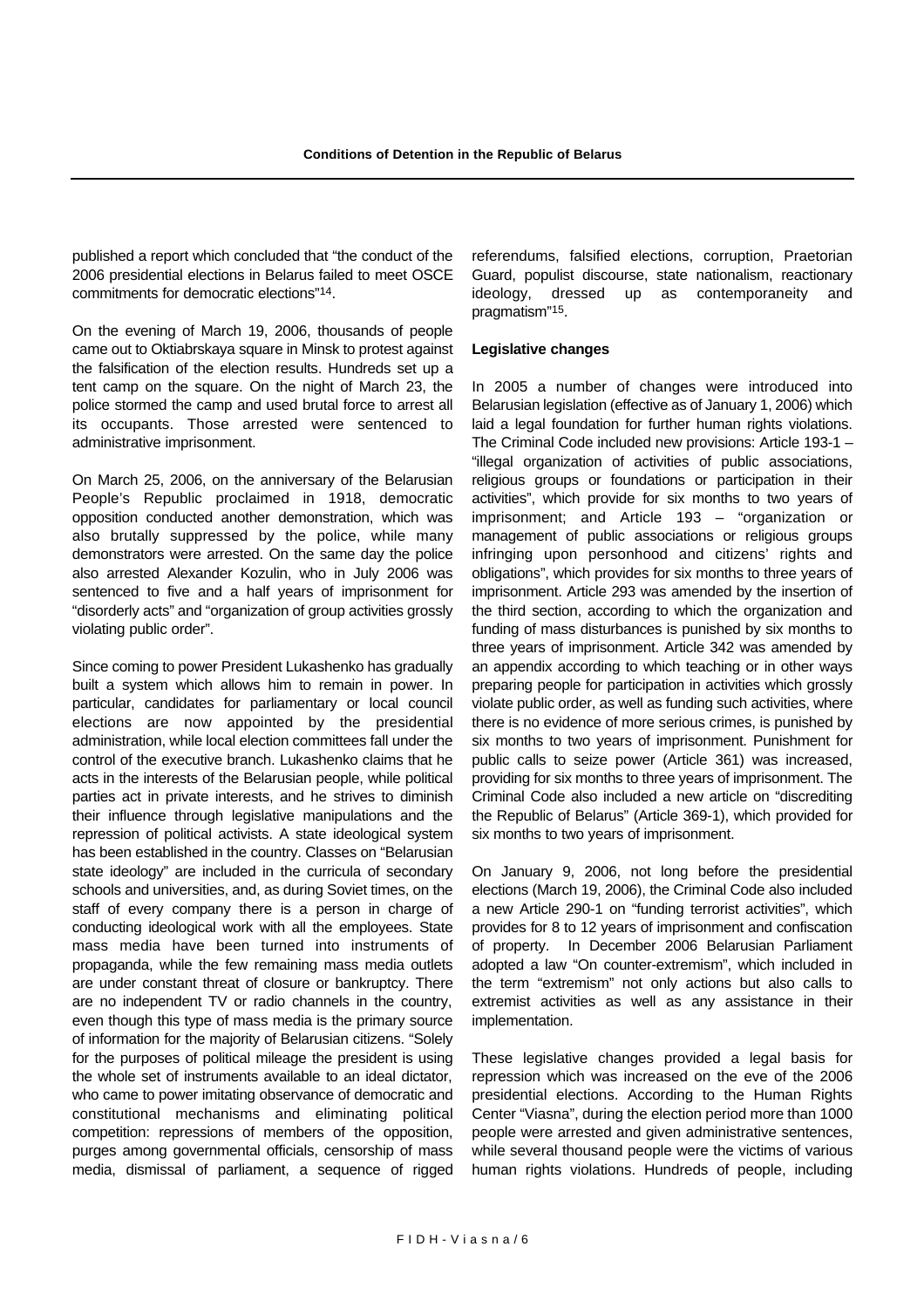many journalists, were subjected to abuse by lawenforcement bodies.

#### **Human rights violations**

Over the last several years mass human rights violations continued in Belarus. The situation became particularly aggravated during election campaigns and mass protest actions. The authorities limited the freedom of peaceful demonstration and even systematically prohibited them under false pretexts, claiming, in particular, that during mass actions it is difficult to protect public order. Peaceful demonstrations were brutally suppressed and their participants were subjected to police beatings and arrests. Belarusian authorities systematically use such measures as firing demonstrators from their jobs and expelling them from universities.

As recently as 2007, the authorities arrested more than 600 people16 who were exercising their constitutional rights and charged them with administrative offences. At the time when the mission was conducting its research, four people, regarded by Belarusian human rights organizations as political prisoners, were serving long prison terms. Alexander Kozulin, a candidate for the 2006 presidential elections and a former Rector of the Belarusian State University, was sentenced to five and a half years of imprisonment after being convicted in accordance with Article 339, part 2, of the Criminal Code (disorderly conduct) and Article 342, part 1, of the Criminal Code (organization of group activities grossly violating public order and involving obvious disobedience of the authorities' legal orders or leading to disruption in the work of transport, enterprises, establishments or organizations, or active participation in such activities where there is no evidence of more serious crimes). On August 1, 2007, after publishing an article on the Internet, a publicist and a member of the United Civic Party, Andrei Klimov, was sentenced to two years imprisonment in accordance with Article 361, part 3, of the Criminal Code (calls to overthrow or change the constitutional regime of the Republic of Belarus or committing crimes against the state using mass media) and Article 368 of the Criminal Code (insulting the president). On November 1, 2006, the leader of the "Malady Front" Dmitrii Dashkevich was sentenced to 18 months imprisonment in accordance with Article 193.1 of the Criminal Code for participating in activities of an unregistered NGO. On May 10, 2006, an activist of the "Malady Front" Artur Finkevich was tried and sentenced in accordance with Article 339 of the Criminal Code (aggravated disorderly conduct) after writing graffiti "We want a new one!". In the course of drafting this report Andrei Klimov, Dmitrii Dashkevich and Artur Finkevich were released17.

Belarusian authorities systematically refuse to register nongovernmental organizations, which puts NGO members under a constant threat of prosecution "for activities within an unregistered organization" (Article 193 of the Criminal Code). Criminal prosecutions primarily target members of youth and political organizations. In 2007 eight members of the "Malady Front" were subject to fines and warnings in accordance with Article 193-1 of the Criminal Code, while dozens of other members of this organization were interrogated and subject to investigation. In 2006 four members of the NGO "Partnerstvo" (Partnership) and two members of the "Malady Front" were convicted under the same article of the Criminal Code, which led to prison sentences for five of the convicts and a fine for one of them. No acquittals were granted to defendants charged under this article.

It is difficult to carry out human rights activities in Belarus. In 2007 the Belarusian Helsinki Committee remained the only human rights NGO legally registered in the country. However, the Supreme Economic Court of the Republic of Belarus has yet to resolve the case about the liquidation of the Belarusian Helsinki Committee, as its examination has been suspended. In 2007 under various pretexts registration was denied to the association "Likvidator" and to the civic human rights movement "Za Svobodu" (For Freedom).

Decisions of intergovernmental organizations and documents signed by the Republic of Belarus, particularly in the area of freedom of association, are not observed in Belarus. Thus, in July 2007 the UN Human Rights Committee examined the liquidation of the Human Rights Center "Viasna" in 2003 under HRC's individual Procedure and ordered Belarusian authorities to register this organization and stop limiting the freedom of association. Disregarding this decision, in 2007, the Ministry of Justice again refused to register an NGO created by founders of the Human Rights Center "Viasna". The Supreme Court of the Republic of Belarus rejected a complaint from the applicants in October 2007.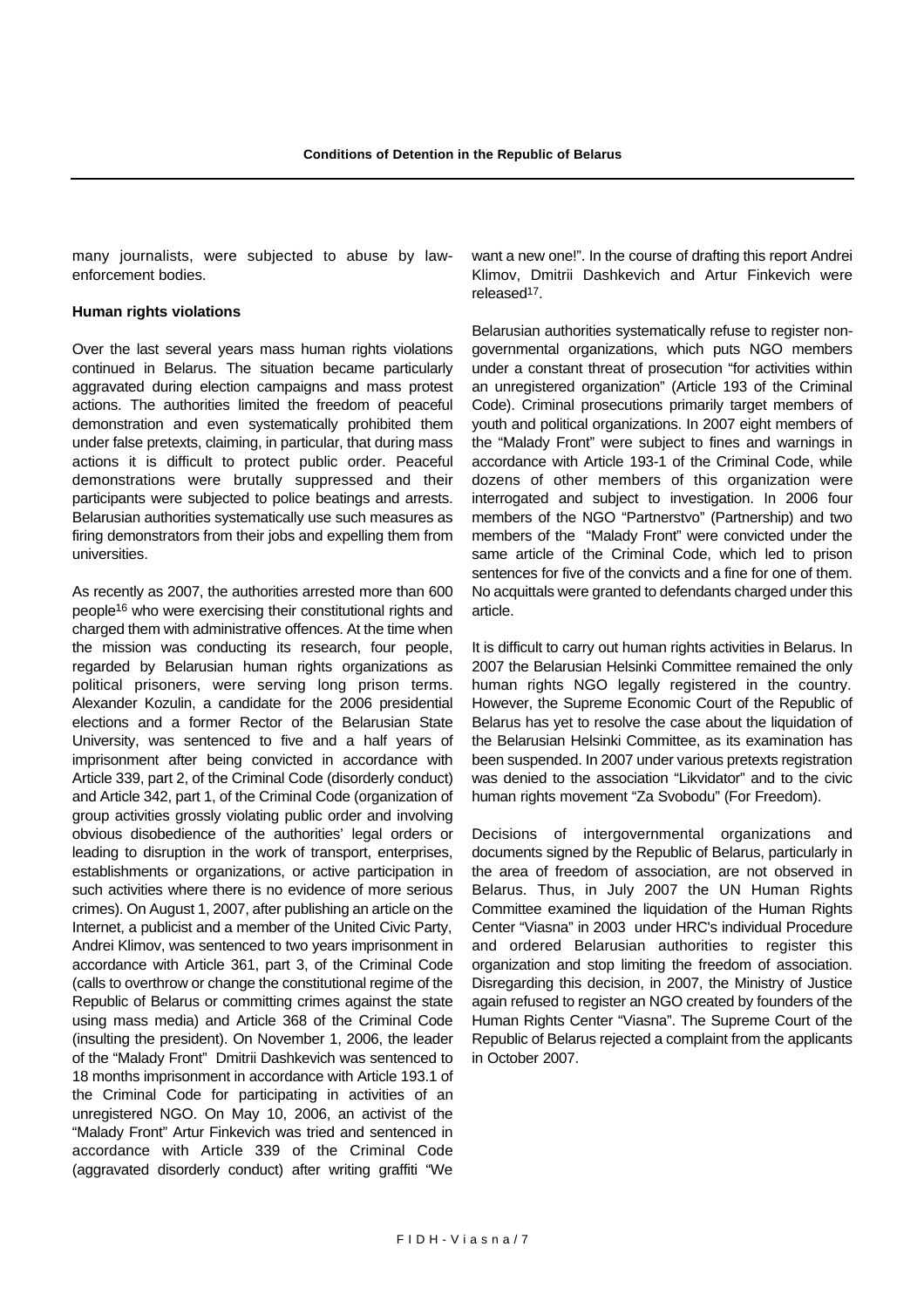4. Disappeared Persons in Belarus, Report by the Committee on Legal Affairs and Human Rights, C. Pour-gourides, Doc. 10062, February

4, 2004. http://assembly.coe.int//Main.asp?link=http://assembly.coe.int/Documents/WorkingDocs/doc04/EDOC10062.htm

5. Situation of human rights in Belarus, UN Commission on Human Rights resolution 2003/14, Avril, 17 2003

6. Situation of human rights in Belarus, UN Commission on Human Rights resolution 2004/14, Avril, 15 2004 and 2005/12, April 14, 2005

7. UN General Assembly Official Records, Sixty-first session. Supplement No. 53 (A/61/53)

8. Resolution A/RES/61/175

9. In the 2001 elections three people ran for the President of Belarus: Alexander Lukashenko; a candidate from opposition, Chairman of the Federation of Belarus Trade Unions, Vladimir Goncharik; and a leader of the Belarusian Liberal Democratic Party, Sergei Gaidukevich. 10. Resolution of the Council of the European Union, N765/206, May 18, 2006.

http://eur-lex.europa.eu/LexUriServ/LexUriServ.do?uri=OJ:L:2006:134:0001:0011:EN:PDF

11. Resolution of the Council of the European Union, # 1587/206, October 23, 2006.

http://eur-lex.europa.eu/LexUriServ/LexUriServ.do?uri=OJ:L:2006:294:0025:0026:EN:PDF

12. General position of the Council of the European Union 2007/173/CFSP, March 19, 2007

http://eur-lex.europa.eu/LexUriServ/LexUriServ.do?uri=OJ:L:2007:079:0040:0040:EN:PDF

13. According to the Central Election Committee Lukashenko received 83% votes in the first round.

14. Republic of Belarus, Presidential elections of March 19, 2006, OSCE/ODIHR Election Observation Mis-sion Report,

http://www.osce.org/documents/odihr/2006/06/19393\_en.pdf

15. J.-C. Lallemand, V. Simaniec, *Biélorussie* : mécanique d'une dictature, P., Les Petits matins, 2007.

16. See list of persons charged with administrative violations in 2007, drafted by the Human Rights Center "Viasna"

http://spring96.org/persecution/?Name=&DateFrom=2007-01-01&DateTo=2007-12-

31&JDateFrom=&JDateTo=&ArticleID=&Judge=&Town=&Court=&ArrestFrom=&ArrestTo=&FineFrom=&FineTo=&iDecriprion=&Page=0 17. On January 23, 2008, Dmitri Dashkevich was released before the end of his sentence; Artur Finkevich was released on February 5, 2008, right in the courtroom where his appeal was examined; Andrei Klimov was released on February 15, 2008, by presidential decree from February 11, 2008, "due to completion of serving his sentence". These releases were possible thanks to the efforts of the International Community, in particular the European Union, which made the release of political prisoners a primary condition for normalizing its relations with Belarus.

<sup>1.</sup> Recommendation Rec(2006)2 of the Committee of Ministers of the Council of Europe to member states on the European Prison Rules (Adopted by the Committee of Ministers on 11 January 2006 at the 952nd meeting of the Ministers' Deputies).

<sup>2.</sup> See, among many other decisions: Eur. Ct. H.R., *Soering v. the United Kingdom*, judgment of 7 July 1989, Series A no. 161, pp. 35-36, §§ 89-91; Saadi v. Italy [GC], no. 37201/06, 28.02.2008, § 138, ECHR 2008-…

<sup>3.</sup> On November 27, 1996, the President issued an order on the composition of the Lower Chamber of the Parliament, which included 110 loyal to the President deputies of the former Supreme Council. The Upper Chamber consists of eight deputies from each of the six regions and Minsk city, which are appointed by regional administrations (whose heads are appointed by the President), and another eight deputies appointed personally by the President.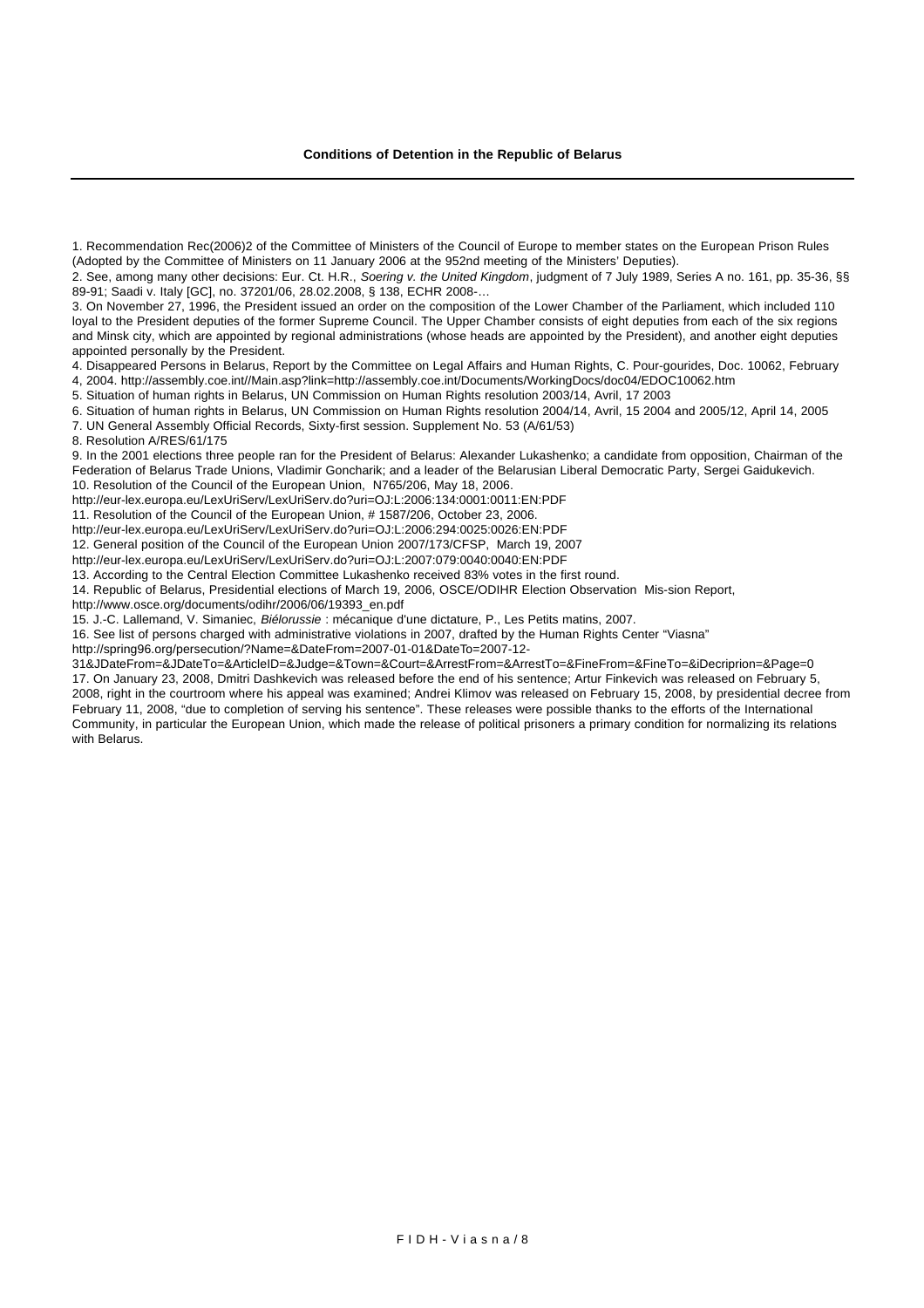# **I. LEGAL FRAMEWORK**

The Republic of Belarus is a country in the center of Europe, with a total area of 207.6 thousand square kilometers and a population of approximately 9.7 million people. Belarus became inde-pendent in 1991 after the collapse of the Soviet Union; however it was one of the founders of the United Nations18. Yet, Belarus is the only European country which has not yet joined the Council of Europe<sup>19</sup>.

Belarus applied for membership in the Council of Europe on May 12, 1993. The Committee of Ministers of the Council of Europe granted it a candidate status on April 15, 199320. The Parlia-mentary Assembly of the Council of Europe granted the Belarusian Parliament a special guest status on September 16, 1992. On January 13, 1997, the status was suspended after the 1996 elections and constitutional referendum, which were considered non-democratic. On January 20, 2004, the Bureau of the Parliamentary Assembly refused to reinstate the special guest status of the Belarusian Parliament and explained that the reasons for its suspension had not been eliminated. Consequently, Belarus is not a party to the European Convention on Human Rights.

In its Resolution # 1506 (2006) on external relations of the Council of Europe, the Parliamentary Assembly expressed its concern that Belarus has not taken any significant steps to observe the fundamental principles of the organization to which it applied for membership<sup>21</sup>.

As a member state of the OSCE, Belarus is bound by the OSCE commitments in the field of the human dimension, including civil and political rights and relating to the rule of law. However, these documents do not have the character of legally binding treaties under international law, they represent a political promise to comply with OSCE standards reflected in its documents.

Thus, at present Belarus is only legally bound by human rights treaties which were adopted within the framework of the UN and the ILO Conventions.

# **A. International obligations**

This chapter will examine how Belarus complies with its international human rights obligations (1) and how it cooperates with UN bodies and mechanisms, primarily those of the UN Human Rights Council (2).

### **1. Treaty obligations**

Belarus is a contracting party to the International Covenant on Civil and Political Rights (a) and the UN Convention Against Torture (b), two international instruments of particular relevance in clarifying state obligations with regard to prison conditions.

#### *a) International Covenant on Civil and Political Rights*

Belarus ratified the International Covenant on Civil and Political Rights (ICCPR) on November 12, 1973. The Covenant came into force on March 23, 1976. On September 30, 1992, Belarus made a declaration in accordance with Article 41 of the Covenant (recognition of the competence of the UN Human Rights Committee (UN HRC) with regards to inter-state communications) and on the same day it ratified the First Optional Protocol, which came into force on December 30, 1992.

Up to now Belarus has submitted four reports to the UN HRC (one initial report and three periodic reports). The fifth and the sixth periodic reports were supposed to be filed on November 7, 2001, and on November 7, 2006. However, they had not been filed by the time this report was published.

The fourth and the last report by Belarus<sup>22</sup>, which was submitted in 1996, did not mention the issues of prohibition of torture and ill-treatment or problems with prison conditions. Belarusian authorities considered it enough to quote Article 25 of the Constitution, which says that "no one shall be subjected to torture or to cruel, inhumane or degrading treatment or punishment".

In its concluding observations on the fourth report dated November 6, 1997, the UN HRC expressed its concern with significant evidence of the use of torture during peaceful demonstrations, arrests and detentions by the police and other law-enforcement bodies, as well as with frequent use of weapons by law enforcement officers. The HRC noted that such cases are not investigated by independent bodies, that charges are rarely brought, and that the number of convictions is extremely small. The HRC expressed its concern that the combination of these circumstances may lead to impunity of police and law enforcement officers23.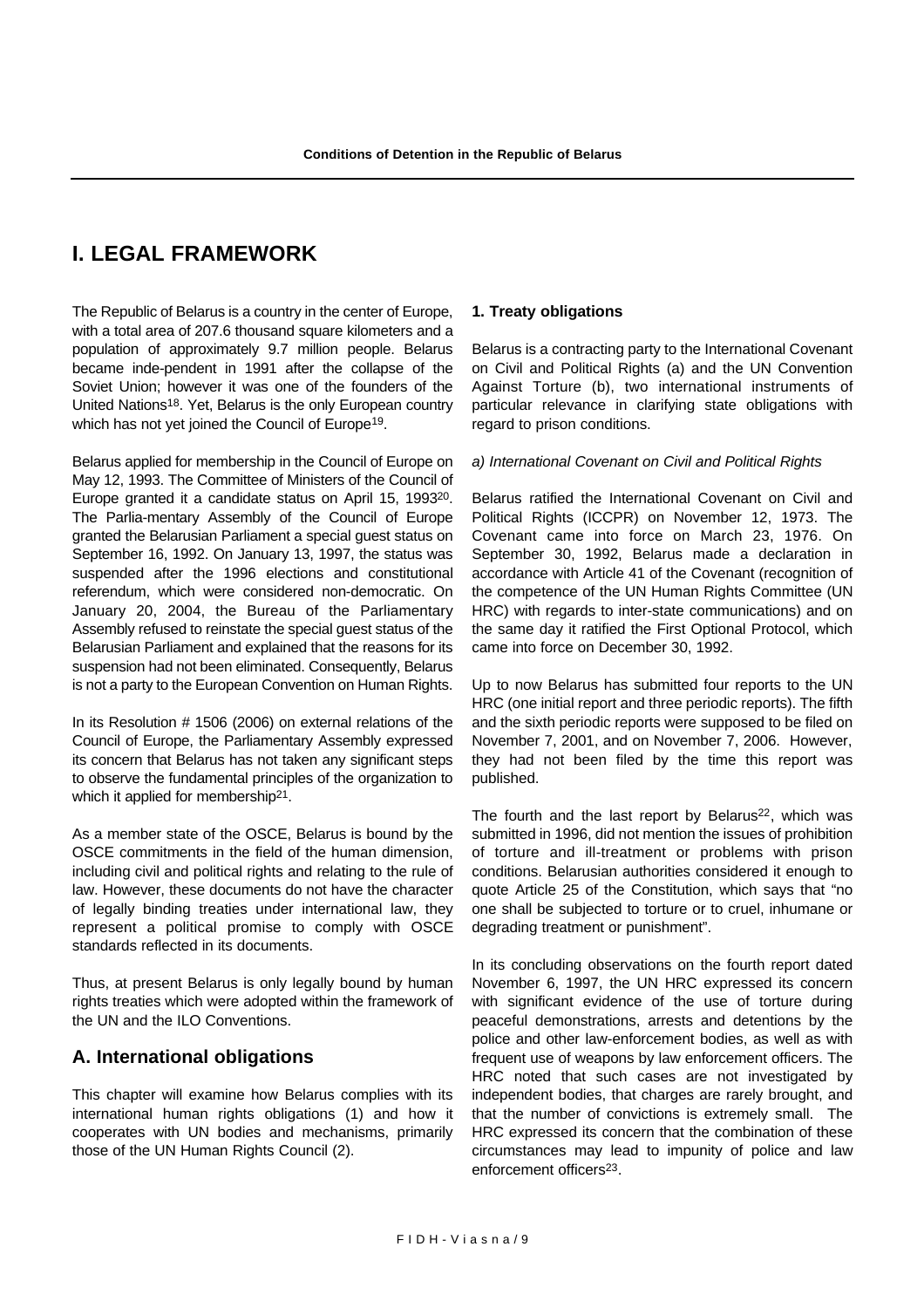The UN HRC also expressed its dissatisfaction with the fact that detention facilities are controlled by the General Prosecutor's Office and that there are no independent mechanisms for investigating complaints of detainees. The UN HRC expressed its particular concern with prison conditions, noting such problems as over-crowding, placement in punitive isolation cells, decrease of food rations for those kept in such cells, planting of "pressmen" (special law enforcement agents who beat and torture inmates to obtain confessions and testimonies), and prison conditions for capital convicts.

#### *b) UN Convention Against Torture*

Belarus ratified the UN Convention Against Torture on March 13, 1987. It came into force on June 26, 1987. Up to now Belarus has submitted to the UN Committee against Torture (CAT) three reports (one initial report and two periodic reports). The third report (the last one to date) was supposed to be submitted to the Committee in 1996, but in fact was filed only in April 2000. The fourth and the fifth reports were supposed to be filed on June 25, 2000, and on June 25, 2004, respectively, but had not been submitted by the time this report was published.

The third periodic report contains only a short description of the laws that may be related to the subject of the Convention24. It also includes a short note about training law enforcement officers in the area of torture prevention25.

In its concluding observations on the third report on Belarus, the UN Committee against Torture did not mention any positive changes in the application of the Convention, expressing satisfaction only with the removal of a reservation to Article 20 of the Convention26, the ratification of the UN Convention relating to the Status of Refugees (1951), and Belarus's cooperation with UN Special Rapporteurs27, while continuing to note many problems.

The UN Committee against Torture expressed its concern with the following problems<sup>28</sup>:

• General deterioration of the human rights situation in Belarus since the review of the second periodic report in 1992, including constant violations of freedom of speech, particularly limitation of mass media independence and violation of freedom of peaceful assembly, which prevent the possibility of full implementation of the Convention;

• Lack of a concrete definition of torture in the Criminal Code of the Republic of Belarus as provided in Article 1 of the Convention, which means that the use of torture is not punished appropriately as required by Article 4, part 2, of the Convention;

• Substantial evidence of the use of torture and other cruel, inhumane and degrading treatment and punishment by governmental officials or with their knowledge, in particular against political opponents and peaceful demonstrators, including disappearances, beatings and other actions violating the Convention;

• Inability of the authorities to conduct prompt and impartial investigations of allegations of torture; inability of the authorities to prosecute those guilty of using torture, as required by Article 12 and 13 of the Convention;

• Over-crowding, bad nutrition, lack of hygiene and medical care, and wide-spread tuberculosis in prisons and pre-trial detention facilities.

The UN Committee against Torture recommended Belarusian authorities, *inter alia*, to take measures to improve prison conditions and to provide access to detention facilities to reliable and impartial observers whose conclusions would be made publicly available. According to the Human Rights Center "Viasna", these recommendations have not been followed. This has also been noted by the UN Special Rapporteur on Human Rights in the Republic of Belarus (see below).

### **2. Cooperation between Belarus and UN mechanisms**

In the area of supervising prison conditions, the most important steps were the invitation by Be-larusian authorities to the UN Working Group on Arbitrary Detention to undertake a visit to the country in 2004 (a) and the establishment of the mandate of the UN Special Rapporteur on the human rights situation in Belarus by the UN Human Rights Commission(b).

#### *a) UN Working Group on Arbitrary Detention*

The UN Working Group on Arbitrary Detention visited Belarus from August 16 to 26 of 2004. It visited 15 detention facilities, including correction centers, prisons, pre-trial wards, temporary confinement cells, juvenile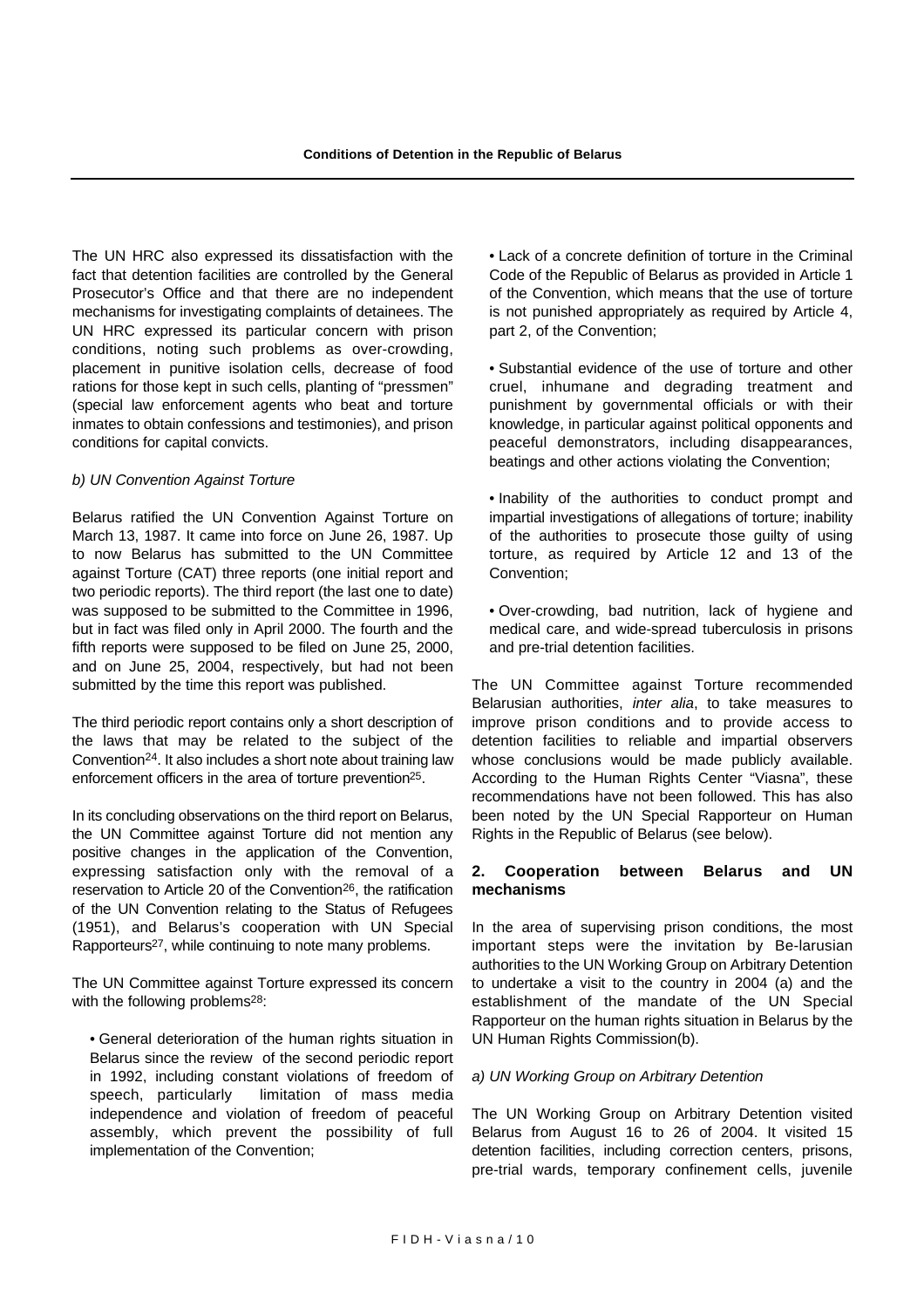colonies, asylum-seekers' wards, psychiatric clinics, and police de-partments. The authorities were not always informed in advance about the visits. However, the Working Group was not granted access to penitentiary facilities controlled by the KGB. Members of the Working Group met in confidence with more than two hundred prisoners.

The Report of the Working Group for the UN Commission on Human Rights29 notes that the conditions of pre-trial facilities are much harsher than those in prisons, as all contacts with relatives are strictly limited, phone calls are prohibited, receipt of parcels is restricted, and active physical movement is not possible. Such conditions violate the presumption of innocence guaranteed by the Constitution of the Republic of Belarus. The report also notes significant over-crowding in pre-trial detention facilities.

Thus, from the very beginning of detention detainees are subjected to psychological pressure with the purpose of obtaining confessions from them. Confessing enables prisoners to expedite the hearings process, allowing them to retain the possibility of receiving amnesty after sentencing, while filing motions and complaints prolongs imprisonment in harsh conditions. The Working Group found that such practices violate principles of international law, according to which no one can be forced to testify against himself.

The Working Group also received reports stating that charges brought by investigators were often different from the actual reasons of arrests, especially in politically motivated cases. This is possible because of the vagueness of the law, which violates the presumption of innocence and creates great potential for abuse. The Working Group also presumed that attempts by the police to demonstrate efficiency in combating crimes lead to the fabrication of criminal cases from the very beginning of detention, i.e. from arrest. The system by which detainees in pre-trial detention facilities are pressured to give confessions and by which judges demonstrate too much trust in the evidence, statements and protocols presented by investigators, makes it impossible to defend the accused. No independent bodies are permitted to supervise the investigation process internally or externally, which allows those who fabricate criminal cases to avoid punishment<sup>30</sup>.

The Working Group noted that serious crimes (such as terrorism, organized crimes, trafficking of people, drugs and weapons) and politically motivated cases are investigated by the KGB, whose officials are supervised by the Prosecutor's Office. The Working Group also noted that in practice there is no supervision over the KGB pre-trial facility. The Working Group stressed that detainees of the KGB pre-trial facility face a high risk of abuse and have only hypothetical legal remedies<sup>31</sup>.

The Working Group recommended that Belarusian authorities, inter alia, take all necessary measures to improve conditions in pre-trial facilities, eliminate the problem of over-crowding and observe the Standard Minimum Rules<sup>32</sup> for the Treatment of Prisoners<sup>33</sup>. UN experts also recommended that the government allow exterior supervision of detention facilities and more active participation of civil society34.

#### *b) UN Special Rapporteur on Human Rights in Belarus*

The mandate of the Special Rapporteur on Human Rights in Belarus was established by Resolution 2004/14 of the UN Commission on Human Rights. Adrian Severin was appointed as Special Rapporteur on the situation in Belarus. By this resolution the Commission authorized the Special Rapporteur to establish direct contact with the government and people of the Republic of Belarus in order to study the human rights situation in the country. The mandate was extended by the Commission's Resolution 2005/13. The newly created UN Human Rights Council confirmed the mandates of all Special Rapporteurs in its decision # 1/102 of June 30, 2006.

In June 2007 the UN Human Rights Council decided not to extend the mandate of the Special Rapporteur on the situation in Belarus, and not long before that (on May 17, 2007) Belarus's membership in the UN Human Rights Council was rejected because of massive human rights violations in the country. Thus, the decision not to extend the mandate on Belarus was the result of the alignment of forces within the Council and of its internal reforms which concentrated, in particular, on eliminating "non-consensual" mandates, rather than on the evaluation of the Special Rapporteur's work. Within the country, the abolition of the Special Rapporteur on the situation in Belarus was presented as the regime's diplomatic victory, while the Republic's civil society lost an important mechanism which provided an unbiased view of the situation in the country.

Mr. Severin presented his first report to the UN Commission on Human Rights on March 18, 200535. Belarusian authorities rejected his request to visit the country and refused to cooperate with his mandate. In order to gather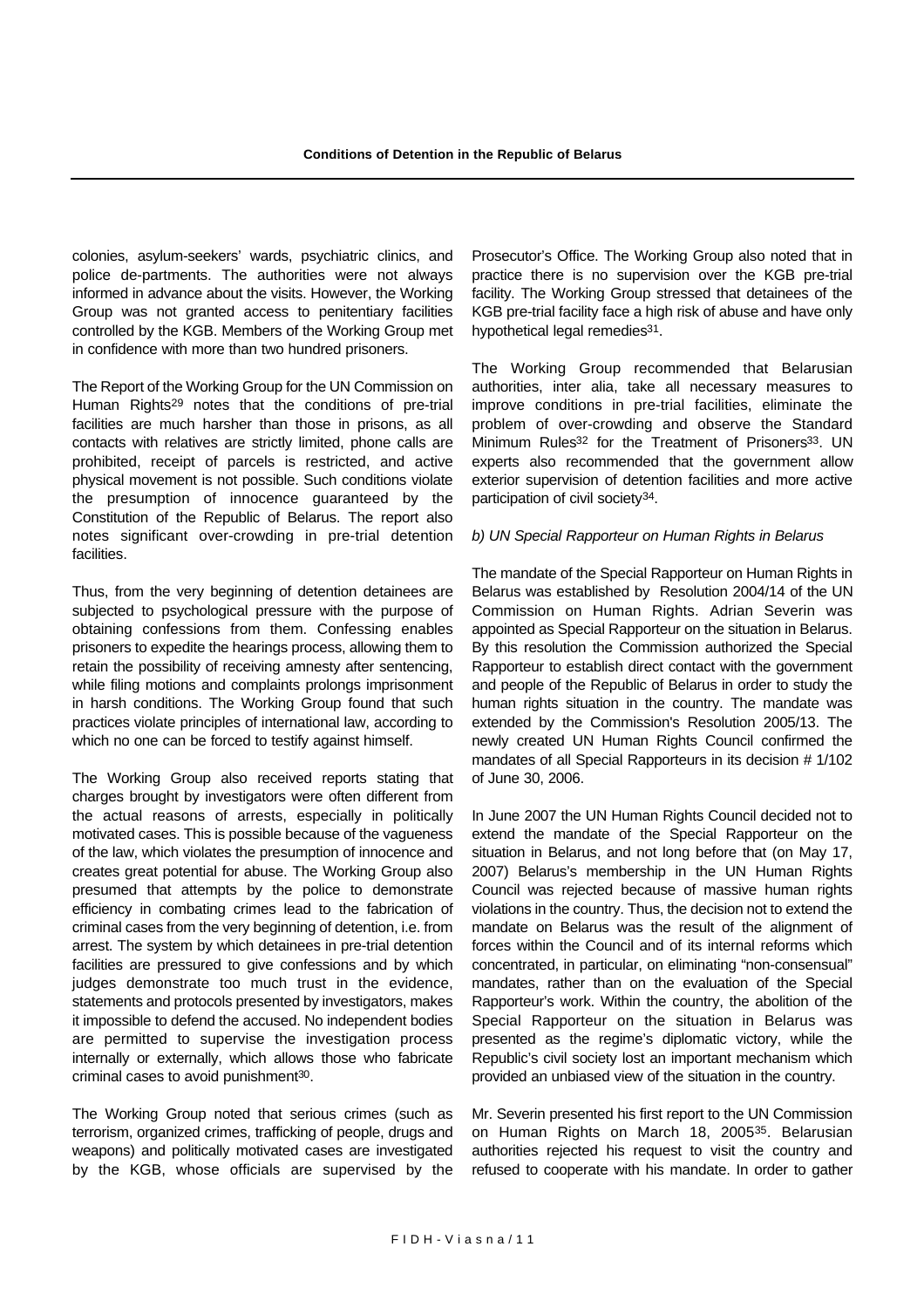necessary materials the Special Rapporteur had to travel to other countries to meet with his correspondents, including Belarusian defense attorneys, human rights defenders, and representatives of mass media, associations and independent trade unions.

In his report, the Special Rapporteur described several cases when torture was allegedly used by representatives of the Belarusian authorities. The case of Maksim Khromel, who died in a Minsk pre-trial facility from a cerebral hemorrhage resulting from severe beatings by lawenforcement officers on January 23, 2004, is still unresolved36.

Given the nature of the crime and the strictly limited access to detainees awaiting the death penalty or kept in military detention facilities, the Special Rapporteur claimed that those comparatively rare cases of torture which become publicly known are only the tip of the iceberg. The lack of any reliable information is a particular cause for concern, as is evidence of the fact that judges are pressured by executive authorities to ignore evidence of the use of torture and to base their judgments on confessions obtained, in particular, with the use of torture<sup>37</sup>.

The Special Rapporteur supported the conclusions of the Working Group on Arbitrary Detention and insisted that its recommendations be put in effect<sup>38</sup>.

Mr. Severin submitted additional reports to the UN Commission on Human Rights in 2006 and to the UN Human Rights Council in 2007. In both of these reports he specified that recommendations developed by him and by the Working Group on Arbitrary Detention had been ignored by Belarusian authorities.

He stressed that there are still cases of torture and illtreatment, harsh prison conditions and excessive use of force by law-enforcement bodies in the Republic of Belarus39.

### **B. General legal framework in the Republic of Belarus**

#### **1. Constitutional norms**

The Constitution of the Republic of Belarus was adopted in 1994 and amended by the referenda of November 24, 1996, and October 17, 2004.

Article 24 of the Belarusian Constitution guarantees the right to life, but allows for the death penalty to be applied in accordance with the law and a court judgment as an exceptional measure of punishment for particularly grave crimes until it is abolished.

Article 25 of the Belarusian Constitution secures the principle of respect for human dignity. Part 3 prohibits the use of torture, cruel, inhumane and degrading treatment and punishment.

In accordance with part 2 of Article 25, a person held in custody has the right to judicial examination of the legality of his or her detention or arrest.

The right to life (Article 24 of the Constitution) and prohibition of torture and other cruel treatment (Article 25, part 3, of the Constitution) cannot be restricted even during the state of emergency (Article 63, part 2, of the Constitution).

In accordance with Article 60 of the Constitution everyone shall be guaranteed protection of his rights and liberties by a competent, independent, and impartial court of law within the time period specified by law. Article 62 guarantees the right to legal assistance to exercise and defend one's rights and liberties (including assistance free of charge in cases specified by law) and prohibits restrictions to the provision of legal assistance.

Article 114 of the Constitution states that trials of cases in all courts shall be open; that hearings in camera shall be permitted only in cases specified by law and in accordance with all the rules of legal procedure. Article 115 secures the adversarial principle and equality of arms.

### **2. Status of judges**

The judicial system of Belarus consists of the Constitutional Court, general courts and economic courts. General courts include the Supreme Court (SC), regional courts40, district (city) courts and military courts. Economic disputes are examined by regional economic courts41, specialized economic courts (in practice such courts have not been created yet) and the Supreme Economic Court (SEC) of the Republic of Belarus.

The status of judges is regulated by the Code on the Judiciary and Status of Judges adopted on June 29, 2006 (amended by statute on December 30, 2006)42. This Code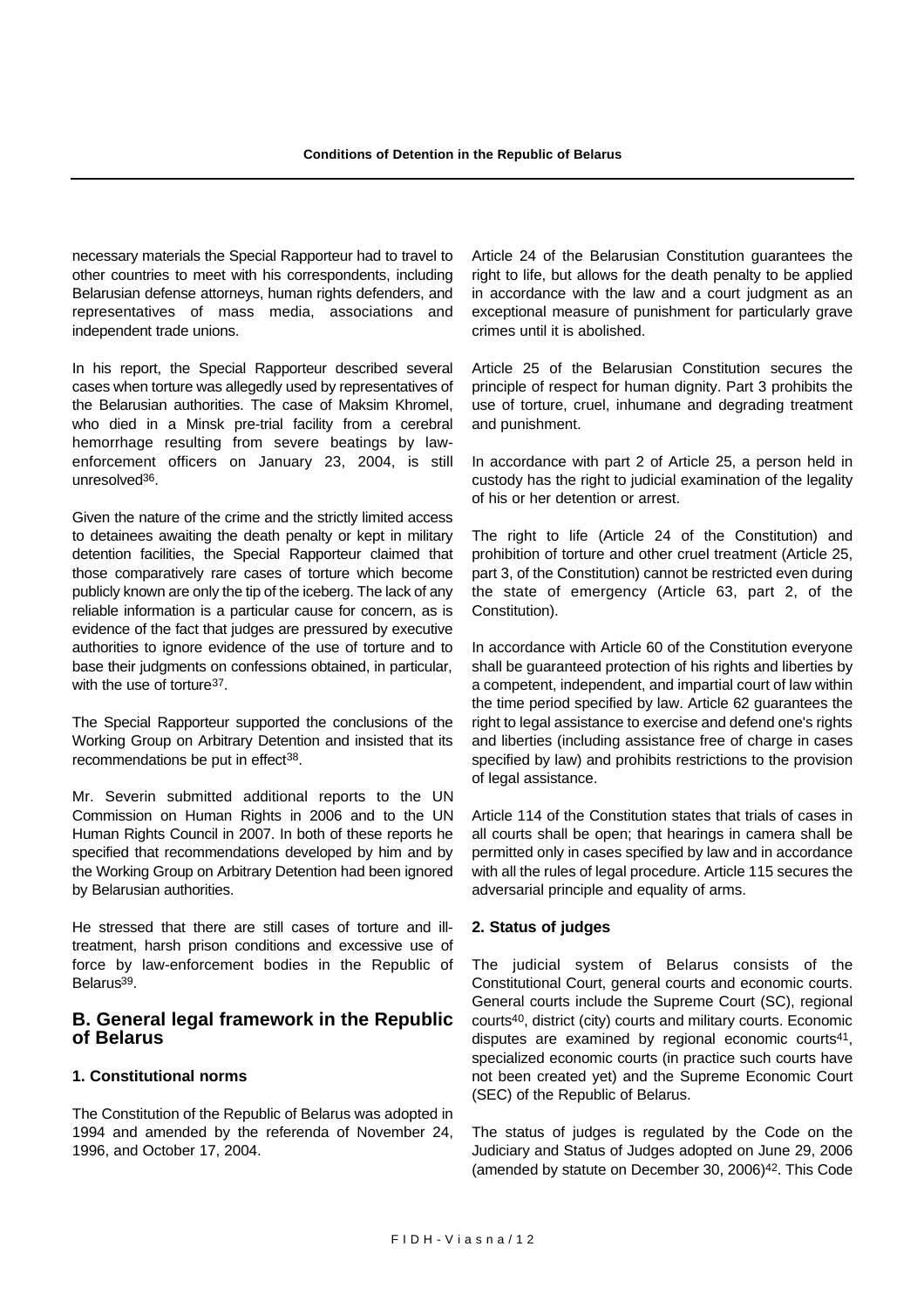consolidates the significant dependence of the judiciary on the executive branch and thus undermines the principle of separation of powers secured in Article 6 of the Constitution.

Article 84 of the Code on the Judiciary and Status of Judges (CJSJ) states that judges are civil servants (including Constitutional Court judges) and are subject to the laws on civil service.

Article 8 of the CJSJ defines the procedure for appointing judges. Requirements for judicial candidates (contained in Article 94 of the Code) include taking a qualifying examination before an examination committee. The examination committee consists of judges, representatives of the Ministry of Justice and "other specialists in the area of law". One of the representatives of the Ministry of Justice is an *ex-officio* Deputy-Chairman of the examination committee (Article 96 of the CJSJ). Judicial candidates can be nominated only by the Supreme Court, the Supreme Economic Court and the Ministry of Justice of the Republic of Belarus.

A person who passes the exam receives the status of judicial candidate only upon the approval of the Supreme Court or Regional Judicial Qualification Panel (Article 97 of the CJSJ). The Qualification Panel consists of 9 members, and at least two of them are representatives of the Ministry of Justice or an appropriate regional department of justice depending on the level of the Qualification Panel (Articles 171 and 173 of the CJSJ).

The Ministry of Justice directs the judicial candidate, who is recommended by the Qualifying Panel, to undergo special compulsory training for judges. The Ministry (together with the Supreme Court and the Supreme Economic Court) also determines the conditions and procedures of special training for judges, as well as the curricula (Article 98 of the CJSJ).

In accordance with Article 99 of the CJSJ, judges are appointed by the President of Belarus upon a joint recommendation of the Chairman of the Supreme Court (the Supreme Economic Court for judges of economic courts) and the Minister of Justice. Judges of the Supreme Court and the Supreme Economic Court are appointed by the President upon recommendations of these courts with the approval of the National Assembly.

Initially a judge is appointed for five years and then can be

reappointed for another five years or for an unlimited period of time (Article 99, part. 4 of the CJSJ). Thus, the principle of irremovability is not observed in Belarus.

When a judge goes on annual leave, a retired judge or "any other person who meets the requirements for candidates for the position of judges" serves as a substitute (Article 100, para. 1, of the CJSJ). This norm does not require the substitute judge to even be a candidate for the position of a judge, and only demands that he or she "meets the requirements" for such candidates. Thus, the duties of a judge can be performed by those who do not undergo the compulsory procedures necessary for becoming a judge.

The Ministry of Justice is involved in all regular and extraordinary attestations of all judges in the country (Article 104 of the CJSJ). A chairman of a court has substantial power over the judges of the court he chairs, as he distributes the cases between the judges at his own discretion (Article 32 of the CJSJ).

According to Article 111 of the CJSJ, a judge can be subject to disciplinary liability

- For violating the law while administering justice;
- For violating the Code of Honor of Judges;
- For violating internal work regulations or committing another omission.

These extremely broadly defined violations may lead to reprimand, warnings, demotion to a lower rank for a period of up to 6 months or removal from the position (Article 112 of the CSJS). The decision about disciplinary punishment is made by the Qualification Panel (in which, as mentioned above, at least two members out of nine are representatives of the Ministry of Justice).

The right to initiate disciplinary proceedings is granted not only to chairmen of the Supreme Court, Supreme Economic Court, and regional and economic courts, but also to the President of Belarus – with regards to all judges, to the Minister of Justice – with regards to all judges except chairmen of the Supreme Court and the Supreme Economic Court and their deputies, and to the Heads of Departments of Justice of Regional Executive Committees – with regards to judges of district and specialized courts (Article 115 of the CJSJ).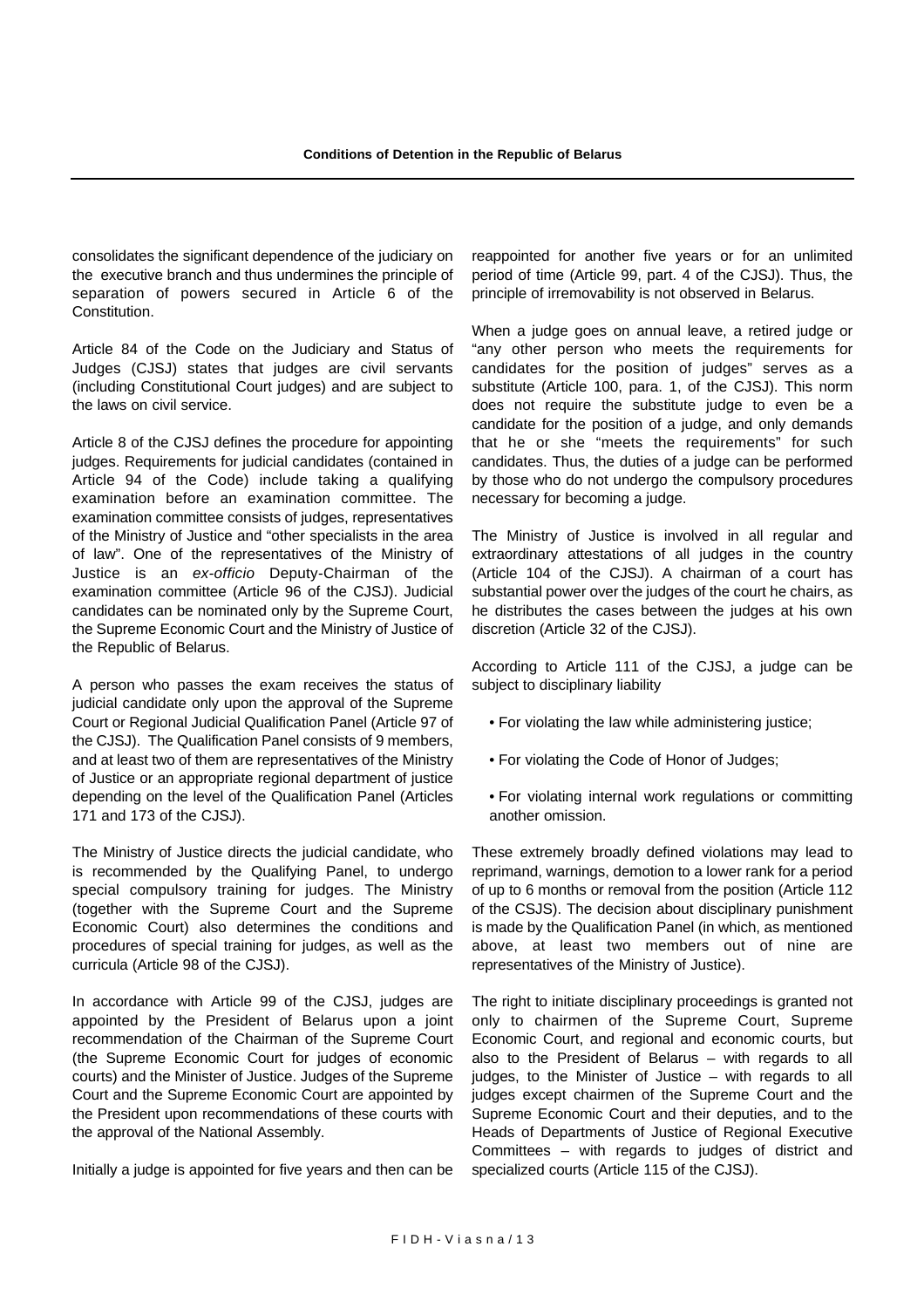Finally, in accordance with article 183 of the CJSJ, the work of all courts, except the Supreme Court, which has its own system, is supported by the Ministry of Justice of the Republic of Belarus.

In general, judges in the Republic of Belarus are strongly dependent on the Ministry of Justice and the President of Belarus, and the principle of irremovability of judges is not observed. In such conditions it is hardly possible to achieve the separation of powers, independence of the judiciary and effective judicial oversight of the actions of executive and investigative bodies in criminal proceedings.

#### **3. Criminal Procedure Laws**

The main source of law on criminal procedure in Belarus is the Code of Criminal Procedure adopted on July 16, 1999 # 295-343 and entered into force on January 1, 2001.

In accordance with Article 32 of the Code of Criminal Procedure (CCP), criminal cases are examined by a single judge or, in cases where a defendant may face more than 10 years of imprisonment or death penalty, by a professional judge and two lay judges. Death penalty cases are initially tried by regional courts (Article 268 of the CCP). The requirement for a unanimous decision in death penalty cases (Article 354, part 4, of the CCP) is not a serious barrier for such a sentence as there is no jury, and lay judges, as a rule, follow the opinions of professional judges.

Regional courts also try cases involving crimes against the peace and security of humanity and crimes against the state. The Supreme Court examines criminal cases against deputies of the Belarusian Parliament and judges (Article 269 of the CCP). Regional courts and the Supreme Court can evoke any case from lower courts and examine it on the merits (Article 268, part 2, of the CCP). This violates Article 60 of the Belarusian Constitution which guarantees that everyone is entitled to the protection of his rights and liberties by a competent court of law.

Those suspected of or charged with committing crimes are guaranteed the right to legal assistance from the moment of their arrest or from the moment of receiving an order stating that they are considered a suspect of or charged with a crime (Article 41, para. 2, sub-paras. 6 and 7, Article 43, par. 2, sub-paras. 5 and 6 of the CCP). Suspects or the accused have the right to appeal against the prosecutor's order to apply restrictive measures against them (Article 41, par. 2, sub-par. 17 and Article 43, para. 2, sub-para. 15 of the CCP). However, according to Article 44, par. 7, subpara. 2, of the CCP, a prosecuting authority (an interrogating officer, an investigator, or a judge), has the right to remove a defense attorney from the proceedings due to circumstances which make his participation in the case impossible. Thus, the right of the defendant to use a defense attorney of his own choice is strictly limited.

Investigation is carried out by four governmental bodies: the Prosecutor's Office, the Ministry of Interior, the KGB (Committee for State Security) and financial investigation agencies (Articles 36 and 182 of the CCP). It is important to note that those who provide confidential assistance for solving crimes cannot be called as witnesses in criminal cases without their consent or without the consent of an appropriate body of criminal prosecution (Article 60, par. 2, sub-par, 8 of the CCP). This provision of the CCP provides the investigation with a source of evidence which cannot be in any way controlled by the defense or by the court. It also gives the prosecution many possibilities for provoking crimes and using evidence received with the use of torture or other forms of cruel, inhumane or degrading treatment, despite Article 8, par. 3, of the CCP, which makes such evidence inadmissible.

Belarusian law differentiates between arrest and measures of restraint, including detention. Arrest means a physical arrest of a person, his transportation to a criminal investigation body and placement in custody for up to 10 days before bringing the charges against him. Decisions regarding arrest can be made not only by an interrogating officer, an investigator or a prosecutor (Article 107, par. 3, of the CCP), but also by any citizen, as Article 109 of the CCP allows a citizen to "seize a person who committed a crime". An arrest warrant cannot be appealed in court.

The CCP contains a number of restrictive measures for suspects and the accused including a written pledge not to leave the place (Article 120 of the CCP), bail (Article 124 of the CCP), house arrest (Article 125 of the CCP) and placement in custody (Article 126 of the CCP). A Prosecutor makes the decision on placement in custody; and during preliminary investigation the period of detention can be extended to up to 18 months (Article 127, par. 5, of the CCP). During trial the decision on the extension of the detention period is made by a judge (Article 127, par. 13, of the CCP). The period of detention decided upon by the judge cannot exceed six months, or 12 months for those accused of felonies. Graveness of the charges can be the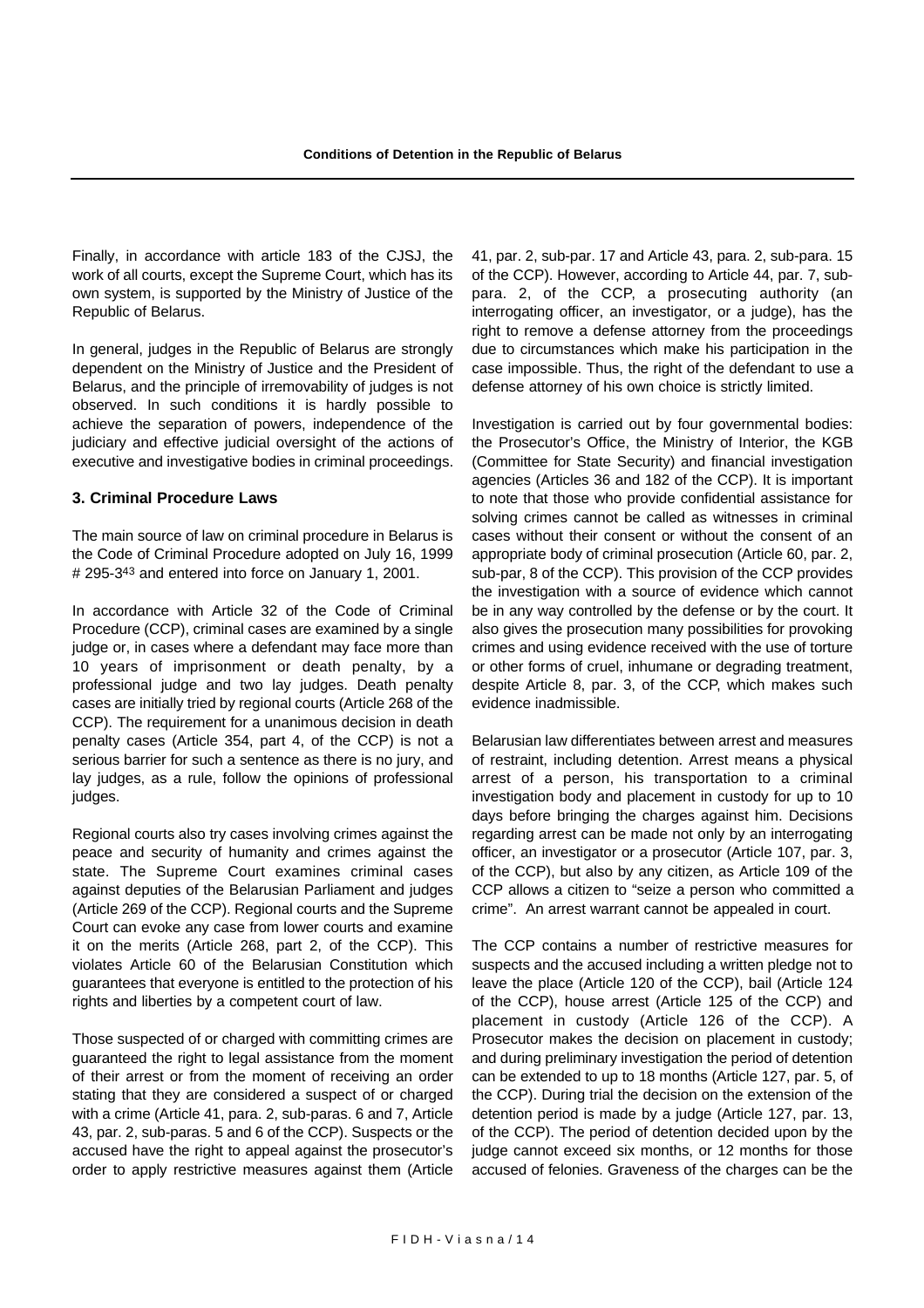only reason for placing an accused or a suspect in custody (Article 126 of the CCP).

A person placed in custody is entitled to appeal the prosecutor's detention order in court (Article 143, para. 1, of the CCP). However, the court decides on such appeals in the absence of the accused or the suspect, unless the judge rules that his or her presence is necessary due to some exceptional circumstances (Article 144, paras. 2 and 3, of the CCP).

Article 139 of the CCP grants the participants in proceedings the right to appeal the actions of an investigator or a prosecutor to a higher prosecutor. However, in accordance with para. 2 of this article, decisions that in fact can be appealed are: a refusal to open a criminal case and an order to terminate investigation or criminal prosecution, i.e. decisions that are already in favor of the accused or the suspect. Decisions of the investigation which do not serve the interests of the accused or the suspect cannot be appealed in court (with the exception of a detention order as mentioned above).

#### **4. Administrative Offences**

According to Belarusian law, a person can be placed in custody not only for committing a crime, but also for committing an administrative offence. Administrative offences are less serious than crimes and are dealt with in streamlined proceedings. In recent years, especially in the year 2007, preventive arrests of supporters on the eve of the protests, followed by a short-term administrative detention, were frequently used as a method of repression against human rights defenders and political activists. This seriously hampered their activities but did not provide legal grounds to speak about "political prisoners" or politically motivated sentences.

The Belarusian Code of Administrative Offences (CAO) was adopted on April 23, 200344 and entered into force on March 1, 2007. It defines 17 offences which can lead to administrative arrest and detention. Administrative detention can last up to 15 days for one offence (Article 6.7, para. 1, of the CAO) and up to 25 days for multiple offences (Article 7.4, para. 2, sub-para. 1 of the CAO). Most frequently administrative detention is imposed as a punishment for minor disorderly acts45 (Article 17.1 of the CAO) and for the violation of procedures for organizing or conducting mass events or picketing (Article 23.34 of the CAO).

The procedure for administrative prosecution is set out by the Code of Administrative Procedure46 adopted on December 26, 2006. The Code guarantees basic procedural rights for those subject to administrative proceedings; however the Human Rights Center "Viasna" received many reports stating that decisions on administrative cases are often made without sufficient evidence to prove the guilt of specific individuals. Such decisions are often made "by a template" (uniformly), and different cases may lead to identical decisions where only the name of a defendant is different. However, sometimes judges forget even to change a name of a defendant.

#### **5. Status of Defense Attorneys**

The status of attorneys is regulated by the Bar Act adopted on June 15, 1993 # 2406-XII47 (amended by the statutes of July 6, 1998, # 176-348, April 30, 2003, # 193-349, and June 29, 2006,# 137-350). Article 1 of the Bar Act proclaims the independence of the Bar, but the same Act makes defense attorneys and their professional organizations dependent on the Ministry of Justice. In order to practice a defense attorney must be a member of the Republican Bar. By presidential decree the Private Bar was abolished in 1997.

The Bar Qualification Committee, which decides whether to grant the status of defense attorney and which examines disciplinary cases of defense attorneys, consists not only of professional defense attorneys but also of "representatives of governmental bodies" and "other specialists in the area of law" (Article 10, para. 1, of the Act). The Committee is chaired by the Deputy Minister of Justice (Article 10, para. 2, of the Act).

The Ministry of Justice issues licenses for defense attorneys. The license is issued for 5-10 years and can be extended by the Ministry of Justice upon "application of a licensee, if he or she ob-served the Bar Act, which is determined by the appropriate division of the Bar in the course of attestation" (Article 12 of the Act).

Only members of the Belarusian Specialized Bar are entitled to provide legal assistance to foreign citizens and legal entities in Belarus and to Belarusian citizens and legal entities abroad (Article 13-1, para. 1, of the Act). Additional requirements which need to be met in order to become a member of the Belarusian Specialized Bar, as well as the number of its members, are determined by the Ministry of Justice of the Republic of Belarus (Article 31, paras. 13 and 14, of the Act). The Chair of the Belarusian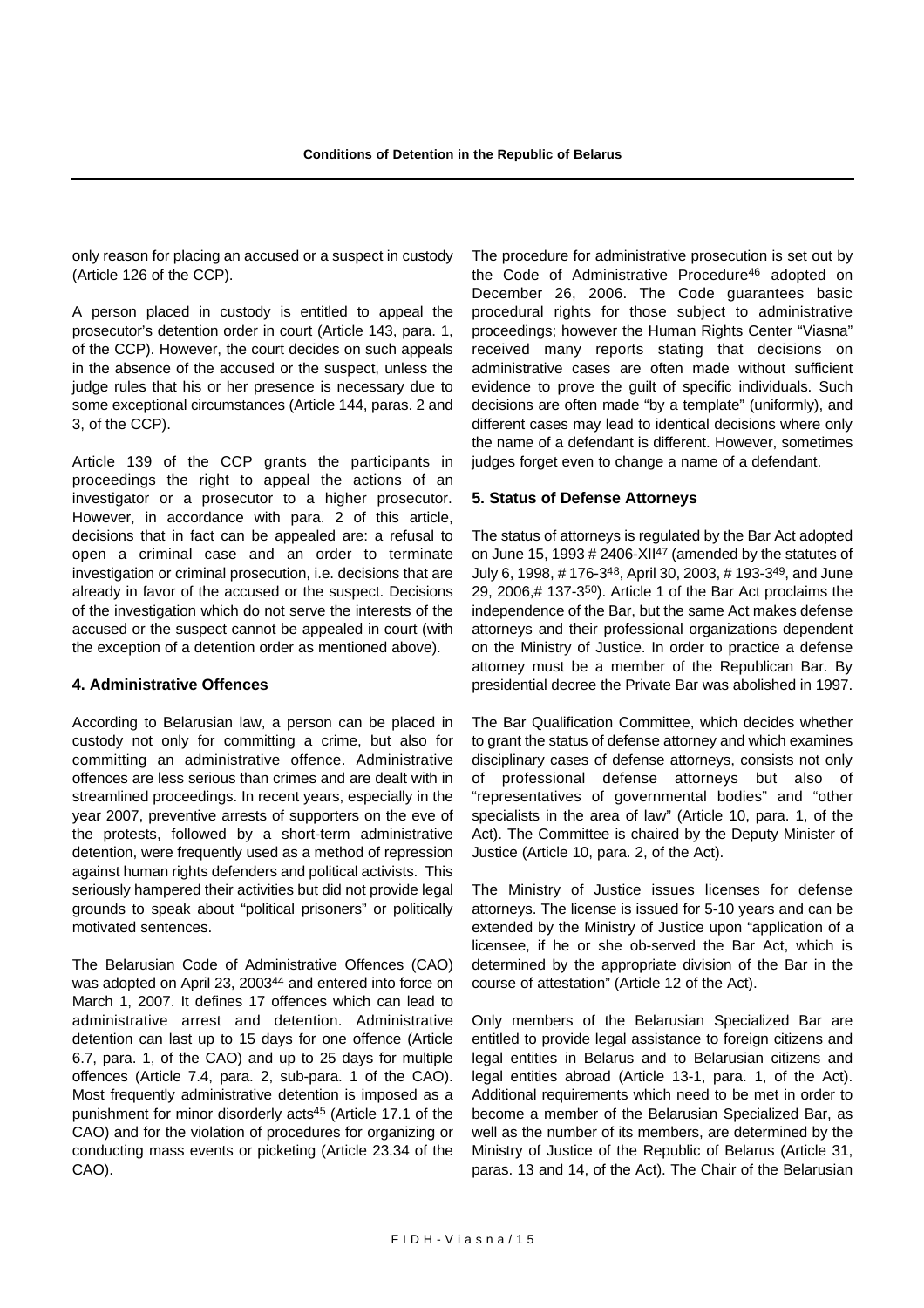Specialized Bar is elected by the general assembly of its members, and is confirmed in the position by the Ministry of Justice (Article 13-1, para. 4, of the Act).

The Ministry of Justice is authorized to issue regulations with regards to operation of the Bar, suspend decisions of the Bar's administration if they violate the law, file motions regarding cancellation of its decisions, supervise the work of the Bar and make sure that all defense attorneys observe the law (Article 31, paras. 1-4, of the Act).

The Ministry of Justice is also in charge of state registration of divisions of the Bar, as well as of changes and amendments to their bylaws (Article 15-1, para. 1, of the Act). It is entitled to verify the validity of documents filed by the Bar for state registration, including changes and amendments to bylaws, and request from governmental bodies additional information supporting the validity of such documents (Article 15-1, para. 4, of the Act).

- 21. § 16.5 of the Resolution. Also see the Report "External Relations of the Council of Europe" by A. Severin (Doc. 10956, June12, 2005, § 55), which says that Belarus is an unusual country, because it applied for the membership in an organization whose basic principles it does not observe.
- 22. CCPR/C/84/Add.4, May 30, 1996, http://daccessdds.un.org/doc/UNDOC/GEN/G96/173/10/PDF/G9617310.pdf?OpenElement

23. CCPR A/53/40 (1998), November 6, 1997, § 145,

http://daccessdds.un.org/doc/UNDOC/GEN/G97/193/46/PDF/G9719346.pdf?OpenElement

- 24. CAT/C/34/Add.12, April 27, 2000, http://www.unhchr.ch/tbs/doc.nsf/(Symbol)/CAT.C.34.Add.12.En?OpenDocument
- 25. Ibid., §§ 36-39.
- 26. This provision obliges the state to cooperate with the Committee against Torture when the Committee has information about wide-spread use of the torture.
- 27. CAT/A/56/44 (2001), November 20, 2000, §§ 42-44, http://www.unhchr.ch/tbs/doc.nsf/(Symbol)/A.56.44,paras.40-46.En?OpenDocument 28. Ibid., § 45(a)-(d), (h).
- 29. E/CN.4/2005/6/Add.3, November 25, 2004, http://daccessdds.un.org/doc/UNDOC/GEN/G04/166/25/PDF/G0416625.pdf?OpenElement 30. Ibid., § 54.
- 31. Ibid., § 57.
- 32. Standard Minimum Rules for the Treatment of Prisoners, adopted by the First United Nations Congress on the Prevention of Crime and the Treatment of Offenders, held at Geneva in 1955, and approved by the Economic and social Council by its resolution 663 C (XXIV) of 31 July 1957 and 2076 (LXII) of 13 May 1977.
- 33. UN Working Group Report, note 24 above, § 84.
- 34. Ibid., § 89.
- 35. E/CN.4/2005/35, March 18, 2005, http://daccessdds.un.org/doc/UNDOC/GEN/G05/129/96/PDF/G0512996.pdf?OpenElement
- 36. Ibid., § 23.
- 37. Ibid., § 26.
- 38. Ibid., § 91.
- 39. E/CN.4/2006/36, January16, 2006, § 82; A/HRC/4/16, January 15, 2007, pp. 2 §§ 53 and 56.
- 40. Minsk City Court has the same status as a regional court.
- 41. Minsk Economic Court has the same status as a regional economic court.
- 42. National Register of Legal Acts of the Republic of Belarus, 2006, # 107, 2/1236.
- 43. National Register of Legal Acts of the Republic of Belarus, 2000, # 47, 2/152.
- 44. National Register of Legal Acts of the Republic of Belarus, 2003, # 63, 2/946.

45. Pubic swearing, insulting harassment and other intentional actions violating public order, work of organizations or piece of citizens and expressed as an obvious disrespect for society.

- 46. National Register of Legal Acts of the Republic of Belarus, 2007, # 14, 2/1291.
- 47. Bulletin of the Supreme Soviet of the RB, 1993, # 20, p. 242.
- 48. Bulletin of the National Assembly of the RB, 1998, # 28, p. 459.
- 49. National Register of Legal Acts of the Republic of Belarus, 2003, # 53, 2/942.
- 50. National Register of Legal Acts of the Republic of Belarus, 2006, # 107, 2/1235.

<sup>18.</sup> When the UN was established, two of the USSR Republics – Ukrainian SSR and Belorussian SSR – were noted "for special contribution to combating fascism" and granted a status of independent members of the Organization, while still being parts of the Soviet Union. Thus, the USSR which fully controlled the two Republics, had three votes on the General Assembly instead of just one.

<sup>19.</sup> The only other exception is the Holly See.

<sup>20.</sup> Resolution of the Council of Ministers (93)9, April 15, 1993.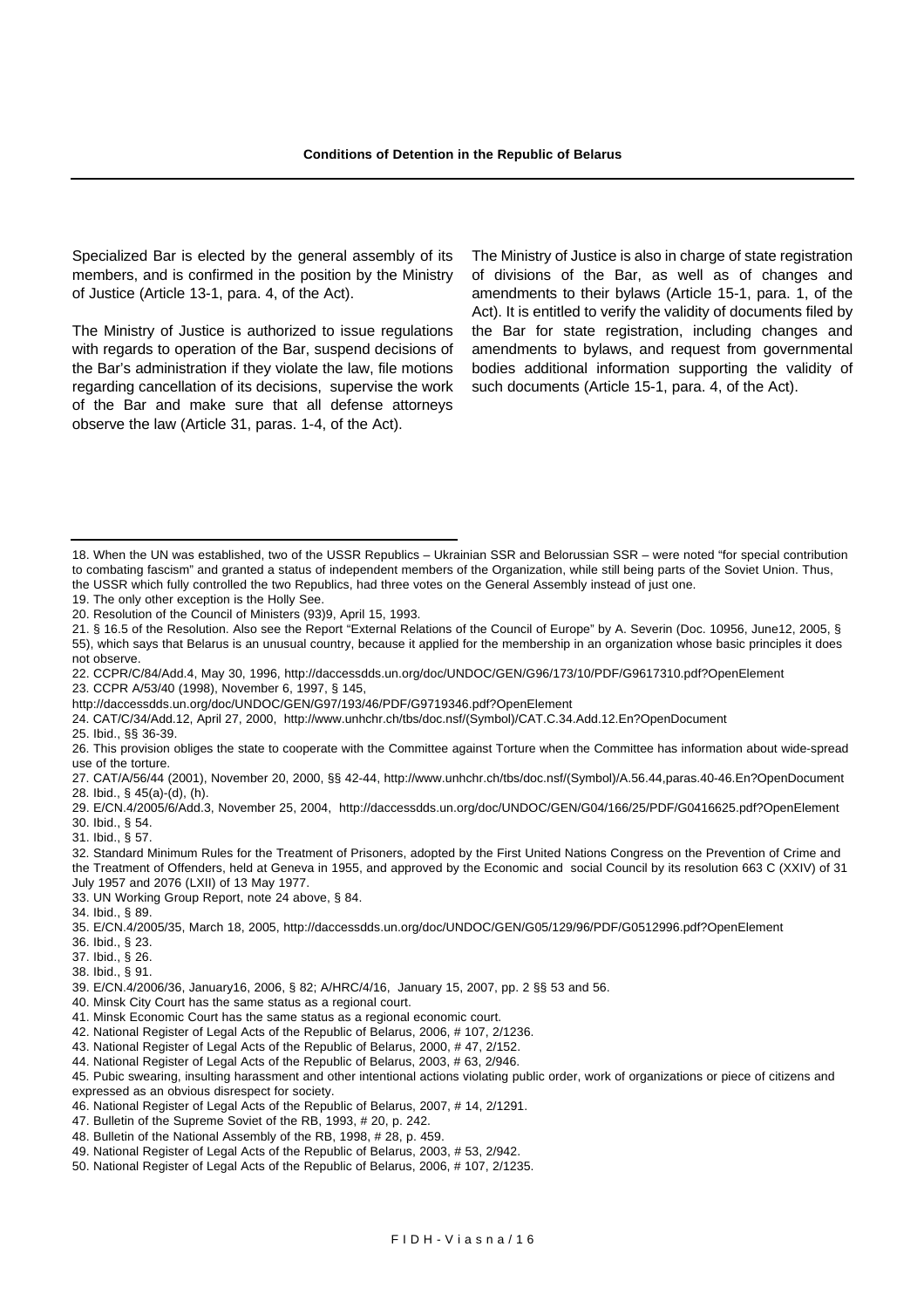# **II. CONDITIONS OF DETENTION FOR ADMINISTRATIVE DETAINEES**

In Belarus, administrative detention is one of the common ways of combating dissidence. A large number of articles of the Code on Administrative Offences (CAO) is used against public activists in order to stop their activities. In most cases charges have nothing in common with the actual reasons for placement in custody. Thus, political activists and public figures are detained for alleged "minor disorderly acts" ("swearing in a public place" etc.). Administrative arrests may be of a preventive nature, for example, the authorities may arrest organizers of public actions on the eve of an event. Thus, dozens of activists were arrested on the eve of the demonstration "European March", which was scheduled to take place on October 14, 2007.

In most cases the purpose of administrative detention is to intimidate detainees and thus to prevent their further political or civic activities. This was also demonstrated by a surge of administrative arrests conducted on the heels of the presidential election of March 2006. According to the Human Rights Center "Viasna", over the period from March 20 to March 25, 686 people were subjected to administrative arrests in Minsk and approximately another 50 in the provinces. Five of the arrestees were fined, the rest administratively detained for 4 to 15 days<sup>51</sup>.

Most of administrative cases are decided in expedited proceedings where witnesses are usually those policemen who carried out the arrests. Authorities place individuals in custody in order to intimidate them and make them suffer, not to punish them for any crimes they may or may not have committed. The penitentiary system does not strive to provide such administrative detention conditions as would observe the human dignity of detainees, on the contrary, it seems to do the opposite.

# **A. Law on Administrative Detention**

Administrative detainees serve their sentences in Temporary detention facilities (TDF) under the Ministry of Interior and in Offenders' Isolation Centers (OIC)<sup>52</sup> where they are established (Article 18.1 of the Code of Administrative Procedure (CAP)). In accordance with Article 18.7, para. 1, of the CAP, administrative detainees are kept in strict isolation. The same Article provides for a minimum of four square meters space per person.

Administrative detainees are allowed to keep writing utensils, books, newspapers and magazines, to watch TV, and to listen to the radio during the day and in the evening. Detention facilities are equipped with socket-powered receivers, which are paid for by establishments in charge of executing administrative penalties (Article 18.7, para. 3, of the CAP). A head of a TDF may allow a detainee to make phone calls if he can pay for them with his own money (Article 18.7, para. 6, of the CAP). Detainees are also entitled to at least a one-hour walk daily (Article 18.7, para. 7, of the CAP).

Administrative detainees' personal belongings and their confinement premises can be searched (Article 18.7, para. 4, of the CAP). They can have no personal meetings, (except with their defense attorney), and they cannot receive parcels, packages or other deliveries, unless they contain living essentials, clothing or seasonal footwear (Article 18.7, para. 5, of the CAP). Administrative detainees must pay for the food they receive in TDF (Article 18.6, para. 2, of the CAP).

# **B. Conditions of detention**

In 2003 the OSCE Mission in Belarus visited the special confinement facility in Minsk on Okrestina street and concluded that conditions of detention do not meet the accepted standards53. According to the Human Rights Center "Viasna" the situation has not improved since then.

Cells have no beds or beddings and are poorly heated; in winter time the temperature in cells is close to zero. According to an Appendix to the Internal Regulations of TDFs (approved by the order of the Ministry of Interior from October 20, 2003, #234)54, a detainee may have only one set of clothing. Given the length of time in anti-sanitary conditions and permission to shower only once a week (sometimes detainees have no opportunity to shower during the entire 15 day period, as described below), it can lead to various skin diseases, and is, as such, a form of degrading treatment.

Conditions deteriorate significantly at the times of mass arrests (for example, during the presidential elections of March 2006), when cells become extremely over-crowded. The OIC on Okrestina street in Minsk, where police normally take people arrested during mass actions,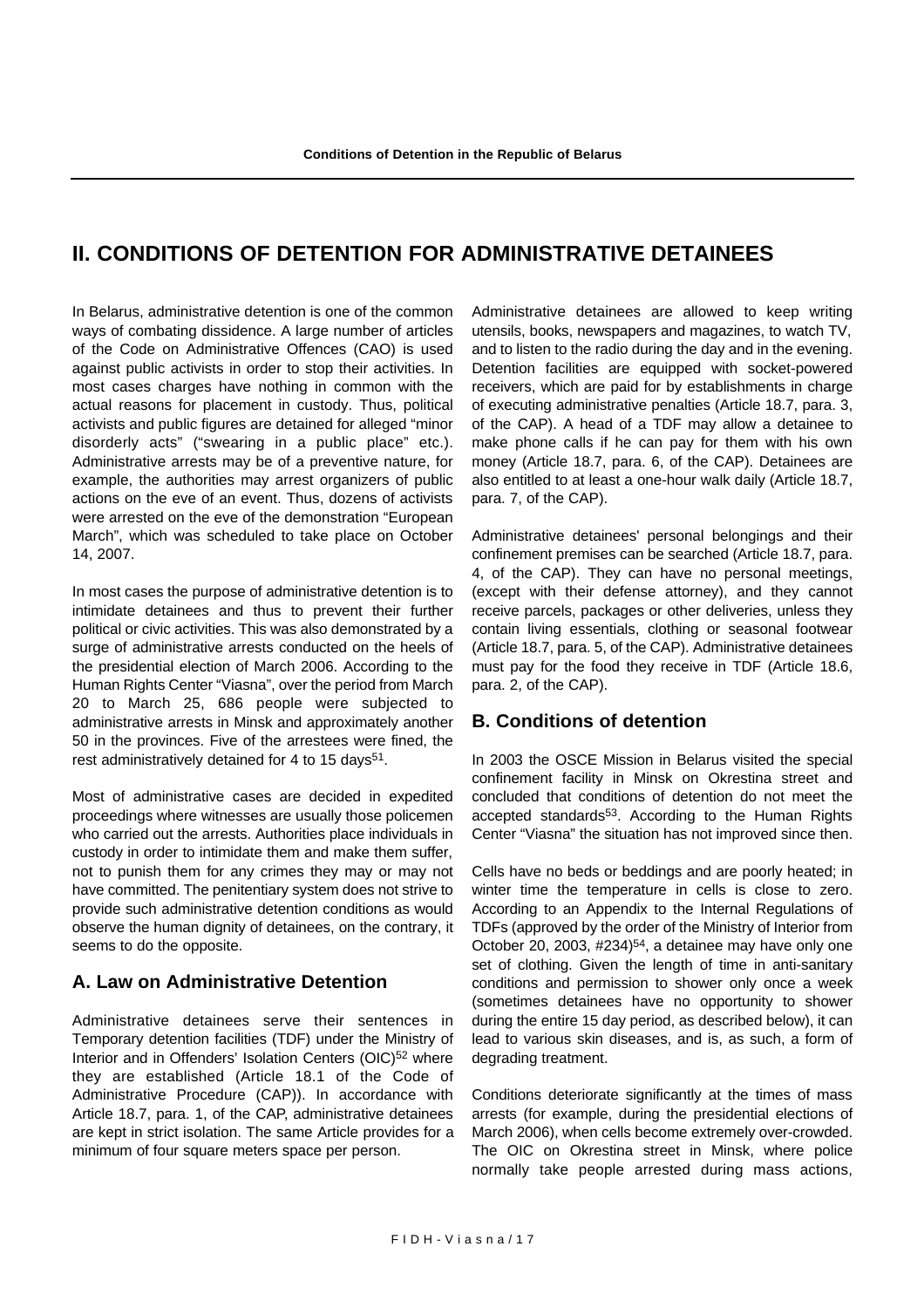introduced "a new form of psychological pressure for administrative detainees - a personal search. Several times a week the Center's officers come to the cells and examine personal belongings and clothes of the detainees"55.

#### **Size of cells and number of inmates**

The mission received many reports about over-crowding of prison cells; and this problem becomes particularly acute during mass arrests.

Alyaksei Yanukevich, Vice-Chairman of the party "Belaruski Narodny Front" (Belarusian Popular Front), who also worked in the headquarters of the opposition candidate Alexander Milinkevich, was arrested on March 21, 2006, at 3 a.m. He was charged under Article 167.1, para. 1, of the "old" CAO (Article 23.34 of the "new" CAO) with "organization of an unsanctioned event" and sentenced to 12 days of administrative detention.

A. Yanukevich was serving his sentence in a Special confinement facility of the City Department of Interior of Minsk City Executive Committee (now OIC) on Okrestina street, in the new building – before trial, and in the old one after. Right after the presidential elections the Special confinement facility was overcrowded, and new convicts had to be taken out of the city to Minsk district and to Temporary detention facilities in Zhodino.

*"Up to 20 people were forced into a cell of about 8 square meters (OIC on Okrestina street). The cell had four doubledecker bunk-beds, probably, there was also a table, and somebody was sleeping on it… After the trial they transferred me to the old building. There were 11 of us in a cell that measured 47 to 43 packs of "Winston" cigarettes (approximately 4 square meters). The cell had no beds, only a platform called "the stage". All of the eleven inmates did not fit on the floor. The first night we tried to make room and sleep on our sides, but it didn't work, so we had to sleep taking turns".* 

According to B. Garetski who served his administrative detention term in the Special detention facility on Okrestina street in March 2007, at any given time 7 to 12 people were confined in a 6-8 square meters cell (i.e. less than a square meter per person). There were no beds in the cell and all inmates had to sleep on a wooden platform called "the stage". N. Starastina, who was also serving her administrative detention term in the Special detention facility on Okrestina street in March 2007, was confined in a 6-8 square meters cell, which had three beds with light blankets and no more than two other people at a given time (i.e. approximately two square meters per person).

According to M. Lemianouski, S. Malchik and V. Saranchukov, in Temporary confinement facil-ities of Leninsky and Oktyabrsky districts (before the reconstruction of the latter in 2006-2007) cells measuring 1.5 x 3 meters were used to confine three people each. The cells had no beds, and the limited space allowed sleeping only on one's side. Reconstruction of the Oktiabriski district Temporary confinement facility allowed for 10-12 square meters cells for 4 people, and 6 square meters cells for 3 people. M. Lemianouski also served a term in Temporary confinement facility in Schuchin city of Grodno region, were 6 square meters cells contained 8-9 people at a time.

#### **Air temperature in cells**

All interlocutors of the Mission reported that in all detention facilities for administrative detainees the temperatures were very low during cold seasons (from October till April or May) and extremely high in the summer<sup>56</sup>.

B. Garetski told the Mission that in the winter it was so cold that they had to sleep wearing coats and hats. In the summer it was extremely hot and stuffy due to lack of ventilation in the cells. In the summer contents of food parcels went bad very quickly, while in the winter, kept near the window, they lasted a long time, just like in the fridge<sup>57</sup>. Temporary detention facilities in Grodno in Brest were extremely humid, and, according to S. Skrebets, even the clothes were getting damp. M. Lemianouski told the Mission that in the summer it was so hot that inmates had to be "half naked".

A member of NGO "Malady Front" (Young Front) Aliaksei Shidlouski was arrested in March of 2007, on the eve of Freedom Day celebrations, and placed in the Special detention facility on Okrestina street. When he was in the cell, the window fell down. "*At five o'clock in the morning, when we were sleeping on the "platform", the window frame fell down and pieces of glass scattered on our heads (…). The window was never repaired and almost three days the temperature in the cell was close to a zero"*58. When A. Shidlouski was released he suffered from a severe flu.

Yuri Istomin, Chairman of Grodno regional organization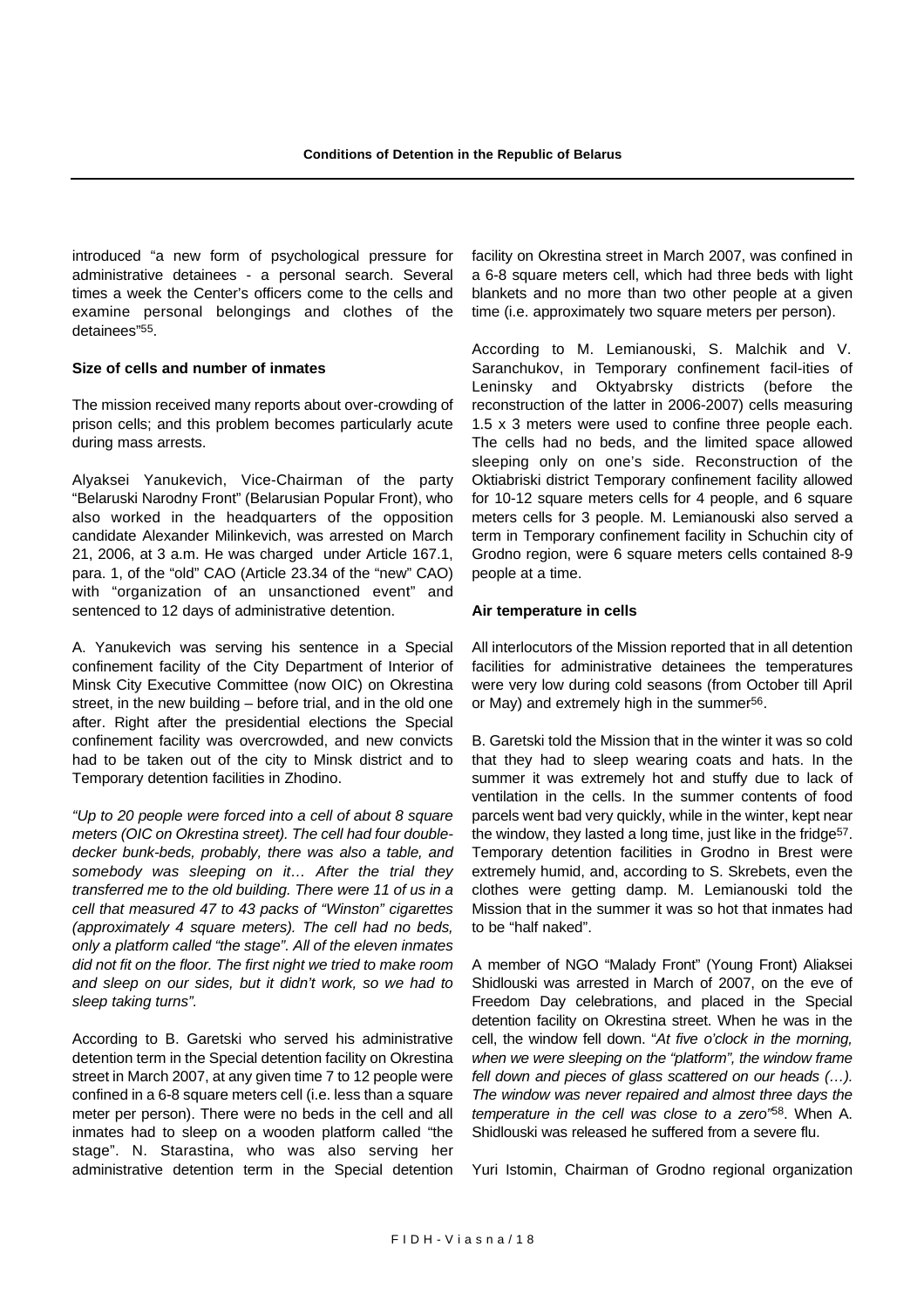"United Civic Party", Dmitri Slutski and Victor Sazonov were arrested on October 14, 2007, on the eve of the "European March" and were charged with disorderly conduct and use of swearwords. Yuri Istomin was sentenced to seven days of detention and his colleagues – to five days. In Grodno Temporary detention facility they went on hunger strike. *"When you are on hunger strike your body temperature drops, that's why it was so difficult to endure the coldness of the cell"*59.

#### **Access to light**

All interlocutors of the Mission reported that lack of light in the cells was hard to endure. According to B.Garetski, in the Special detention facility, on Okrestina street, windows measure 0.5 x 1.5 meters and are located very high on the wall. Even if they are not covered by the so-called "eye lashes", day light virtually does not penetrate into the cell. According to S. Skrebets, windows of Brest detention facility measure approximately 20x30 cm and metal sheets block all the light.

Every cell of every Temporary detention facility (in Minsk and in the regions) is constantly lit by one dim light bulb, which does not allow one to read during day time and disturbs proper sleep at night.

According to A.Yanukevich, windows in the cells, where he was serving his terms, were made of organic glass and painted over, so the day light was blocked: *"… the light bulb was lit 24 hours a day. Its light was very dull, we read anyway, but our eyes hurt"*.

Daria Kostenko published a diary<sup>60</sup> of her incarceration in the Special detention facility on Okrestina street, in March of 2006, where she described a window in her cell: *"It was covered not by the bars but by something which reminded me of a straightened colander. It looked like they took a metal sheet and punctured little round holes all over it. A thin pencil could barely go through these holes. It was impossible to see anything, even the glass of the window, through this metal sheet"*.

#### **Air quality**

Virtually all people, who were imprisoned in the Special detention center on Okrestina street, complained about the quality of the air and the lack of ventilation. According to O. Hulak, a lawyer of the Belarusian Helsinki Committee, as well as many reports, smoking is widespread in administrative detention facilities, which makes it very difficult for inmates, especially non-smokers, given the lack of any ventilation.

Over-crowding, smoking and lack of ventilation in the cells, as well as lack of walks (see below), deprives administrative detainees of fresh air during the entire period of detention. A window on the door of the cell, the so-called "feeder", is often its only ventilation hole, and can be opened or closed purely at the discretion of prison guards.

#### **Toilets**

In a cell for administrative detainees instead of a toilet there is either a hole in the floor or a bucket, emptied once in 24 hours61. Even if the toilet is separated by a wall, a person behind it is visible<sup>62</sup>. Detention facilities for women are more likely to have fully separated proper toilets in the cells63.

In the old building of the Temporary detention facility in Grodno, Oktiabrski district, cells had no toilets, and detainees were escorted out of their cells and to the toilets only twice a day. The cells of the new building are equipped with sinks and toilets with walls concealing the person in there, but only up to his waist. In the cells of the Grodno Leninski district facility toilets did not flush, which made the smell unbearable<sup>64</sup>. In the Brest temporary detention facility toilets also did not flush, which made conditions unbearable, expecially since it was located right next to the table where detainees ate65.

According to A.Yanukevich, in the Minsk Special detention facility *"the cell had a sink with a tap, and the toilet was separated by a small wall, but a person was still visible there".*

This is how Daria Kostenko described sanitary conditions of the Special detention facility on Okrestina street: *"There is a hole in the floor, in the corner by the door, separated from the rest of the cell by a wall concealing a person up to his waist. Above the hole on the wall there is a water faucet with two taps, one above the other. The water coming out of the tap is freezing cold and tastes like rusty iron. (…) The opening in the door called "the feeder" opens right across this wonderful place at the waist level. This means that every time you go to the toilet someone has to stand between you and the door as all prison guards are men"*66.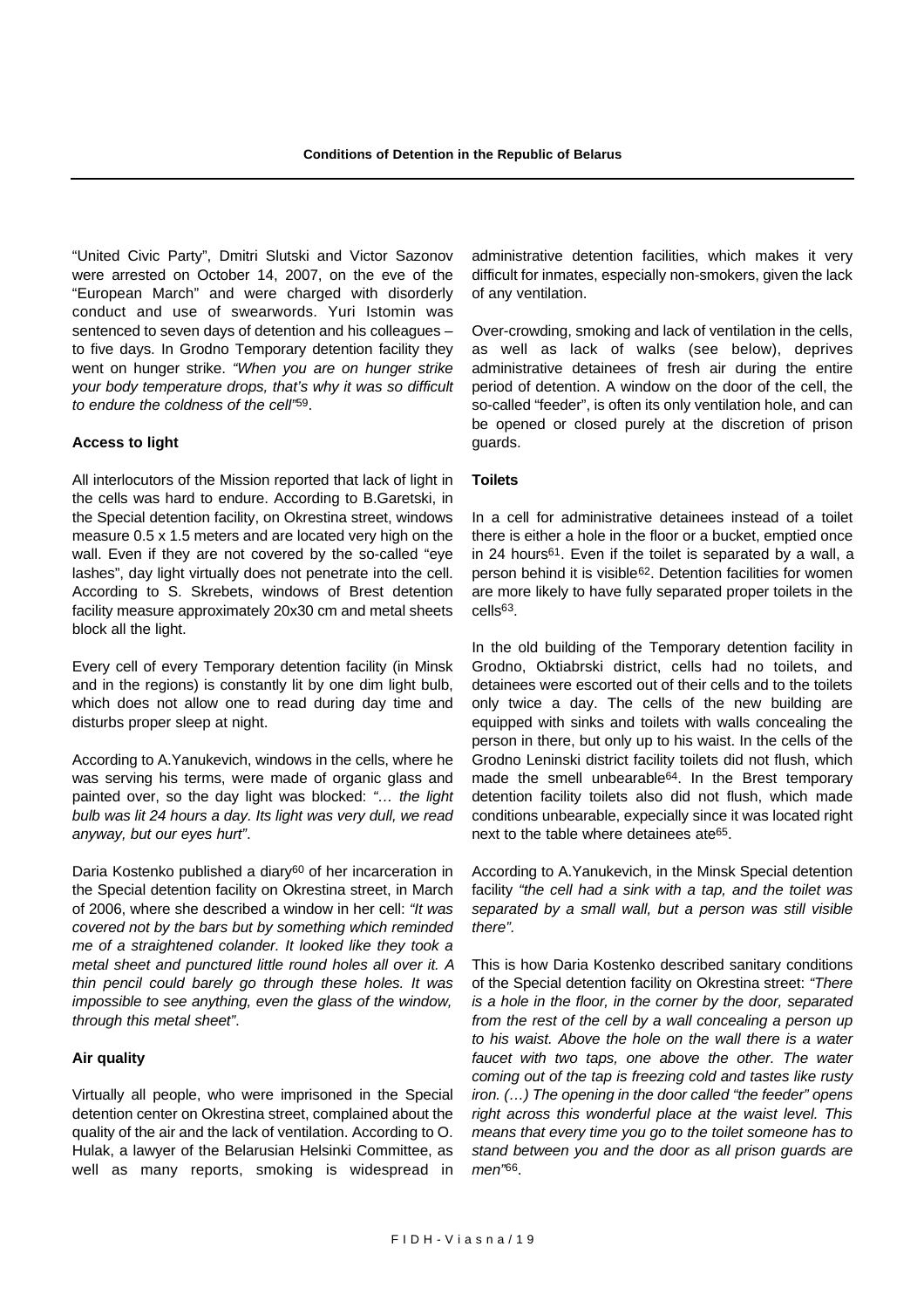#### **Nutrition**

In Special detention facilities food is given twice a day. In prisons the quality of food is extremely low, which often leads to intestinal disorders<sup>67</sup>. There were cases when detainees of the detention facility on Okrestina street received food poisoning and had to be hospitalized, while some other inmates complained that their gastro-intestinal disorders became more acute in prison<sup>68</sup>.

According to A.Yanukevich, for breakfast they were usually given porridge and tea, and "the porridge was edible". After 4 p.m. they were given soup, porridge with a meat patty and tea. *"The soup was disgusting, it stank so bad, that it was impossible to eat it. Usually we did not eat meat patties because we had food parcels, but sometimes even the patties had to be eaten".* According to N.Starastina, "lunch" consisted of porridge, sour cabbage, bread and tea. B.Garetski said that during the day they were given porridge and a meat patty, which in fact had very little meat in it, and tea. A.Yanukevich and his inmates were given tea in aluminum cups without handles, and when the tea was hot they could not take the cups without burning their hands. *"We were also given a quarter of a rye bread loaf per day per person, which was too much, and we made chess figures out of the bread"*.

Before food parcels were prohibited (the prohibition came into force together with the new Code of Administrative Offences on March 1, 2007), administrative detainees were able to receive sufficient food supplies from their relatives and not depend on the meals given in jail<sup>69</sup>. However, there were reported cases when prison administration refused to take food parcels. Thus, on July 5, 2007, the administration of the Special detention facility on Okrestina street refused to take a food parcel for Ales Kalita, the Chairman of the Youth Council of the Belarusian Popular Front, under illegal pretext that they could only receive parcels from relatives of detainees70. This left Kalita no other choice but to eat low quality prison food.

#### **Access to showers**

According to B.Garetski, detainees are taken to shower only once a week. In the shower room there are only three shower faucets for everybody, and all detainees of one cell are given an hour to shower (A.Yanukevich). Some detainees (N.Starastina, N.Lemianouski) reported that they did not have a single opportunity to shower at all during the entire 15 days of arrest.

#### **The right to take walks**

All administrative detainees interviewed by the Mission said that during the entire period of their detention they were not allowed to take a walk. They were constantly kept in their cells, where they could not exercise due to overcrowding. A.Yanukevich said: *"We had only one meter of free space by the door. After I was released I was constantly tired, I was disaccustomed to moving".*

Civic activists who were arrested before the "European March" in October 2007, were also denied the right to an hour's walk71.

#### **Torture, inhuman and degrading treatment**

A.Yanukevich: *"During our arrest they were beating us; they were a special police division. But on our bus they were only beating people while "packing them up", and once everybody was seated and their phones were taken away, the police did not touch anyone anymore. But people from other buses, who were later placed in the same cell as me, said that they were subjected to beatings the entire time they were on the bus. I know one case, when two brothers were arrested, and one of them was beaten up so badly during the arrest, that they [the police] didn't even risk taking him to the police station and just threw him on the ground by his house instead"*.

These practices were also described and condemned in the US Government reports<sup>72</sup>.

One of the former administrative detainees recounted: *"In the center on Okrestina street everything consists of minor humiliations. Prison guards tell a homeless person with one hand in bandages and the other all covered with ulcers to pour the soup for everyone. They threaten to send you to the "dehumidifier" – a place where they put only homeless people and where they make you strip. When they check you in there they may floutingly ask you if you want to be placed in a cell with homeless people or in one with criminals who will rape you"*.

At the time when this report was being prepared for publication, members of the Mission received reports about Siarhei Parsukevich, an activist of the entrepreneurs' movement and of the movement "Za Svobodu" (For Freedom), who was severely beaten by officers of the OIC on Okrestina street73. *"During a regular check-up an officer entered the cell and ordered everyone*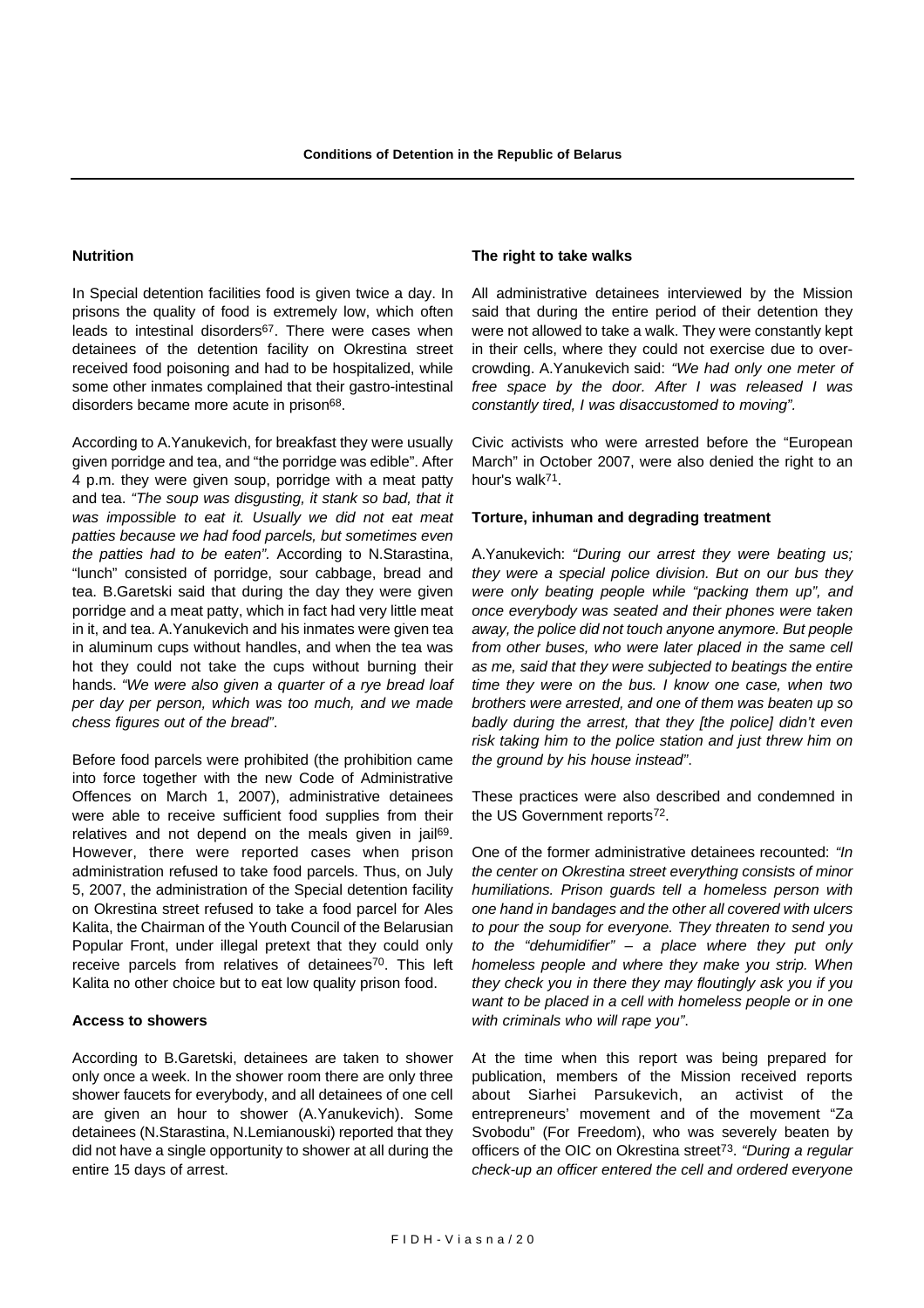*to stand up. Apparently, it seemed to him that I didn't stand up fast enough and he hit me on my legs. In my indignation I told him that he had no right to do that. Then he told me to follow him to the interrogation room, and I went there without any resistance. When we were there one on one, the officer started heating me on my face. I tried to defend myself and to hold him back. This made him extremely angry. He called another officer, they put handcuffs on me, and the first officer started beating and kicking me, as hard as he could, on my head, on my ribs and on my kidneys. When they started strangling me, I realized that I may not come out of there alive. I tried to get away and shouted something like "They are killing me! Help!". Only then did the beatings stop"74*. During the beatings Parsukevich started to have an asthma attack. Right after his sentence was announced, Parsukevich went on a hunger strike and

his body was weakened. In order to hide the signs of the beatings from other inmates, prison guards first put him in a solitary confinement cell and then to a cell for vagrants. For a week Siarhei Parsukevich was unable to undergo medical examination or to file a complaint against the actions of police officers.

Upon his release Parsiukevich, first of all, went to the Prosecutor's Office, where he was told that a complaint was filed against him which stated that he attacked a police officer. In the beginning of 2008 the Prosecutor's office of Moskovsky district of Minsk initiated a criminal case against Parsukevich in accordance with article 364 of the Criminal Code (violence against a police officer). On March 4, 2008, Siarhei Parsukevich was imprisoned again and has remained in detention since.

- 52. Formerly known as "Special isolation cells".
- 53. http://www.charter97.org/rus/news/2003/06/20/turma

- 55. A prison on Okrestina street in Minsk a place where political prisoners are tortured, November 16, 2007,
- http://news.akavita.by/en/belarus/286027.html
- 56. Interview with N. Starastina, B.Garetski, M.Lemianouski, S. Malchick, V. Saranchukov, S. Skre-bets.
- 57. Interview with B.Garetski.
- 58. *Aliaksei Shidlovski: not everyone could come out of the cameras*, March 29, 2007., http://www.spring96.org/be/news/6445/
- 59. *Yuri Istomin: "Most of the people in the detention facility were representatives of the opposition arrested for the "European March"*,
- October 18, 2007, http://www.charter97.org/ru/news/2007/10/18/801/
- 60. *Dasha Kostenko, "The March Diaries, Partisan Republic, Protest Actions in Minsk on March 19 25*, 2006, Moscow, Panorama, 2006, p. 111.
- 61. Interview with S.Skrebets.
- 62. Interview with B.Garetski.
- 63. For example, N.Starastina, was kept is such a cell.
- 64. Interview with M.Lemianouski, S.Malchick, V.Saranchuckov.
- 65. Interview with S.Skrebets.
- 66. Idem.
- 67. Interview with B.Garetski.
- 68. Also see http://news.akavita.by/en/belarus/286027.html.
- 69. For example, interview with M.Lemianouski, S.Malchick, V.Saranchuckov.

70. Okrestina detention facility employees refused to take a parcel for Alexei Kalita, July 5, 2007, http://www.spring96.org/be/news/17428/ 71. Ibid.

demonstrations which took place after presidential elections of March 19, squads of OMON and other special forces, including antiterrorist division "Almaz", were beating arrested demonstrators and threatening others with death or violence"

http://www.state.gov/g/drl/rls/hrrpt/2006/78802.htm

<sup>51.</sup> Human Rights Violations in Belarus in 2006, Analytical Review, Minsk, 2007, p.116.

<sup>54.</sup> Formally this document was adopted on the basis of the CCP, not the CAO.

<sup>72.</sup> See for example the 2006 US State Department Report on the situation in Belarus: "Reliable sources reported that during

<sup>73.</sup> He was arrested on January 13, 2008, for participating in an "unsanctioned" demonstration of entrepreneurs, which took place on January 10, and sentenced to 15 days of detention.

<sup>74.</sup> Former police major was beaten by his ex-colleagues, http://www.charter97.org/ru/news/2008/1/30/3462/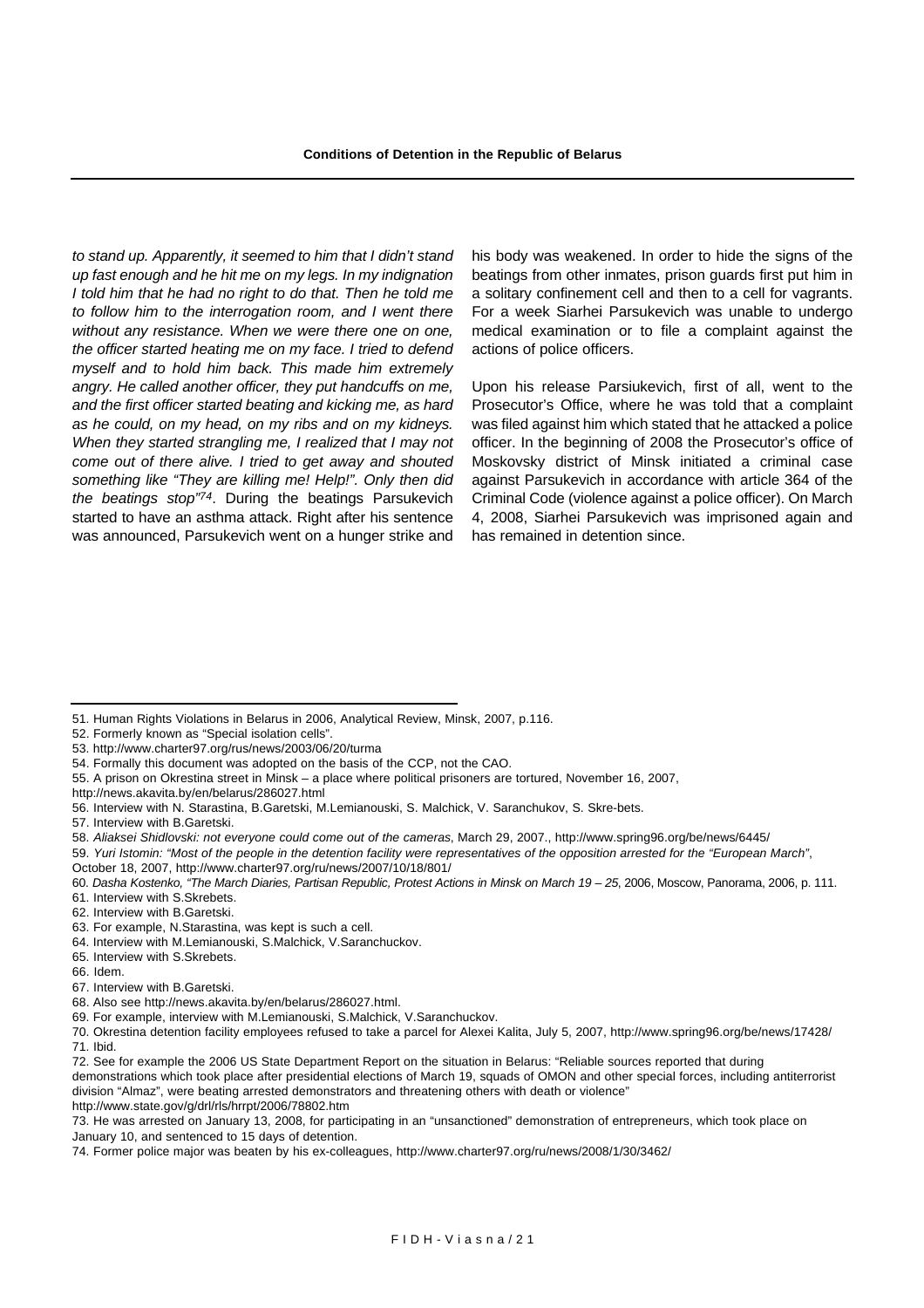# **III. CONDITIONS OF PRE-TRIAL DETENTION**

According to reports received by the Human Rights Center "Viasna" and FIDH, preliminary detention conditions in Belarus are the same as prison conditions. Most frequently respondents complained of overcrowded cells, widespread anti-sanitation, low quality of food and unsatisfactory medical care.

Possibly, such conditions in pre-trial facilities are the result of the lack of funding and lack of any control over penitentiary establishments.

Internal regulations of the pre-trial detention facility of the Ministry of Interior, which determine the facility's status and define rights and obligations of detainees and personnel, have been approved by the Order of the Ministry of Interior of January 13, 2004, #375. However, the Mission received numerous reports stating that it is very difficult for detainees to obtain access to the contents of the Internal regulations.

The Mission's representatives were able to have a detailed interview about conditions in pre-trial facilities with Timofey Dranchuk and Enira Bronitskaya, who were jailed in a Minsk pre-trial center on Volodarskogo street from August 11 till September 30, 2006, and from June till the end of August of 2006 respectively. Sergei Skrebets was confined in Brest pre-trial center between May and August of 2005. The Mission also received reports of unhealthy detention conditions from a number of defense attorneys and members of non-governmental organizations.

# **A. Pre-trial detention facility of the KGB**

The KGB pre-trial detention facility is situated in the yard of the KGB building in the center of Minsk. It confines those whose cases are investigated by the KGB in accordance with Article 182 of the Code of Criminal Procedures. These are the cases that involve state interests or involve murders, drug or weapon deals, or large scale embezzlements. The KGB pre-trial center is called "Amerikanka" (Americana)76.

Unlike the pre-trial facility of the Ministry of Interior located close by on Volodarskogo street, "Amerikanka" provides a higher level of isolation and control over detainees.

All former detainees interviewed by representatives of the Mission agreed that conditions in KGB pre-trial facilities are much better than those of the Minsk detention center on Volodarskogo street. The cells have TV sets. Detention conditions are relatively good, primarily because the facility is fairly small and not over-crowded.

The KGB pre-trial detention facility is located in a circular two-story building. There are several interrogation rooms in the basement; a shower room, a kitchen and utility rooms on the ground floor and 18 radially located cells, including a punishment cell, on the first floor.

The Mission participants interviewed Timofey Dranchuk and Enira Bronitskaya, who were arrested in February of 2006 together with their two colleagues from civic initiative for election monitoring "Partniorstvo" (Partnership), not long before the presidential elections. They were charged under Article 193 of the Criminal Code "organization or management of public associations or religious groups infringing upon personhood and citizens' rights and obligations". E.Bronitskaya was sentenced to 6 months imprisonment and was released in August 2006. T.Dranchuk was sentenced to one year of imprisonment in a regularsecurity penal colony and released in December 2006. E.Bronitskaya was kept in the KGB detention facility from February 21 till June 2006, and afterwards moved to the pretrial detention facility on Volodarskogo street. T.Dranchuk was kept in the KGB pre-trial detention facility from February 21 till August 11 2006, then he was moved to the pre-trial detention facility on Volodarskogo street, and finally transferred to the correction colony #1.

#### **Size of cells, number of inmates**

The cells widen towards the door or towards the window. The width of the cell on one end is limited by the size of the door or by the size of the window (1,2 m) and on the opposite end it becomes broader than two meters (or the other way around). The cell is 5 meters long and 3.5 meters high. The cell has three bunk-beds, including a double-decked one, and a table sizing approximately 50x50. Dranchuk was kept in a cell measuring approximately 5 x 2 meters with three other people.

The building of the KGB pre-trial detention facility has two or three cells for women.

In the KGB jail the problem is not over-crowding, butsolitary confinement of detainees (especially women).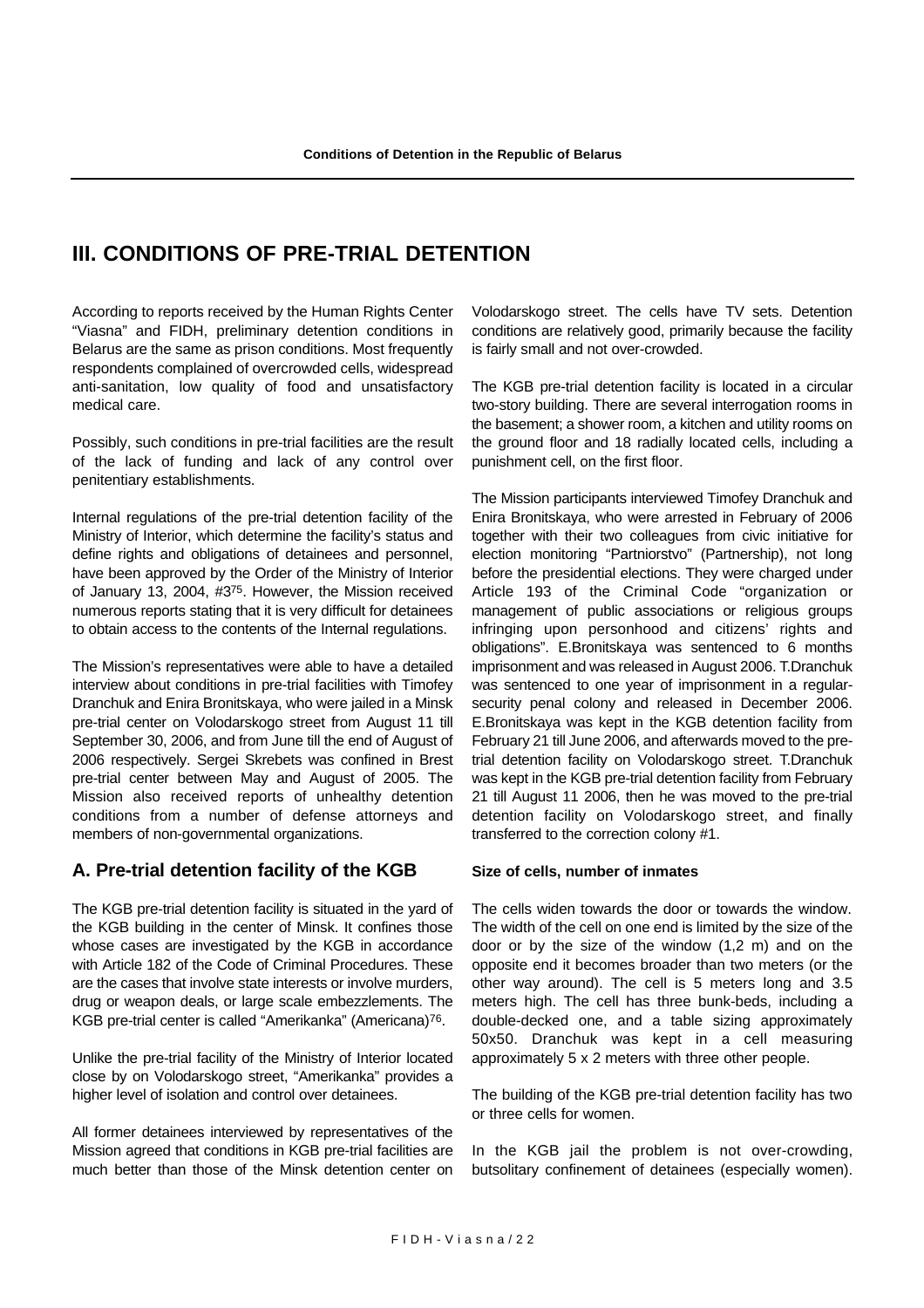This can be used as a way of pressuring detainees. One of E.Bronitskaya's cellmates charged with an economic crime was alone in her cell for 9 months.

#### **Toilets**

According to T.Dranchuk, only 6 cells of the KGB pre-trial facility have toilet bowls. Detainees of other cells are escorted to the toilet twice a day – at 6 a.m. and at 6 p.m.; the rest of the time they have to use a plastic bucket placed in their cell. T.Dranchuk was placed in a cell which had a toilet only for the last two weeks of his detention.

E.Bronitskaya had a toilet bowl and a sink in her cell. The toilet was not separated in any way and inmates had to hang a towel in such a way as to conceal it at least from a peep-hole. The toilet was very close to the table where detainees ate.

Previously the detention facility building had no washbasins, also, there were no toilet bowls in the cells, but during reconstructions of 2003 they were placed in 6 cells. E.Bronitskaya and T.Dranchuk said that now in the KGB detention facility women are placed in cells with toilets.

#### **Access to light**

The cell windows measure approximately 40x60 cm. There are bars on the windows, but day light still goes through them. The windows are blurred, nevertheless, *"they cannot be in any way compared with [windows] of jail on Volodarskogo street"* (E.Bronitskaya). There is a lamp bulb on the ceiling and another one behind the bars above the door. However, the light from the lamp bulbs is not bright enough for reading without straining one's eyes. The light is on 24 hours a day.

#### **Access to fresh air**

The cells have no proper ventilation and in the summer the lack of fresh air is particularly hard to endure. According to T.Dranchuk, in the summer detainees successfully insisted on having an air fan in the cell, but even when it was put in, when temperatures exceeded 30 degrees Celsius, it was too hot in the cell: *"when one was writing, drops of sweat would fall on the paper"*.

#### **Access to shower**

Detainees are taken to shower once a week. Four shower

faucets are available in the shower room, and since there are no more than four people in the cell, it is sufficient. Women are taken to shower by a female prison guard, while all shift supervisors are men. Beddings are changed once a week.

As far as personal hygiene is concerned, detainees only have what is passed on to them by their friends and relatives. In pre-trial detention facility on Volodarskogo street personal hygiene items can be purchased, but are not provided free of charge.

#### **The right to take a walk**

Detainees of the KGB pre-trial facility are taken for a walk everyday, and sometimes the walk may last up to two hours. According to E.Bronitskaya, the prison administration makes concessions on this issue, especially for women. During a morning check-up detainees are asked when they would like to take a walk. Altogether, there are five walking yards on the territory of the facility, one of which measures 5 square meters. *"They would play music for us; and there was an aerobic group. If you didn't want to take a walk, you didn't have to, while in pre-trial facility on Volodarskogo street the walk was either for everyone or for no one"*.

#### **Nutrition**

In the KGB detention facility the meals are served three times a day. Breakfast is at 8 a.m., lunch is at 1 p.m., and dinner is at 6-7 p.m. The quality of food is not bad. According to T. Dranchuk, this is because the jail's cooks prepare food for no more than 50 people. Portions are not large, but everything is "edible". According to E.Bronitskaya, *"They gave us all types of porridge, even buckwheat, but no rice. There were also beet-root and cabbage salads, and borsch and pea-soup. For breakfast sometimes they gave us potatoes with herrings. Almost nobody drank the tea they gave us. We were not allowed to have an electric water boiler in the cell, but the guards had one and gave it to us three times a day. In the cell we had a bell and could ring it to call guards, in particular to ask for the water heater if we needed it again". "Detainees of the "Americana" are usually fairly wealthy people who receive parcels from friends and relatives".* Detainees can receive parcels 3 times a week weighing no more than 15 kilograms per month.

The money confiscated from a detainee during his arrest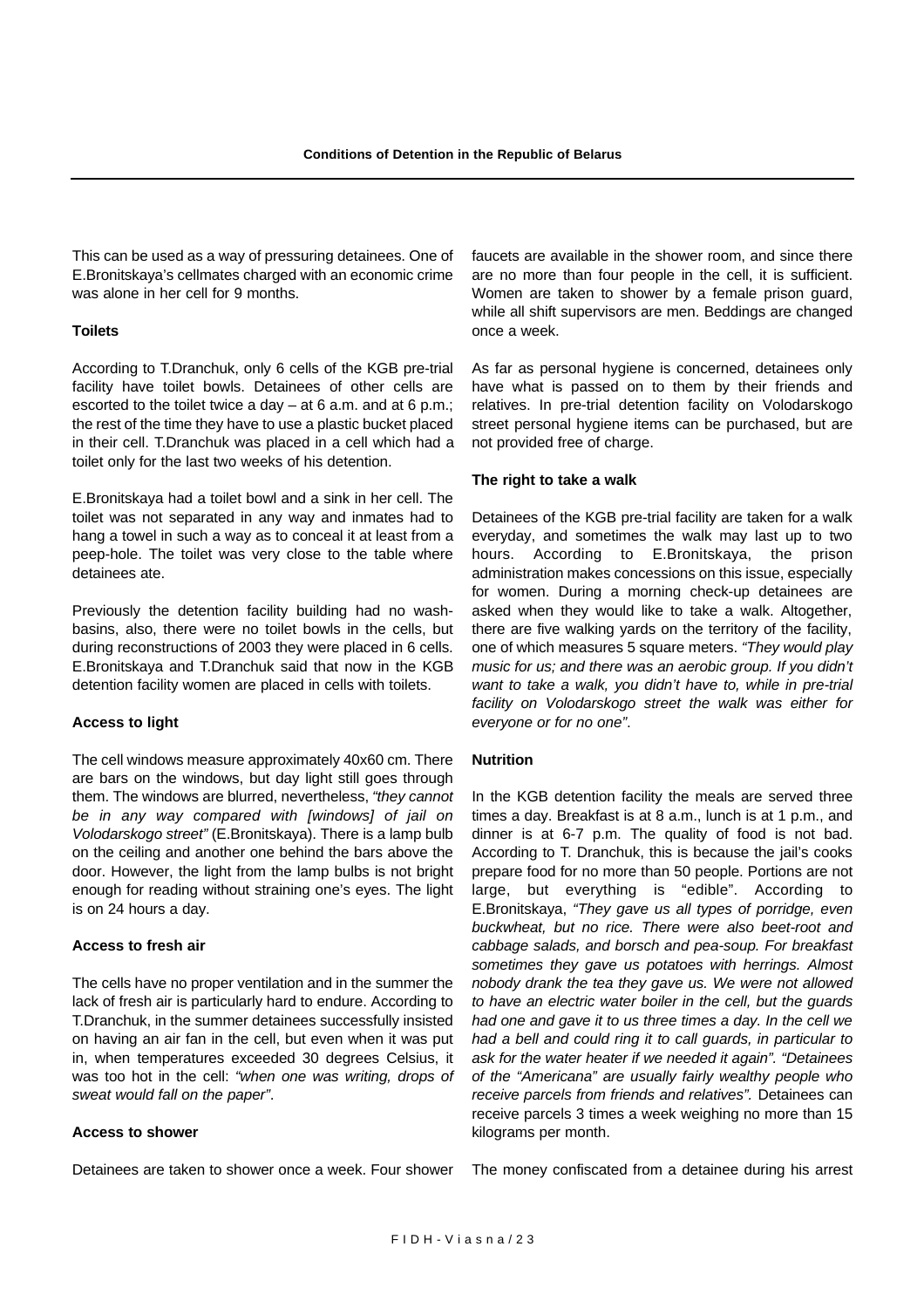can be put on his jail account. His rela-tives can also put money on his jail account. A detainee can use his jail account to make purchases. If necessary, a detainee can make a request and the KGB jail personnel would shop for him and buy food items or other goods<sup>77</sup>.

#### **Access to defense attorney**

During a meeting in the KGB pre-trial facility a detainee and his defense attorney are separated by two glass windows with holes in them and standing at some distance from one another. It is impossible to pass anything through them. Periodically defense attorneys cannot get into a meeting room because it is occupied. However, if the meeting with the client is granted, time is unlimited. *"Meetings with defense attorneys seem to be confidential, but in fact wiretaps are everywhere. Somebody also said that the cells are video-monitored"*. (E.Bronitskaya).

#### **Medical care**

Once a week detainees of the KGB detention facility are examined by a doctor, but the level of medical care is low. According to E.Bronitskaya, the inmates did not give any other samples but blood, and even that was taken a month after their placement in the facility. *"[In the facility] on Volodarskogo street medical control is more thorough, for example, there was a gynecological examination"*.

Medicines passed on by detainee's relatives are kept by prison guards in a cabinet and offered twice a day.

#### **The right to visits**

Permission to have a visit is issued by an investigator at the stage of preliminary investigation. During his first four months of imprisonment T.Dranchuk saw his wife only once and even that was due to his father who managed to get permission from the Deputy Prosecutor General. Before that investigator who was dealing with Dranchuk's case refused to grant permission for a visit. During this time Dranchuk's child was born, whom he saw for the first time at the trial. However, during the trial, which lasted about a month and a half, he was allowed to have 10 visits.

In the visit room a detainee is separated from his visitor by the glass window with a hole in it. *"It is very loud there, everybody shouts so he can be heard over the voices of others, and it is very difficult to concentrate"*.

In the KGB pre-trial detention facility a list with interior regulations hangs on the wall of every cell. It is prohibited for guards to talk with detainees; they don't even answer them when asked what time it is. Detainees are not allowed to have a watch. However, as T.Dranchuk pointed, *"there are some understanding guards; one of them, for example, told me that he heard my wife's interview on the radio"*.

T.Dranchuk had an argument with one of the shift supervisors, when he received an empty envelope instead of a letter from his father. The shift manager explained that the letter was in Belarusian and illegible, and that's why it was not given to him. The jail warden told the shift supervisor that *"if he doesn't know Belarusian he needs to learn it"*. However, T.Dranchuk never received that letter. He said: *"I numbered my every message, but letters disappeared periodically"*.

### **B. Pre-trial detention facility of the Ministry of Interior**

Practically all those accused of crimes are kept in pre-trial detention facilities of the Ministry of Interior (with the exception of those who are kept in the KGB jail), and the Ministry's investigators deal with most of the criminal cases. Investigation of criminal cases and detention of the accused is controlled by the same executive bodies (the Ministry of Interior or the KGB), which undermines the right of the accused to effective defense and facilitates obtaining confessions by applying torture or other forms of cruel and degrading treatment.

Oleg Volcheck who frequently visited detention facilities when he worked as a prosecutor and a deputy of the Minsk City Council told the Mission's representatives about his impressions when visiting the jail on Volodarskogo street in Minsk:

*"I was shocked. Overcrowded cells, small windows, an hour of walking per day. The building of the detention facility is old, and 1800 people were kept in it, which exceeded the norm by 4.5 times. Some detainees had to sleep under the beds as there was not enough space for everybody. I was astonished by the windows: in the cell with 50 people (actually designed for 25), there was only one window measuring 50 by 50 cm, which was totally covered by so called "eyelashes"78. It was damp and moist in the cells, there was no fresh air, and sometimes the door had to be opened at night. The jail is miserable for non-*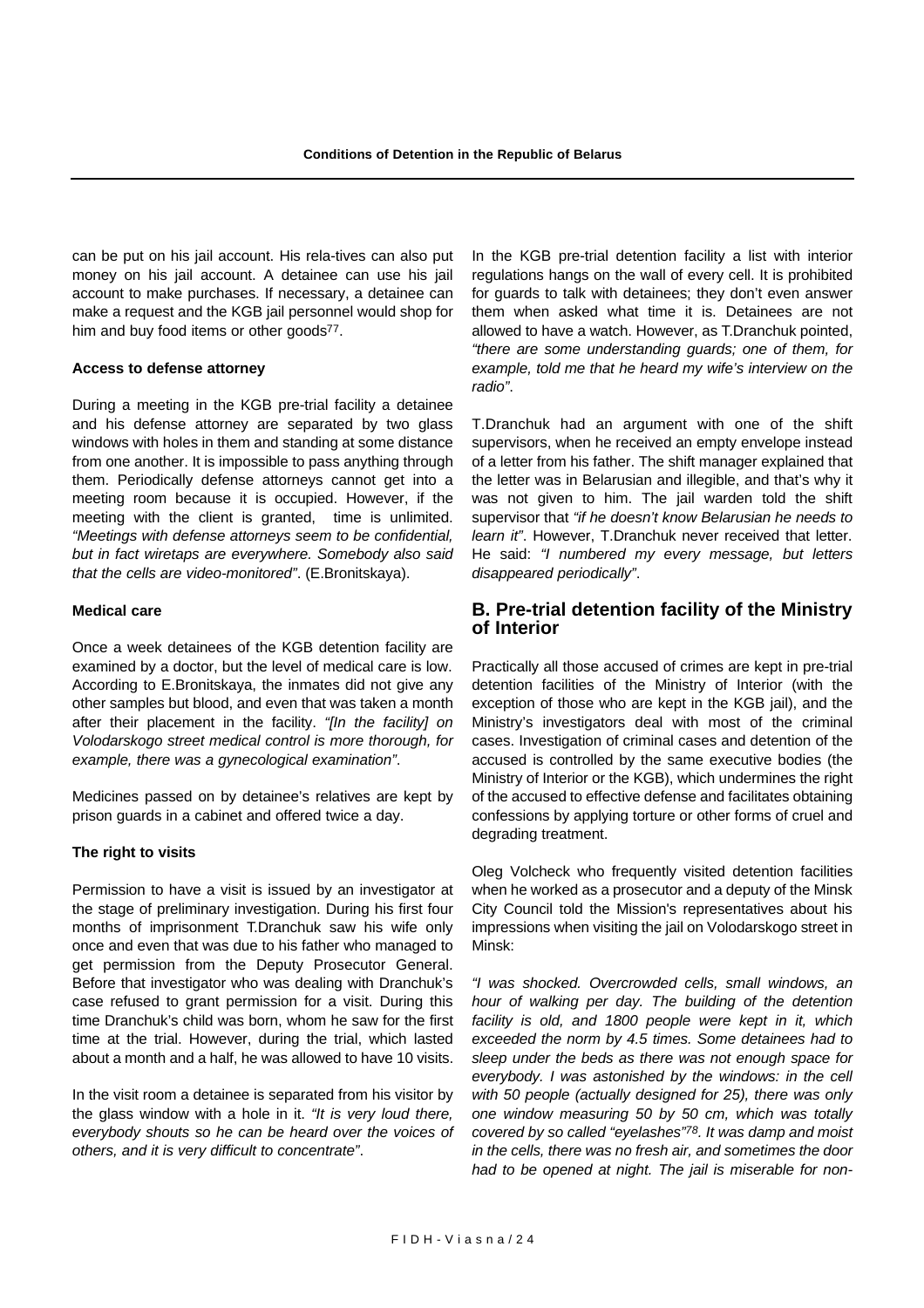*smokers. All the walls were greasy, covered in dirt and moist. The toilet was in the general view and only separated by a small screen. It reminded me of stories about jails during Tsarist times. The top floors of the building had a better "climate", but those in the basement cells had their limbs rotting away, and their skin covered in boils".*

According to O.Volcheck, in some many-stage cases detainees were kept in such conditions for 2 – 2.5 years.

*"In 1996, when I was a deputy, we wanted to have some money allocated for repairing the jail. We brought the budget to the City Council, where we were told: "Do you want to give half of the Minsk city budget to bandits?" No funds are given for repairing the facility. The wall in the women's section will soon collapse".*

It is obvious that the lack of public supervision over the budget spending by penitentiary facilities facilitates corruption and misappropriation of funds.

#### **Transit cells**

Upon arriving to a pre-trial detention facility and before being sent to a regular cell, detainees are placed in transit cells, so-called "otstoinik" (settler) or "transitka". In the Minsk detention facility T.Dranchuk was placed in a cell which was slightly broader than the one in the KGB jail (about 10 square meters) and designed for 4 people. It was located in the basement along the same corridor as cells for capital convicts.

E.Bronitskaya, who was also kept in a transit cell in the Minsk detention facility, described it as follows: *"totally black with a hole in the ground. When I arrived there were already 5-6 people there, but sometimes it contains as many as 20. There was a case when an elderly woman with hearing problems was "lost" and forgotten in the transit cell for 3 weeks before she was sent to a mental hospital. They simply forgot about her. I was afraid that they would intentionally "lose" me as well"*.

According to E.Bronitskaya, the size of the transit cell was approximately 5 square meters; it had two double-decked beds with pillows and mattresses so dirty that they were absolutely black. There was a small window measuring approximately 40 by 20 cm.

Detainees received their food on one common plate and

were given one spoon which did not always have a handle. Given the sanitary conditions of the newly arrived, including homeless and sick people, the lack of individual dishes forced many detainees to starve.

Detainees of transit cells shower and the clothes of those who have lice are treated with heat<sup>79</sup>.

Dmitri Dashkevich, the leader of "Malady Front" (Young Front), who was charged in accordance with Article 193.1 of the Criminal Code with acting on behalf of an unregistered organization, was placed in a transit cell of the Ministry of Interior's facility on Volodarskogo street in September of 2006 and described the conditions as follows: *"It was unfortunate that I got there on the weekend, because this meant that I would spend three days in a transit cell. There were 25 people in the cell measuring 12 square meters. Three nights we slept in a sitting position. Cigarette smoke was such that you could not see the wall across from you, and I was the only nonsmoker"*80.

A former deputy of the Parliament, S.Skrebets, was kept in a transit cell of Baranovichi city detention facility. The cell was 15 by 4 meters and contained up to 100 people. There was no bedding on the bunk-beds and due to the lack of space detainees could only sleep taking turns. There was only one wash basin for all inmates. Almost all the people in the cell smoked. The dishes were never washed. S.Skrebets was kept in the facility in the summer and said that inside the cell it was hotter than outside, but detainees were not allowed to take walks. S.Skrebets recounted that the same cell contained habitual criminals and those who were charged for the first time; and that the former robbed the latter.

#### **Size of cells**

In the Minsk detention facility on Volodarskogo street, T.Dranchuk was transferred from a transit cell to a regular cell measuring 20 by 6 meters with 30 bunk beds, which was less than the number of inmates. The cell was located in the basement.

According to reports received by the Mission, the women's section of the detention facility was not over-crowded. E.Bronitskaya was placed in a cell designed for 8 people. The cell had a wooden floor, was very dirty and measured approximately 6 by 8 square meters. The facility also has cells designed for 16 and for 6 people. There are one or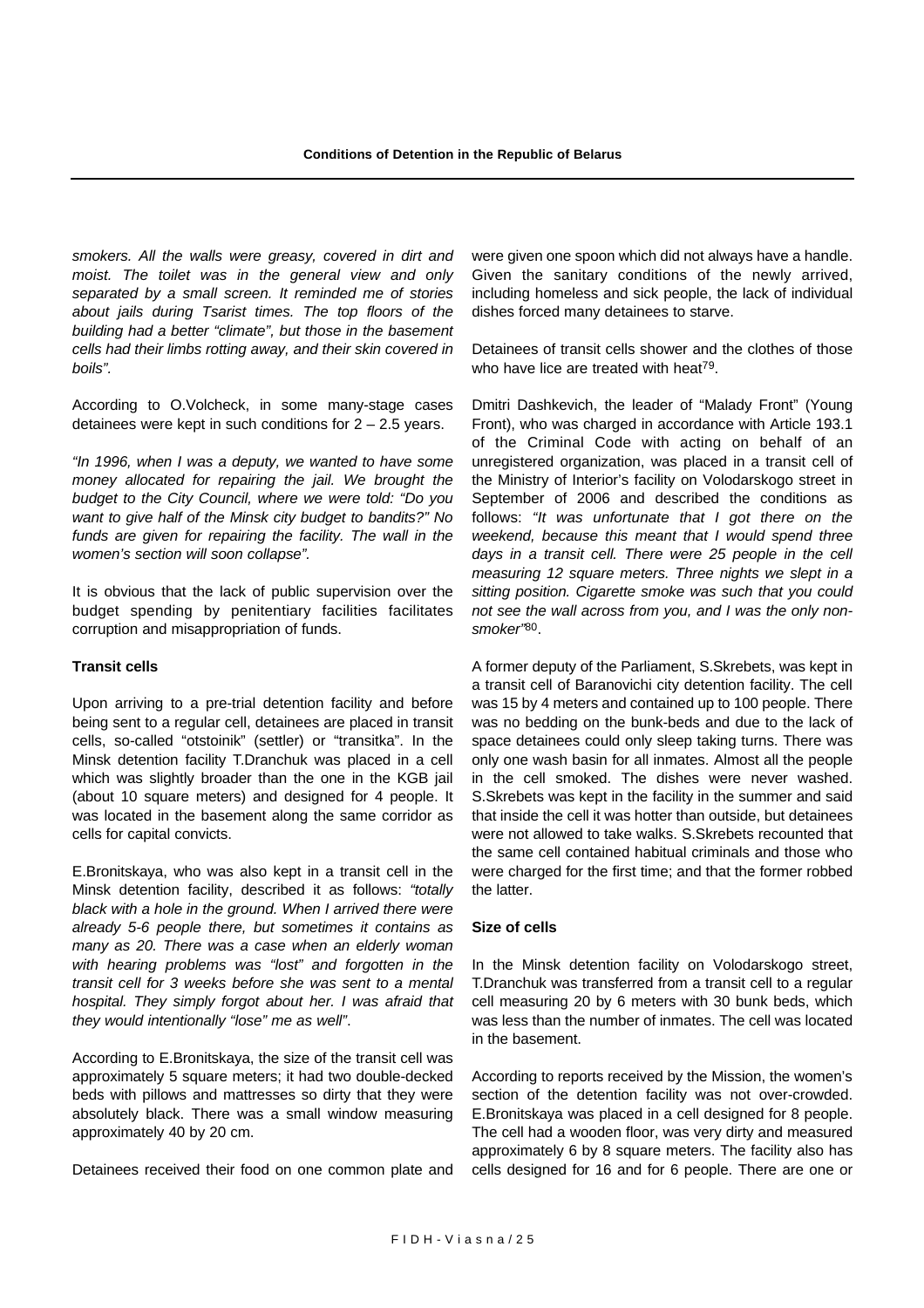two cells for four people and some cells for detainees with children under the age of three.

According to S.Skrebets, in the Brest city detention facility cells measuring 2 by 3 meters usually contain  $6 - 10$ people (i.e. less than a square meter per person). There are only six beds in the cell and often detainees have to sleep taking turns.

#### **Access to light**

Many detainees, especially those whose cells are in the basement or on the ground floor, have practically no access to day light. The lack of light is also caused by the small size of the windows. In the Minsk detention facility E.Bronitskaya was kept in a cell measuring 6 by 8 meters with a window of 1.2 by 0.8 cm. The lamp above the entrance was on 24 hours a day. Windows in the cell could not be shut. *"Since it was summer, we didn't need to close the windows. But detainees said that during the winter it is absolutely freezing in the cell. In some cells there was no glass in the window frames".* (E.Bronitskaya). T.Dranchuk described one of the cells where he was kept, which was located in the basement: *"It was psychologically very difficult to be there; there was no day light, it was hard to breathe"*. Later he was transferred to a cell on the 4-th floor, which had day light and where it was possible to read.

#### **Toilets**

According to reports, the Minsk pre-trial detention facility has toilets in every cell. In some cells there is a toilet bowl separated by a built-in wall, in others there is just a hole in the ground, separated by a curtain, which detainees hang up themselves.

In Brest, the pre-trial detention facility have so-called "parashas" (gut-buckets) instead of the toilets which are placed very close to the place where detainees eat<sup>81</sup>.

#### **Nutrition**

This is how E.Bronitskaya described food in the Minsk pretrial detention facility: "*The quality of food was very bad. I couldn't eat anything. Sometimes they would give us the same thing three times a day and several days in a row. Barley porridge was like soup. Vegetable soup was made with unripe tomatoes and spoilt cucumbers. Fish conserve. No fresh vegetables. Some strange bread, which felt like plaster, was given in unlimited quantities. This bread* *caused bloating. Women who were receiving no parcels were skinny but with huge tummies. I have a stomach ulcer which periodically becomes particularly aggravated; I couldn't eat anything and constantly had heartburn".*

T.Dranchuk admitted that he tried prison food only few times: *"I tried borsch because it looked like soup. Usually prison soup is some kind of a brew which looks like a cross between soup and a mash and smells unbearably. For example, when there is steamed cabbage on the menu, there is such a stench in the building, that everybody knows what they will serve for lunch. The stuff they serve [in the detention facility] on Volodarskogo street has nothing in common with food"*.

In the pre-trial detention facility on Volodarskogo street there are detainees who do not get parcels and have to eat only prison food. Only cigarettes and tea have to be put in the "collective fund", the rest detainees can use at their own discretion. Detainees are allowed to keep electric water boilers, but the quality of water in the detention facility is extremely bad82.

According to reports, in the Brest city detention facility a detainee's ration consists of boiled rotten beets or cabbage with porridge made with water. Describing the quality of food in the pre-trial detention facility, S.Skrebets also said that the food *"was impossible to eat"*.

Parcels can be sent every day. Twice a month detainees can purchase goods in the detention facility's kiosk.

According to O.Volcheck, *"Upon release from detention facilities detainees suffer from stomach disorders and their teeth crumble. It is easier in the KGB jail, but this facility is for higher ranking governmental officials or for those "with authority" [mafia bosses]. Kozulin83 repeatedly said that the food in the detention facility was horrible and the water was bad".*

#### **Access to fresh air**

Representatives of the Mission received numerous reports of the lack of ventilation and fresh air in the cells.

E.Bronitskaya: "Our cell was on the ground floor, and the level of humidity there was normal. The cells in the basement were so humid that they called them "fish tanks". The window in a basement cell was placed just above the ground. We had to open "the feeder", but sometimes, when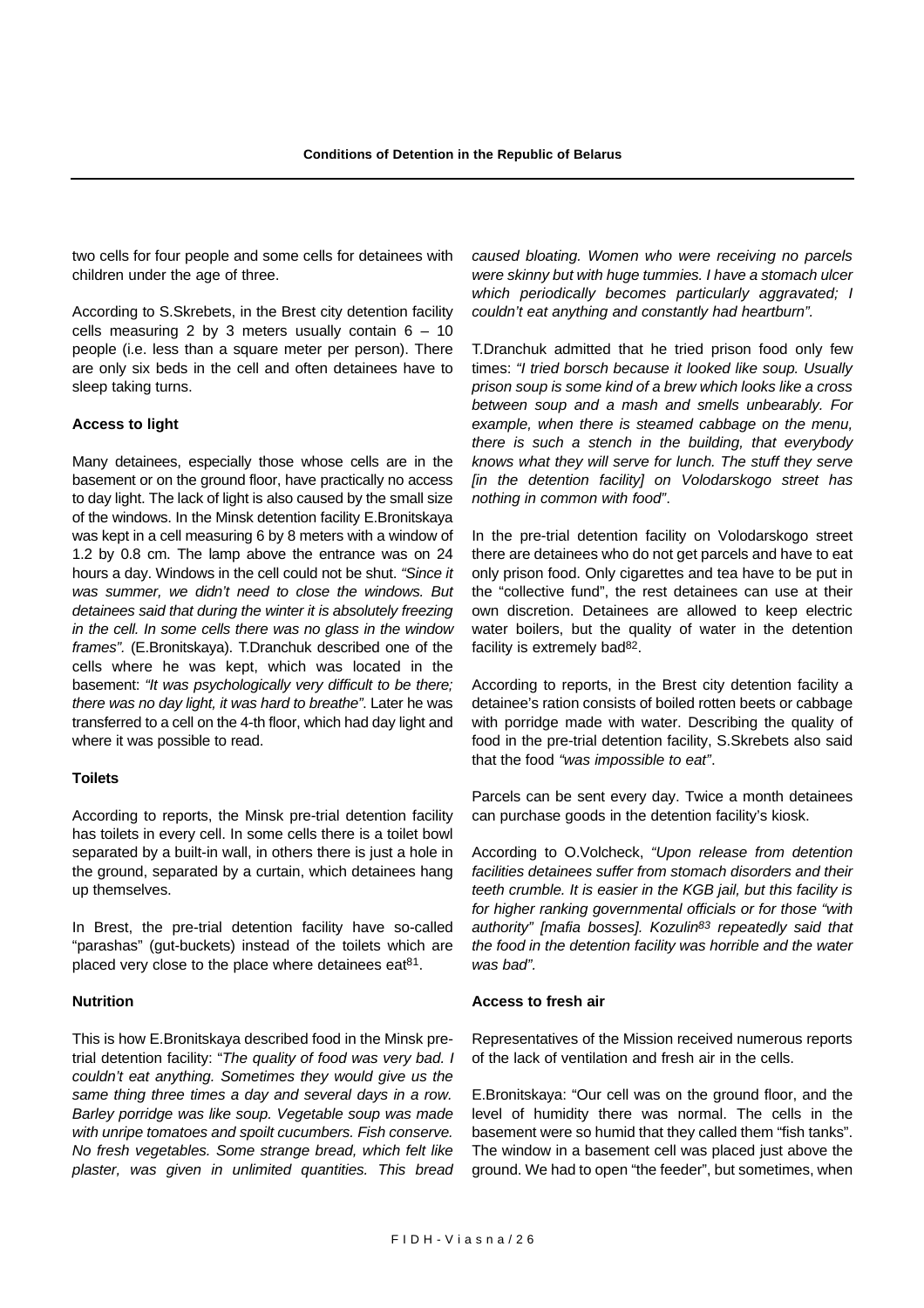they wanted to punish us, they would shut "the feeder" and not take us out for a walk. In basement level cells tuberculosis spreads particularly fast".

S.Skrebets also indicated the lack of ventilation in the Minsk and Brest detention facilities and said that virtually all inmates smoked, which made it particularly difficult for non-smokers. A.Klimov was kept in the Minsk city pre-trial detention facility together with people who constantly smoked. He suffered a heart attack and had to be taken to a hospital. Klimov attributed his heart attack to constant passive smoking84.

#### **The right to take walks**

Detainees of the Minsk pre-trial detention facility are taken out for about a 40-minute walk daily. They walk in small yards measuring 4-5 square meters with a bench in the middle. "There are 2-3 levels of bars above the yards, so you don't get the feeling that you are outside". (E.Bronitskaya).

T.Dranchuk: "In the pretrial detention facility on Volodarskogo street they did not observe regulations with regards to walking. For example, eight people would be taken out for a walk to the yard measuring 2.5 square meters, where they could make no more than two steps".

According to S.Skrebets, in the Brest pre-trial detention facility detainees were allowed to walk about 30 minutes (instead of 2 hours as provided in Article 13, part 5, of the Law on procedure and conditions of detention). Up to 20 people are taken out simultaneously into a yard measuring 2 by 3 meters.

#### **Access to shower**

Detainees of the detention facilities have the opportunity to shower once a week. Eight people are given an hour to shower in the shower room with three shower faucets. "When we were there the hot water was switched off, and everybody would boil water with electric boilers and wash themselves in their cells in little buckets by the toilet. There was a period of time when they didn't take us to shower for two weeks, but when the heat came we were allowed to have additional cold showers". (E.Bronitskaya).

In the Brest city pre-trial detention facility detainees are not taken to shower for two or three weeks (S.Skrebets). Taps in the cells have only cold water, never hot".

#### **Medical care**

In the Minsk city pre-trial detention facility there are special cells for people with AIDS or TB. Medical treatment in pretrial detention facilities is insufficient and is limited to providing basic medicines. On the territory of the correction facility #1 there is a prison hospital (on Kalvariiskaia street). According to reports there were cases when people died on the way to the prison hospital. The Mission had no ways of verifying such reports.

However, according to some reports received by the Mission, sometimes healthy detainees are placed in the same cells with those who suffer infectious diseases. Thus, the Mission's interlocutor N.Starastina was placed in the cell with a detainee who suffered from TB. Upon her release N.Starastina had to be treated to eliminate possible TB infection.

There is no oversight of the budget for medical treatment.

O.Volcheck: *"I don't know if there were any cases of health damage suffered during pre-trial detention. Upon release all detainees have to sign a paper saying that they have no claims to the prison administration".*

#### **Punishment cell**

Detainees can be placed in a punishment cell for violating interior regulations or discipline. A punishment cell is a solitary confinement cell with a concrete floor and a standard wooden bed attached to the wall. There is no other furniture in the cell; it is not possible to sit there as during the day the bed is lifted in such a way that it is parallel the wall. The food rationing for those placed in the punishment cell is decreased.

#### **The right to visits**

In accordance with Article 25, part 2, of the Law on procedure and conditions of detention, a short term visit is to last at least three hours. However, in the pre-trial detention facility on Volodarskogo street, due to overcrowding detainees are allowed to have only 20 – 30 minutes visits. In the visiting room of this facility detainees are separated from their visitors by a glass window and all conversations are made through a phone receiver.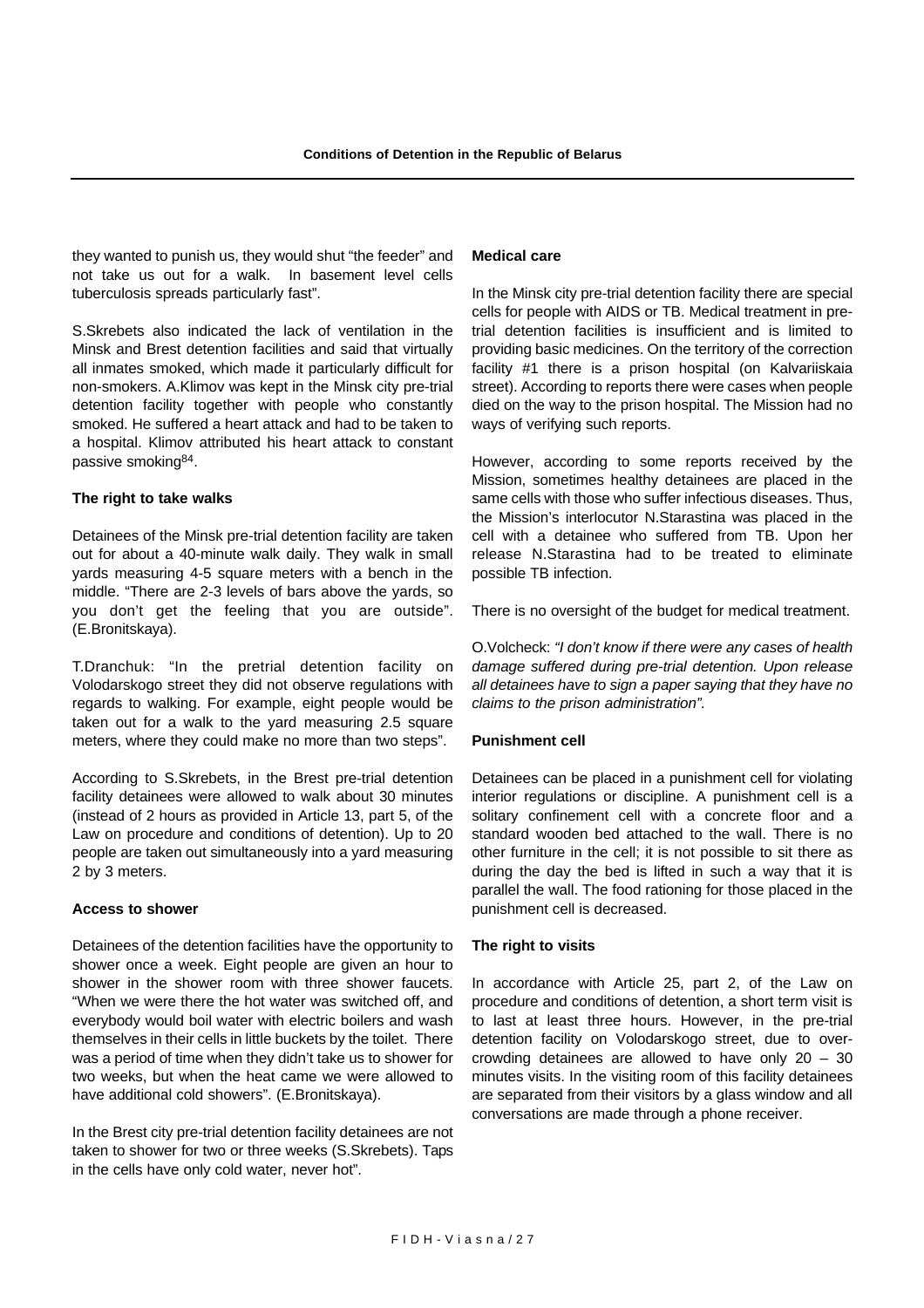#### **The use of torture and inhuman and degrading treatment**

According to T.Dranchuk, the pre-trial detention facility on Volodarskogo street does not really need official interior regulations as its detainees observe their own "code of conduct". Each cell has its own "supervisor", and a detainee can be subjected to all sorts of treatment by his fellow inmates, which would not bother prison guards.

O.Volcheck claims: *"The system denies the existence of torture. I have only heard it from others. Beatings. They conduct searches: the guards run into a cell, put everybody against the wall and hit them on the legs with batons, canes or other objects. One of the forms of punishment: they put a person with his face against the wall and force him to keep his arms and legs apart for 4 hours. If a person complains about the beatings the guards always say that the detainee "just fell" or was beaten by his inmates"*.

79. Interview with E.Bronitskaya.

<sup>75.</sup> National Register for Legal Acts of the RB, 2004, # 22, 8/10502.

<sup>76.</sup> Some say it is because it was built by an American design, others claim that it is because the de-sign resembles a gambling table, where "Americana" is one of the games.

<sup>77.</sup> According to E.Bronitskaya "Y*ou could not have the Criminal Code passed to you, but you could order it. However, later we were told that the stores did not have it".*

<sup>78.</sup> A metallic or wooden shutter, often used in prisons, hiding the light and cutting the detainees off from the outside world.

<sup>80.</sup> Human Right Violations in Belarus in 2006. Analytical review. Minsk, 2007. P. 136.

<sup>81.</sup> Interview with S.Skrebets.

<sup>82.</sup> Apparently, the quality of water in the Ministry of Interior detention facilities was not examined.

<sup>83.</sup> Alexander Kozulin, a former Rector of the Belarusian State University and a candidate for presi-dential elections of March 2006, was kept in the Minsk pre-trial detention facility an subsequently sentenced to five and a half years of imprisonment.

<sup>84.</sup> Interview with T.Klimova, wife and legal representative of A.Klimov.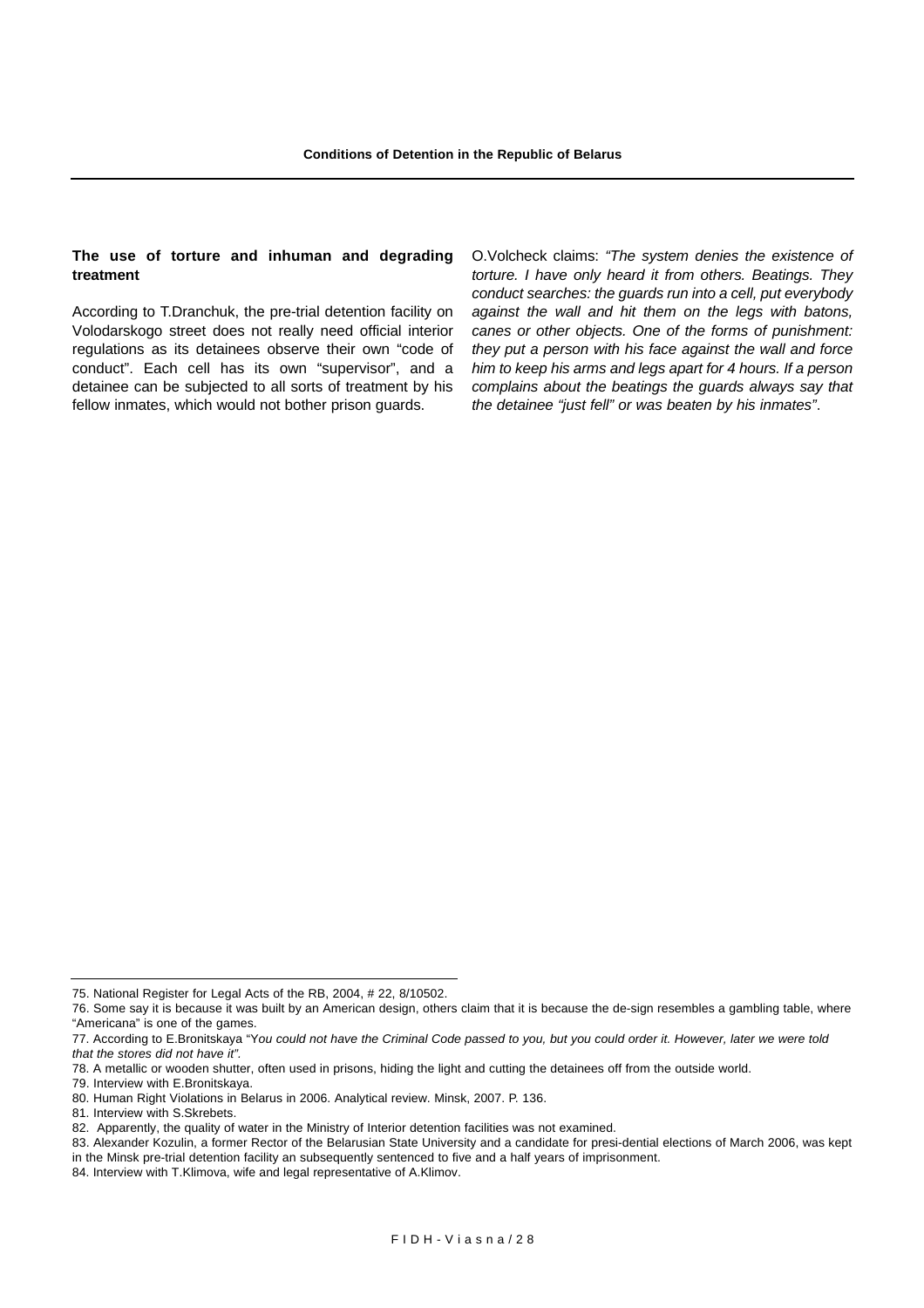# **IV. CONDITIONS OF TRANSPORTATION OF DEFENDANTS AND CONVICTS AND COURT HOLDING CELLS**

### **A. Transportation from a detention facility to court and conditions for detainees in court buildings**

Detainees are taken to court buildings together, in specially equipped vehicles which have several mini-cells separated from each other by the bars. In transit male detainees are hand-cuffed. Sometimes, depending on the route and the number of detainees in the vehicle, they may have no food or drink for a long time regardless of the climate conditions.

Detainees are taken to court buildings before breakfast. In the court they are not given any food or water, thus many of them end up with no food or water for the whole day. For example, A.Yanukevich, who was arrested on March 21, 2006, at 3 a.m. (several hours later he was in the prison vehicle, and no food was given to him prior to that), was not tried until 9 p.m., and ended up going without food for more than 24 hours.

E.Bronitskaya recounted: *"At 6 a.m, they put me in a transit cell where I had to wait for the prison vehicle. They didn't give me any breakfast. The vehicles came at 8 or 9 a.m. Inside the truck there were 5 cells and one slightly larger section. A truck cell could hold three people, two could sit down and one had to stand. The larger cell contained five standing people. Cells in court buildings have no windows but you could sit there. Women are not searched. Some court building cells have stone benches which fit maximum two people. The cells are hot and stuffy. In courts detainees get no food or water. We were allowed to take water with us and we shared it between ourselves"*.

T.Dranchuk recounted: *"Most of the time I was put in a vehicle cell alone, even though normally they put 2 or 3 people there. Actually, the cell of a prison vehicle is designed for one person. The court building was old, and the cells there were small - one by one meter, and stuffy. They gave me no food or water".*

During mass arrests the situation deteriorates because many people are tried at the same time. Detainees are transferred in over-crowded vehicles, where they cannot sit down. They have to sit and wait in trucks which are not heated in the winter and not ventilated in the summer.

A.Yanukevich recounted: *"There were three cells and two slightly larger sections in the prison truck. There were 7* *people in the larger sections, and in total there were approximately 15 people in the truck. We were taken to court buildings in turn, and I had to sit in an unheated truck for 4 hours. It was very cold, I was freezing".*

### **B. Transportation between detention facilities**

Transportation of detainees from one place to another takes a fairly long time, even when the distances are relatively short (rarely more than 300 km). Thus, S.Skrebets was transported from Brest to Minsk (approximately 350 km) for a week. Just the trip from the Brest pre-trial detention facility to the city railway station took the whole day. Before being sent from Minsk to Vitebsk by train S.Skrebets had to spend 2 hours crouching down. A.Klimov was transported from Minsk to the Mozyr correction colony (approximately 320 km) for three days. This is how Valerii Levonevski explained why it takes so long to transport detainees:

*"Detainees are taken to the colony in a group which fills the whole truck. Before there are enough people to fill up the truck, detainees have to wait in so-called "forwarding jails" which are usually located on railway junctions".* 

By railway detainees are transported in "stolypin" carriages. This is how V.Levonevski described such carriages:

*"It is the same size as a regular carriage. It is divided into cells by the shields, one side of which is covered by the bars from the floor to the ceiling. The door of the cell is very narrow, I could not go in wearing a thick coat. All cells are placed along one wall of the carriage, along the other side runs a corridor were guards keep their watch. There are three bunk-beds, one above the other, on one wall of every cell. On the second level there is another shelf that can be flipped open (so-called "helicopter") in such a way that you get a kind of a low ceiling".* 

A cell of such carriage is meant for four people, but in fact they put up to 30 detainees in there, smokers and nonsmokers, habitual criminals and first-time offenders, together. They are given one peace of bread for the whole trip and one cup of water once or twice a day. During transportation detainees are allowed to go to the toilet once or twice a day. *"That's why detainees with kidney disorders had to urinate right there and there was a horrible stench of ammonia in the carriage"*, - recounted V.Levonevcski.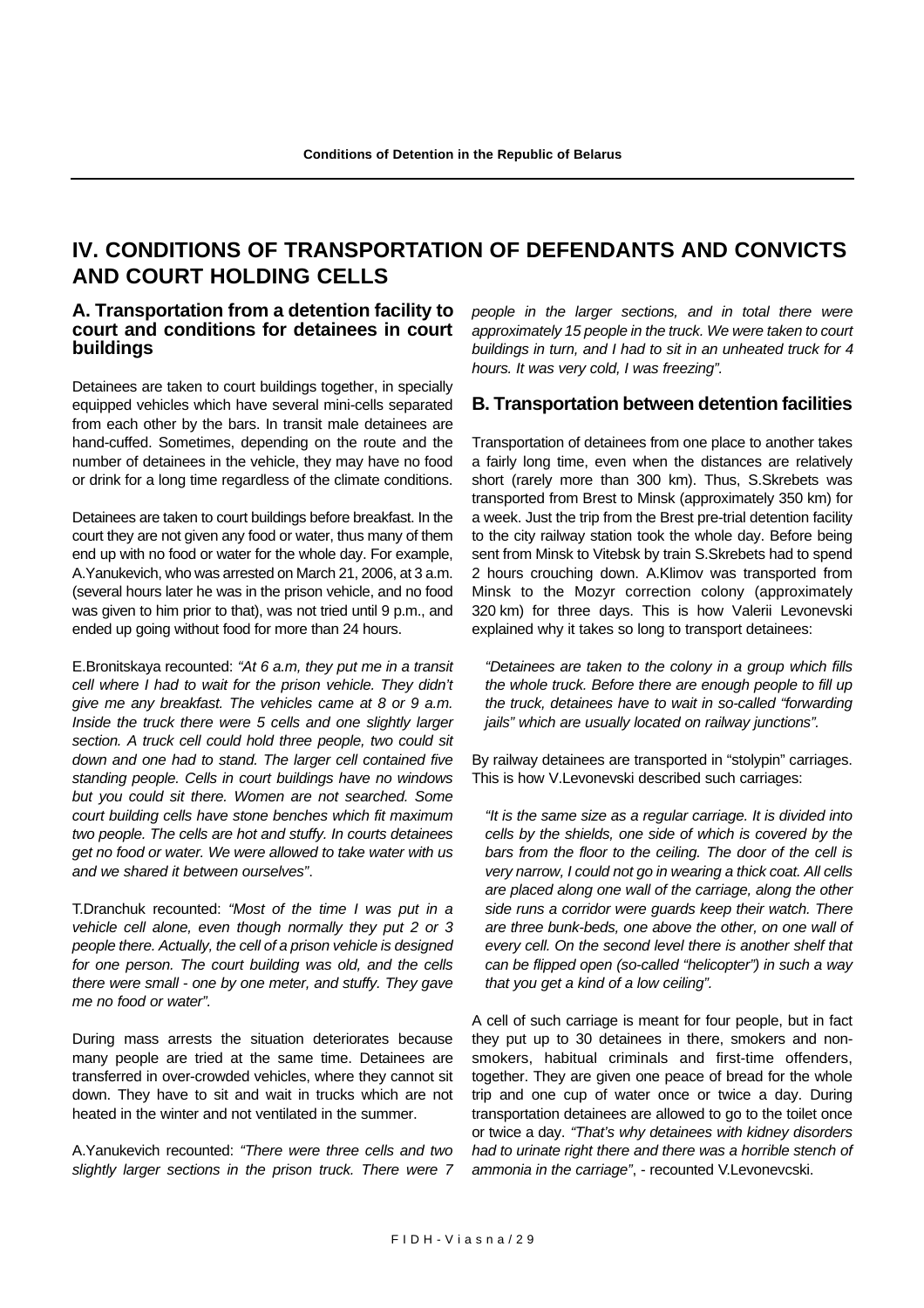# **V. PRISON CONDITIONS FOR CRIMINAL CONVICTS**

### **A. System of criminal punishment in the Republic of Belarus**

Article 48, para. 1, of the Criminal Code of the Republic of Belarus lists 11 types of criminal punishments applied in the Republic of Belarus:

1) community service;

2) fine;

3) deprivation of the right to occupy certain positions or conduct certain activities;

4) corrective labor;

5) restrictions in military service ( meaning deductions from allowance and suspension of promotion);

6) detention;

7) restriction of liberty;

8) confinement in a disciplinary military division (for servicemen only);

9) imprisonment;

10) life imprisonment;

11) death penalty.

Para. 2 of this article also provides for confiscation of property and deprivation of military or other special ranks as additional forms of punishment. Community service, fines or deprivation of the right to occupy certain positions or conduct certain activities can be used as a main or additional form of punishment (Article 48, para. 3, of the Criminal Code).

Besides imprisonment as such or life imprisonment, such sentences as detention, restriction of liberty and the death penalty (from the moment of sentencing to the moment of execution) also lead to confinement in penitentiary institutions.

A punishment in the form of restriction of liberty is served in the "open type correction institutions", which, according to reports received by the Mission, look like dormitories and are located in small communities. Those sentenced to restriction of liberty must work, but they go from their place of confinement to their place of work unescorted and don't wear uniforms. During their free time the convicts must stay on the territory of the correction institution. Their actions and movements in the correction settlement are closely watched and they can be sentenced to impri-sonment for any minor violation (this happened with A.Phinkevich, until his sentence was successfully appealed).

Those sentenced to detention (detention can last as long as six months) serve their sentences in detention institutions in strict isolation locked up in their cells (in the same manner as those sentenced to imprisonment). While serving this sentence detainees can have one short-term visit. They are escorted in all their moves (Article 58 of the Correctional Code of the RB).

Those sentenced to imprisonment serve their sentences in correction colonies with various security levels, and in prisons. Graveness of the crime and previous convictions determine the type of institution where a convict is sent. Disciplinary violations in prison may lead to placement in harsher conditions; while better conditions are used as a reward for good behavior.

The institutions are differentiated as follows (from the lowest level of security to the highest):

- Correction facilities with regular, increased or high security level;

- Correction facilities with enforced security level;

- Prisons.

Particularly dangerous habitual criminals, those sentenced to life imprisonment, and pardoned capital convicts serve their sentences in correction facilities with enforced security levels and in prisons.

Correction facilities may be placed in residential buildings (one building is designed for several dozen people) or in prison-like buildings which have harsher conditions. As a rule, detainees can move freely within the borders of the colony. Detainees are obligated to work but employment is not provided for everyone. Detainees' labor is extremely low paid. The Mission received reports of the use of slave labor in correction facilities but had no opportunity to verify them.

Detainees are entitled to have short-term (up to four hours) and long-term (up to three days) visits, to receive packages and parcels, and to purchase food with their own money.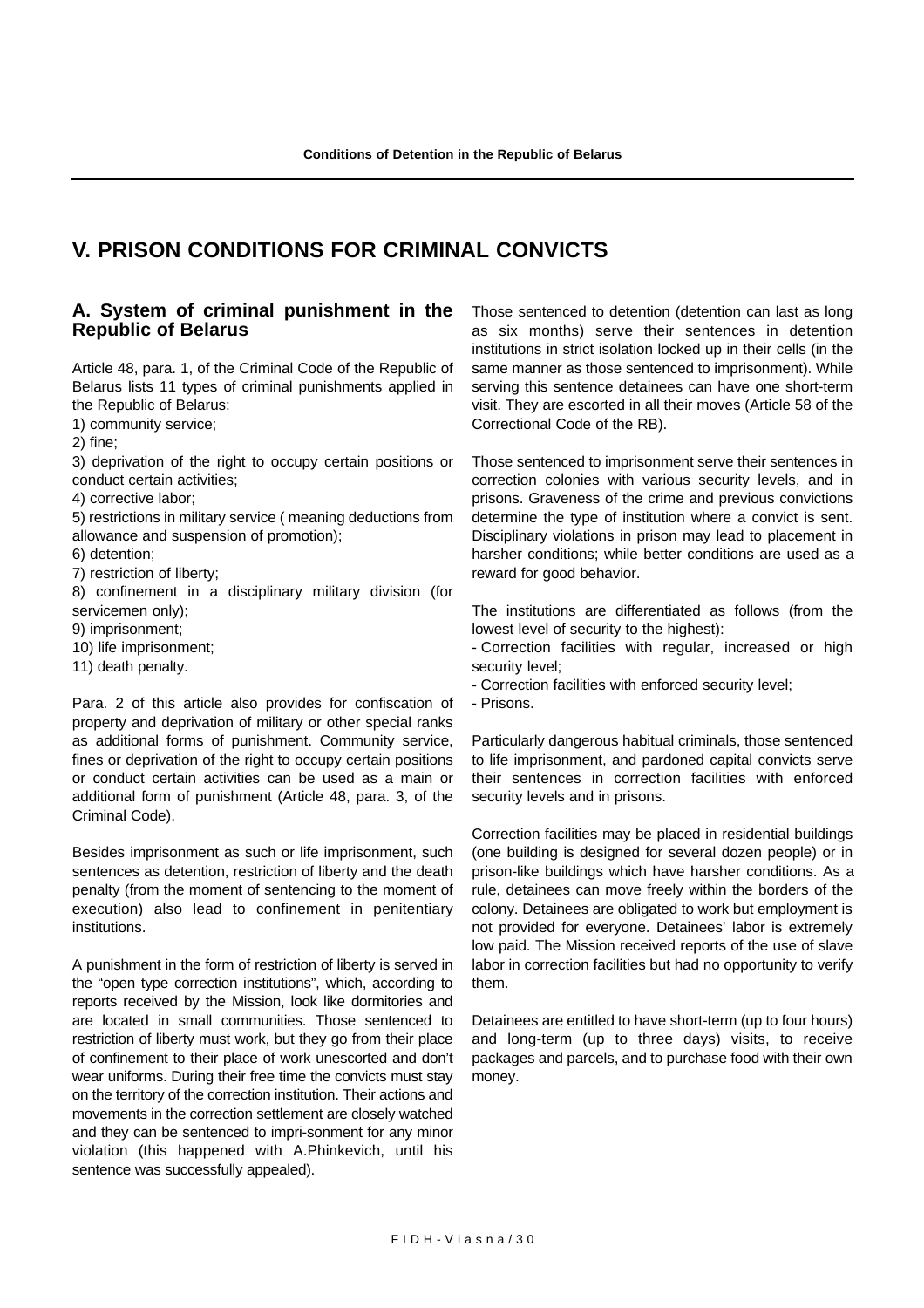|           | Visits (short/long) |   | Parcels | Packages |  |
|-----------|---------------------|---|---------|----------|--|
| Regular   | 3                   | 3 | 4       | 2        |  |
| Increased | 3                   | 2 | 3       | 2        |  |
| High      | 2                   | 2 | 2       | 2        |  |
| Enforced  | 2                   | 1 | 1       | 2        |  |
| Prison    | 2                   | U | 1       | 2        |  |

In all the institutions detainees move under escort (Article 66 of the Correctional Code).

### **B. Prison conditions for capital convicts**

Belarus is the only country in Europe and the former USSR where the death penalty is still being used. (Uzbekistan abolished capital punishment in January 2008).

The issue of the death penalty was included in the agenda of the 1995 referendum organized by President Lukashenko, and 80.4% of citizens voted for the use of capital punishment. The referendum did not observe all democratic procedures. For example, during the referendum campaign a sample of the "properly" filled-in ballot was publicised, the one against the abolition of the death penalty. Results of the referendum allowed the authorities to use "people's will" as a pretext for continuing the use of the death penalty and not introducing a moratorium on death penalty sentences.

Reports on the number of capital sentences are published. From the beginning of 2000 there have been no more than 10 death sentences per year. For example, in 2006, the court issued nine85 death sentences and in 2007 – four. However, the number of actual executions and information about Belarusian President exercising his right to pardon is still classified.

The death penalty is executed by firing squad immediately after it is announced to the convict that his motion for pardon was rejected by the President of the Republic of Belarus. Neither the convict nor his relatives are informed about the date of execution in advance, and the body is not given to the convict's relatives after the execution. The UN Human Rights Committee condemned Belarus twice for secrecy surrounding the execution of death sentences, which violates Article 7 of the ICCPR<sup>86</sup>.

Until approximately 2003, non-governmental organizations were able to investigate issues related to the death penalty cases. Recently, however, despite the decrease in using the death penalty, access to information regarding executions became much more difficult.

All capital convicts are kept in the basement of the Minsk pre-trial detention facility on Volodarskogo street. They stay in the death ward for a period of six months to a year and a half87. While preparing this report the Mission was able to determine the duration of the stay in the death ward for Sergei Morozov, Valeri Gorbatii and Igor Danchenko. Their sentence came into force on October 9, 200788, and they were executed on February 5, 200889, i.e. they spent just under four months awaiting death. According to the Chairman of NGO "Pravovaia Initsiativa" (Legal Initiative), Dr. Philippov, who visited two death wards during 1990 – 2000, the size of one of them was 2 by 3 meters, the other one was a little bigger. Each of the cells had two bunk beds, a bed-side chest for personal belongings, and a hole in the ground for a toilet that was not in any way separated from the rest of the cell. No daylight penetrates the death cell, but a lamp bulb is on 24 hours a day. Capital convicts are taken for a walk once a week. Capital convicts do not work on the territory of the detention facility.

Capital convicts are not allowed to have any correspondence (they are prohibited from writing anything at all), to receive parcels, or to have access to TV. Thus, they are fully cut off from the world. According to O.Volchek, capital convicts *"sit in the dog-house, in their stripy uniform, just like it is in the movies, and go crazy"*.

# **C. Prison conditions for convicts**

Timofey Dranchuk was sentenced to 1 year of imprisonment in the regular security facility and was sent to the Minsk correction facility #1 to serve his sentence from September 30 until December 26, 2006. Correction facility #1 is a model one. There is a so-called "red zone" on the territory of the colony, where police officers serve their sentences. This is how T.Dranchuk described it:

*"The intellectual level of the detainees is different from that of other institutions' inmates, but an atmosphere of distrust prevails. When I got there I was immediately told that there they have a "state within a state", and that I shouldn't dare to make any political conversations. The atmosphere of distrust, where detainees were afraid to talk to each other openly...".*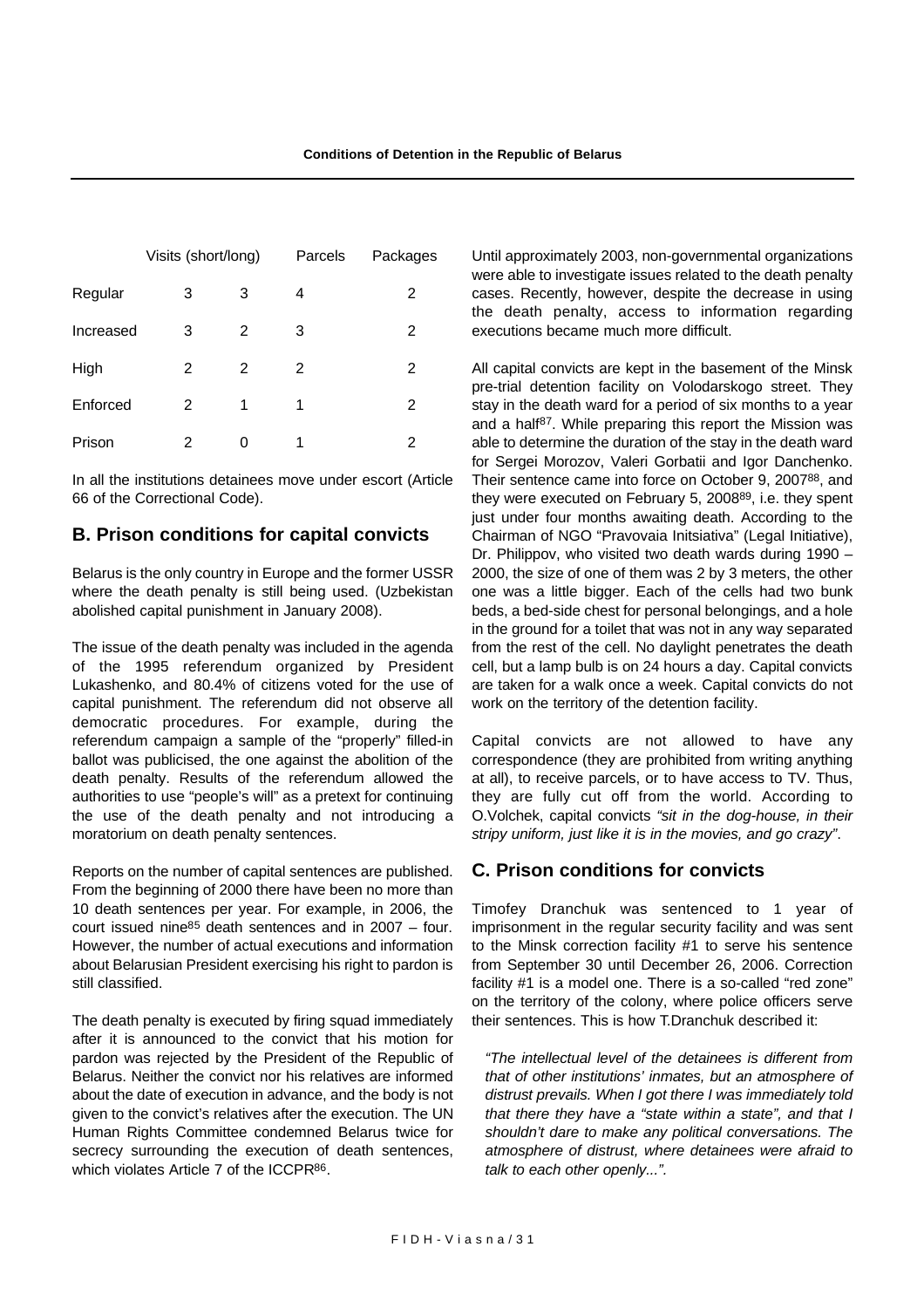Conditions in the facilities can be described as army-like harsh discipline and psychological pressure. Minor violations of internal regulations lead to severe punishments, and often allegations of violations are fabricated.

Once, when Mikhail Marinich (former Mayor of Minsk city, former Minister and Ambassador of Belarus in Latvia)<sup>90</sup> was serving his sentence in the correction colony #1, prison guards suddenly came into his cell, searched it, found a couple of breadcrumbs and accused him of violating the institution's regime. On another occasion he was ill and did not come out for morning exercises. The guards then tore up his certificate stating that he was ill and accused him of violating the regime again.

#### **Nutrition**

In the morning detainees receive a cup of tea, a loaf of white bread and nonfat porridge; for lunch they are given soup and porridge, and every other day the porridge has braised meat conserve in it; and for dinner they have porridge and a piece of bread. Sometimes they are also given fish. The amount of food is insufficient, but the quality is acceptable. *"Those who received no parcels could survive"* (T.Dranchuk).

When A.Klimov was serving several months of his sentence in the Mozyr city correction colony, presumably in October of 2007, he had the contents of his food parcel confiscated (pasta, potato puree, sausage, nuts, tea). The food items were returned to him by November 7, 2007, but by that time they were expired. According to medical reports, A.Klimov could eat prison food only once a day – at lunch time. Thus, confiscation of the contents of his food parcels negatively affected his health.

Due to increased number of TB cases, on January 1, 2007, the Department for Execution of Penalties (DEP) of the Ministry of Interior of Belarus changed the prison ration by including more fats and dairy products.

#### **Employment of detainees**

In the correction facility T.Dranchuk was included in a brigade which worked for two business companies and made windows. Work-related accidents happened about once a week. Members of this brigade receive the highest wages (up to 400 Belarusian rubles<sup>91</sup>), but 75 % of the money went to the budget of the correction facility for the upkeep of detainees. In the facility detainees also produce mattress springs. They work six days a week and receive 10-15 thousand Belarusian rubles<sup>92</sup>. The work is compulsory, refusal to work leads to 15 days of imprisonment in a punitive isolation ward. The only way to avoid work is to receive, legally or not, a medical certificate stating that you are not fit to do so.

According to the ILO Convention concerning Forced or Compulsory Labour ratified by Belarus in 1956, such labor of the detainees is considered as *"forced or compulsory labour [which] shall mean all work or service which is exacted from any person under the menace of any penalty and for which the said person has not offered himself voluntarily"*93 if the work or service is not "carried out under the supervision and control of a public authority and that the said person is not hired to or placed at the disposal of private individuals, companies or associations". The article 4 states : "Where such forced or compulsory labour for the benefit of private individuals, companies or associations exists at the date on which a Member's ratification of this Convention is registered by the Director-General of the International Labour Office, the Member shall completely suppress such forced or compulsory labour from the date on which this Convention comes into force for that Member."

#### **Punitive isolation ward**

The administration of a detention facility may decide to place a person who violated the rules of the institution in the punitive isolation ward for a period of up to 15 days. However, according to the reports received by the Mission, detainees may be placed there several times in a row, which means that a person may end up spending 30 or even 45 days there.

A punitive isolation ward is a stone cell with a bed, which is lifted up towards the wall during the day, a stool and a toilet. During the summer the temperature in the ward reaches not more than 5 degrees Celsius. However, before being placed in the punitive cell detainees have their warm clothes taken away from them. *"According to detainees, every year 5-6 people die in the punitive cell. Many contract tuberculosis. As far as furniture is concerned, there is only a stool measuring 15 by 15 cm. It is not allowed to lean against the wall"*94. Detainees placed in he punitive cell receive less food.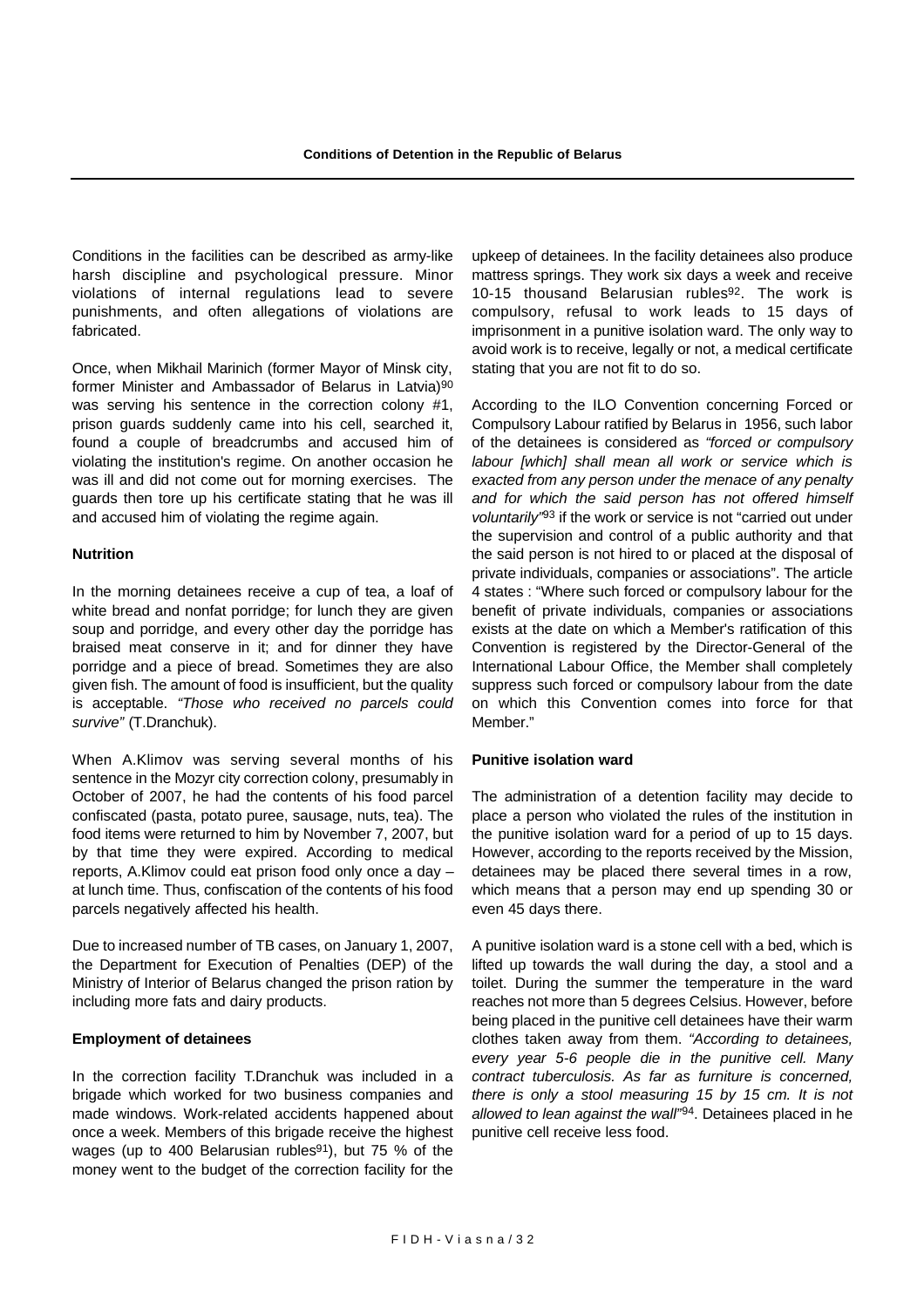This is how O.Volcheck described the punitive isolation ward: *"All walls are covered in plaster which swells from* *humidity and cracks, accumulating dirt and microbes. After 10 days of incarceration in the ward detainees fall ill".*

<sup>85.</sup> Statement of the Chairmen of the Supreme Court, Valentin Sukalo, on press-conference, February 12, 2007.

<sup>86.</sup> UN HRC, *Lyashkevich v. Belarus*, Comm. no. 887/1999, 03.04.2003; *Bondarenko v. Belarus,* Comm. no. 886/1999, 03.04.2003.

<sup>87.</sup> Interview with the lawyer of the Belarusian Helsinki Committee, O. Hulak.

<sup>88.</sup> News archive on the web-site of the Russian SC www.supcourt.by

<sup>89.</sup> Press-release of the Council of Europe 086(2008) from February 6, 2008.

<sup>90.</sup> Was convicted of stealing personal belongings and sentenced in December 2004 to five years of imprisonment; then released on parole in April of 2006.

<sup>91.</sup> Just over 130 EURO.

<sup>92. 3-5</sup> EURO.

<sup>93.</sup> http://www.ilo.org/ilolex/english/newratframeE.htm

<sup>94.</sup> Interview with T.Dranchuk.

FIDH-Viasna/ 3 3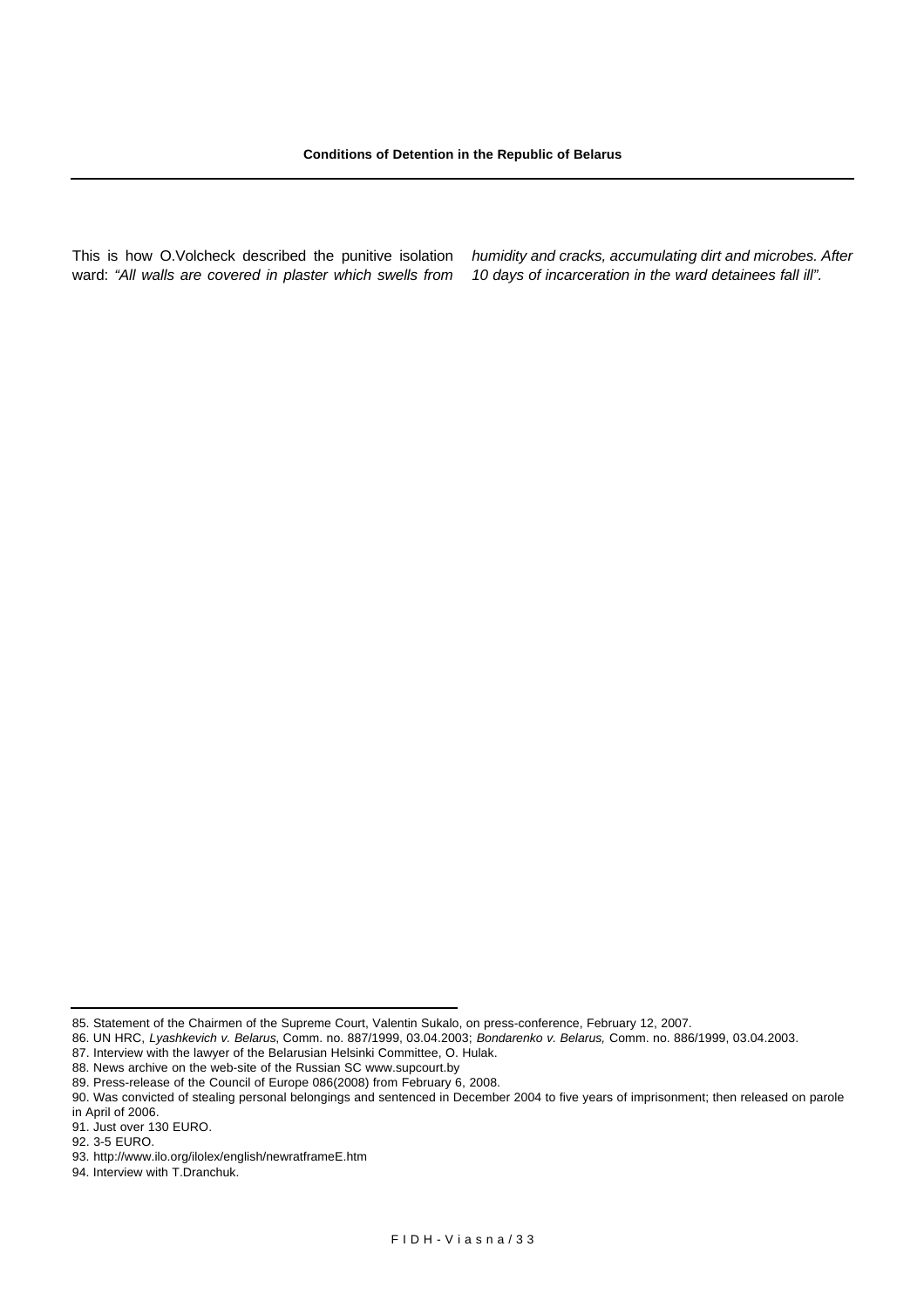# **VI. LEGAL REMEDIES**

In Belarus, there is a shortage of legal remedies which can protect individuals from inhumane treatment in custody.

Restrictions of the rights of detainees cannot be challenged in court. The Belarusian Constitutional Court cannot receive individual complaints. In accordance with Article 116 of the Constitution of Belarus, only the President of Belarus, both chambers of the Parliament (Chamber of Representatives and Republican Council), the Council of Ministers, the Supreme Court and the Supreme Economic Court can submit "suggestions" to the Constitutional Court to verify the constitutionality of laws. The Supreme Court and the Supreme Economic Court can only address the Constitutional Court beyond the scope of an individual case, thus, lower courts cannot address the Constitutional Court at all.

Also, detainees cannot challenge the legality of regulations related to prison conditions. Article 353 of the Code of Civil Procedure only provides for the possibility to challenge individual actions of governmental bodies that violated the rights and freedoms of private individuals.

All interlocutors of the Mission claimed that the prosecutor's supervision was ineffective. Detainees can send a complaint to the prosecutor through the administration of the detention facility, but such complaints bring no results. It needs to be emphasized that, due to certain provisions of the CCP, at the stage of preliminary investigation detainees have virtually no right to file a complaint to the court. Even if prosecutors wanted to take some measures in reaction to detainees' complaints, transfers of detainees between different institutions would not stop inhumane treatment: apparently, prisons conditions are fairly similar in all detention facilities of the Ministry of Interior.

Roman Kisliak, a human rights defender from Brest, was arrested on October 13, 2007, on the eve of the "European March". He was charged with "petty hooliganism" and placed in the Brest city Leninski district pre-trial detention facility for two days. Upon his release he sent a complaint to the administration of the Leninski district Department of Interior, in which he stated that conditions of his detention in the pre-trial facility violated Article 7 of the ICCPR. In particular, "the toilet system in the facility violates human dignity, the cells are cold (approximately +10 – 14 Celsius), and detainees have to sleep on a wooden platform. There are no mattresses, blankets, pillows or beddings. There is a lack of drinking water". In its official response to the complaint, the administration of the District Department of Interior indirectly admitted the violations of the detention condition norms, explaining that an inspection was subsequently carried out in the detention facility which concluded that the institution's administration "needs to create normal detention conditions"95.

According to reports received by the Mission, in 2007 authorities established a Committee for supervising the penitentiary system, which can theoretically<sup>96</sup> include representatives of non-governmental organizations. Results of the Committee's work have been obscure, but there is no doubt that its effectiveness will be hampered by the non-inclusion of independent experts.

The Mission received only one report about a civil suit regarding health damage which resulted from improper conditions of detention. The district court which was handling the case rejected the complaint despite that fact that on the second day after his release the former detainee was diagnosed with an open form of tuberculosis.

The only international legal remedy available for those whose rights were violated by Bela-rusian state bodies is an individual complaint to the UN Human Rights Committee, which can decide on violations of the ICCPR. Up to now, the UN Human Rights Committee has examined only one case regarding prison conditions in Belarus, *Bandajevsky v. Belarus*97. The UN Human Rights Committee concluded that there was a violation of Article 10 of the ICCPR because the Applicant did not have any access to a bed or means of personal hygiene and sanitation. The UN Human Rights Committee concluded that Belarusian authorities had to pay compensation to the Applicant and take other measures to enforce the conclusion of the Committee. It is obvious that the enforcement of the Committee's views requires the adoption of certain measures aimed at improving prison conditions in the country. However, the way Belarusian authorities treated previous conclusions of the UN Human Rights Committee, which revealed violations of the ICCPR98, leave little hope that the Committee's decision in the *Bandajevsky* case will be enforced.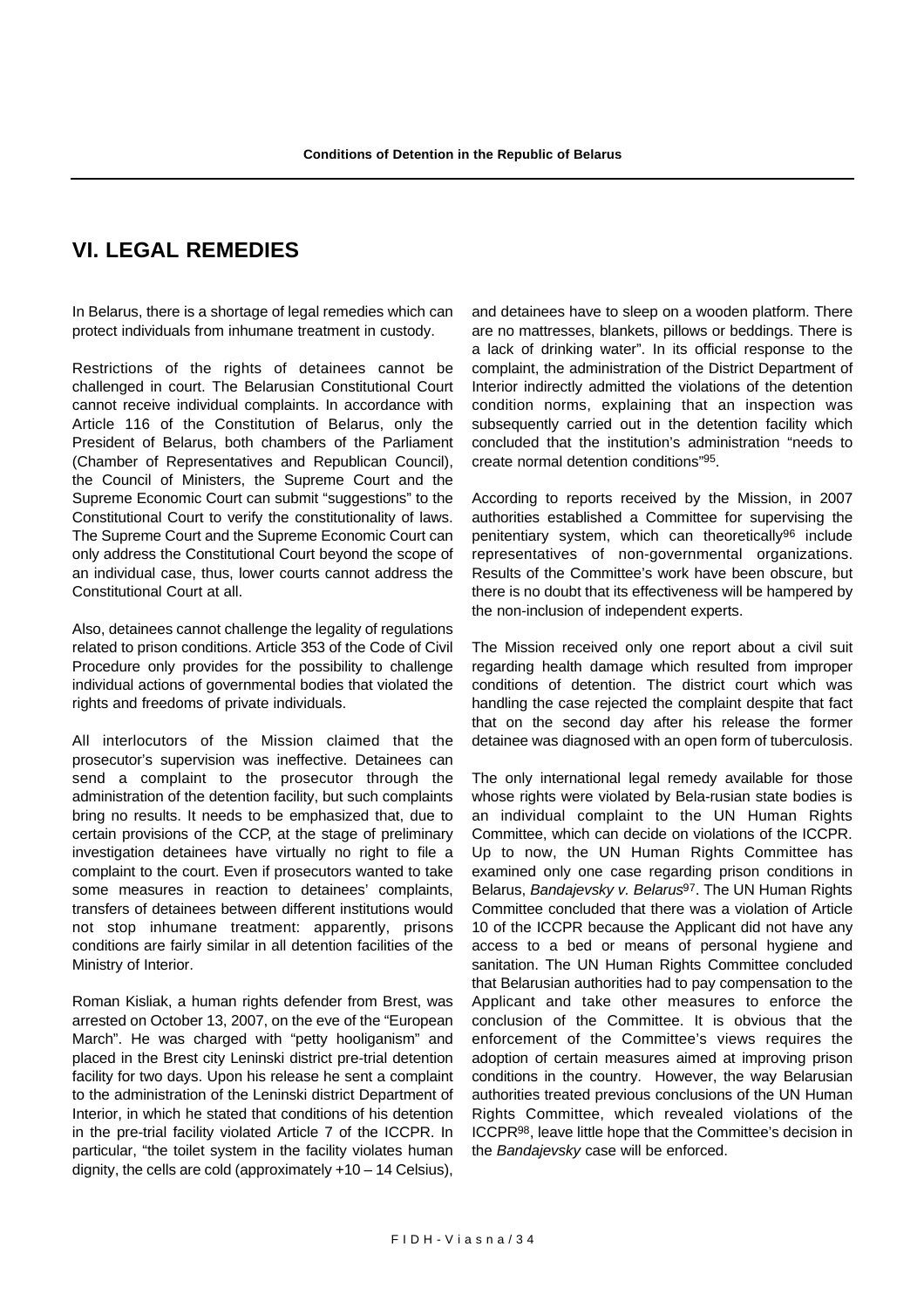In Belarus, there are no factors which would stimulate reforms in the areas of criminal procedure or the penitentiary system99. Such stimulus could have been provided by the work of the European Committee for the Prevention of Torture, which operates on the basis of the

European Convention for the prevention of Torture, Inhumane or Degrading Treatment or Punishment of 1987100. This Convention was adopted in the framework of the Council of Europe but also is open to non-member states. However, it has not been ratified by Belarus.

100. European Treaty Series no. 126.

<sup>95.</sup> *Authorities admit treating detainees badly*, November 26, 2007, http://www.spring96.org/be/news/19384/

<sup>96.</sup> In practice all non-governmental human rights organizations, apart from the Belarusian Helsinki Committee, are not registered, that's why their members cannot participate in the work of such commissions.

<sup>97.</sup> UNHRC, *Yuri Bandajevsky v. Belarus*, Comm. no. 1100/2002, 28 March 2006.

<sup>98.</sup> In its conclusion in the case *Pastukhov v. Belarus* (Comm. no. 814/1998, 5 August 2003) the UN Human Rights Committee found violations of Articles 25, 2 and 14 of the ICCPR (Access to civil service, interference with independence of judiciary), since the Applicant was illegally re-moved from his position of a Judge of the Constitutional Court by the President of Belarus. The UN Human Rights Committee indicated that the Applicant is to be granted legal remedies, including compensation. However, no com-pensation was paid, M.Pastukhov was not reinstated in his position of a Judge of the Constitutional Court, and no measures were taken to prevent interference of the President with independence of the judicial system. In its recent Views, including *Zvozskov et al. v. Belarus* (Comm. no. 1039/2001, 17 October 2006) and *Belyatskiy et al. v. Belarus* (Comm. no. 1296/2004, 24 July 2007) the UN Human Rights Committee found a violation of Article 22 of the ICCPR (the right to freedom of asso-ciation) because non-governmental organizations "Helsinki XXI" and human rights center "Viasna" were stripped of their registration. In 2007 in accordance with court decisions both organizations were not granted registration again.

<sup>99.</sup> For example, in Russia, judicial practice of the Russian Constitutional Court and of the European Court of Human Rights, as well as the membership in the Council of Europe, were serious stimulus for reforming the system of criminal procedures and improving prison conditions.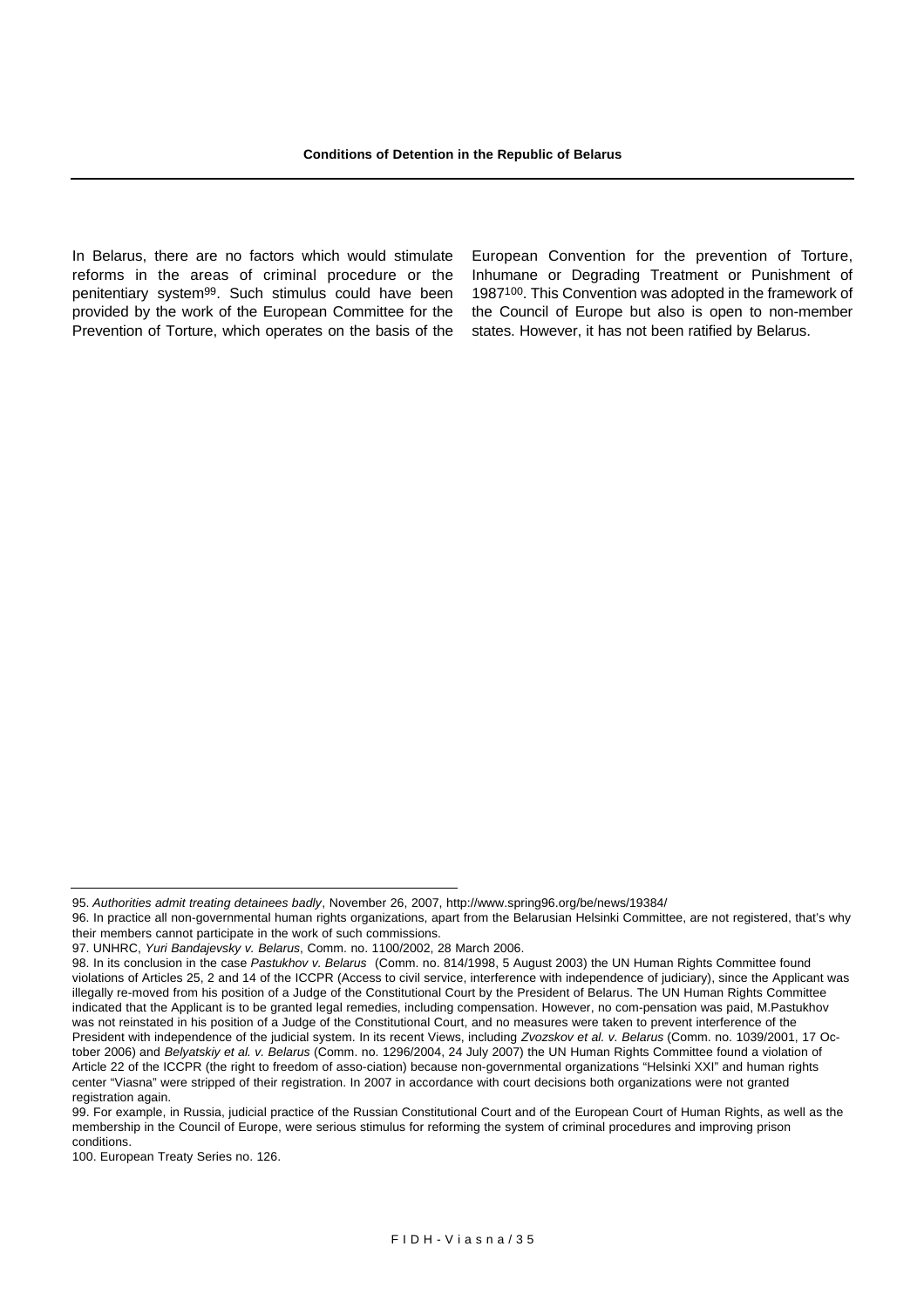# **CONCLUSION**

Despite certain limited improvements (construction of new pre-trial and temporary detention facilities, overall satisfactory conditions in KGB detention facility, establishment of public committees to supervise the penitentiary system), prison conditions in Belarus are extremely unsatisfactory, and amount to inhumane treatment prohibited by the International Covenant on Civil and Political Rights, the UN Convention against Torture and Other Cruel, Inhumane and Degrading Treatment or Punishment and other international treaties ratified by the Republic of Belarus :

- Detainees have no access to basic legal documents which define their rights and obligations;

- Detainees are virtually deprived of legal protection;

- Conditions are particularly hard for administrative detainees: no beds, showers, walks, over-crowding of the cells, poor sanitation, bad quality of food and water, prohibition of parcels, etc.;

- Conditions of detention facilities of the Ministry of Interior are also poor: over-crowding, high humidity, low temperatures in the winter and high temperatures in the summer, low quality of food, widespread tuberculosis;

- Detainees placed in punitive isolation wards are kept incommunicado, in low temperatures, and with no possibility to move; the quality of food is low and the amounts are insufficient, which leads to grave illnesses;

- Conditions of transportation of detainees are extremely unsatisfactory as they may be deprived of food or water for days;

- Capital convicts are kept in complete isolation from the world and are unaware of their fate;

- Mass arrests in times of political tension lead to totally unacceptable conditions of detention.

Belarusian authorities should conduct in-depth reform of criminal procedures and penitentiary systems with a view to eliminate cruel treatment of detainees. However, such reform would require a broad public discussion, involvement of experts independent from executive control, including non-governmental and intergovernmental organizations (such as Council of Europe or European Union). Accordingly, a condition for the success of such reforms should be the unhindered operation (including reinstatement in the status in case of a previous liquidation) of non-governmental organizations and an independent press, as well as cooperation with European and international bodies.

Third states should refuse to extradite suspects to Belarus because the conditions of detention there are inhumane and make adequate legal defense in criminal proceedings impossible<sup>101</sup>.

# **RECOMMENDATIONS**

#### **1 – To the Belarusian authorities**

*On the administration of justice*

- Guarantee the independence of the judiciary by establishing proper rules regarding the process of appointment, promotion and dismissal of judges; by ensuring that judges are irremovable; and by abolishing the system of "substitute judges";

- Abolish the right of the higher courts to withdraw cases from the lower court for first-instance examination;

- Introduce judicial review of prosecutors' decisions to place a person in custody or to extend the period of detention in custody; to provide effective remedies for people in detention when their rights are being violated by law enforcement officers; to ensure full respect of the UN basic Principles on the Independence of the Judiciary;

- Introduce the right to challenge before a court actions and decisions of investigative bodies affecting rights and liberties of suspects and accused;

- Put an end to the control of defense attorneys by the Ministry of Justice and revise the legislation regulating the Bar association in order to ensure its full independence, in conformity with the UN Basic Principles on the Role of Lawyers;

- Abolish administrative arrest, as it does not offer the necessary fair trial guarantees;

- Adopt an immediate moratorium on the death penalty, as a first step towards abolition, and refrain from instrumentalizing the supposed popular support of capital punishment in order to avoid any reform in this field; on the contrary, awareness raising campaigns should be

<sup>101.</sup> Member-states of the Convention on Human Rights and Fundamental Freedoms are to observe the prohibition on extradition to third states if the state of destination may subject the extradited person to torture, inhumane or degrading treatment or punishment. (Eur. Ct. H.R., Soering v. the United Kingdom, judgment of 7 July 1989, Series A no. 161, pp. 35-36, §§ 89-91), or try him in a clearly unfair trial (Eur. Ct. H.R., Mamatkulov and Askarov v. Turkey [GC], nos. 46827/99 and 46951/99, 04.02.2005, § 90, ECHR 2005-I).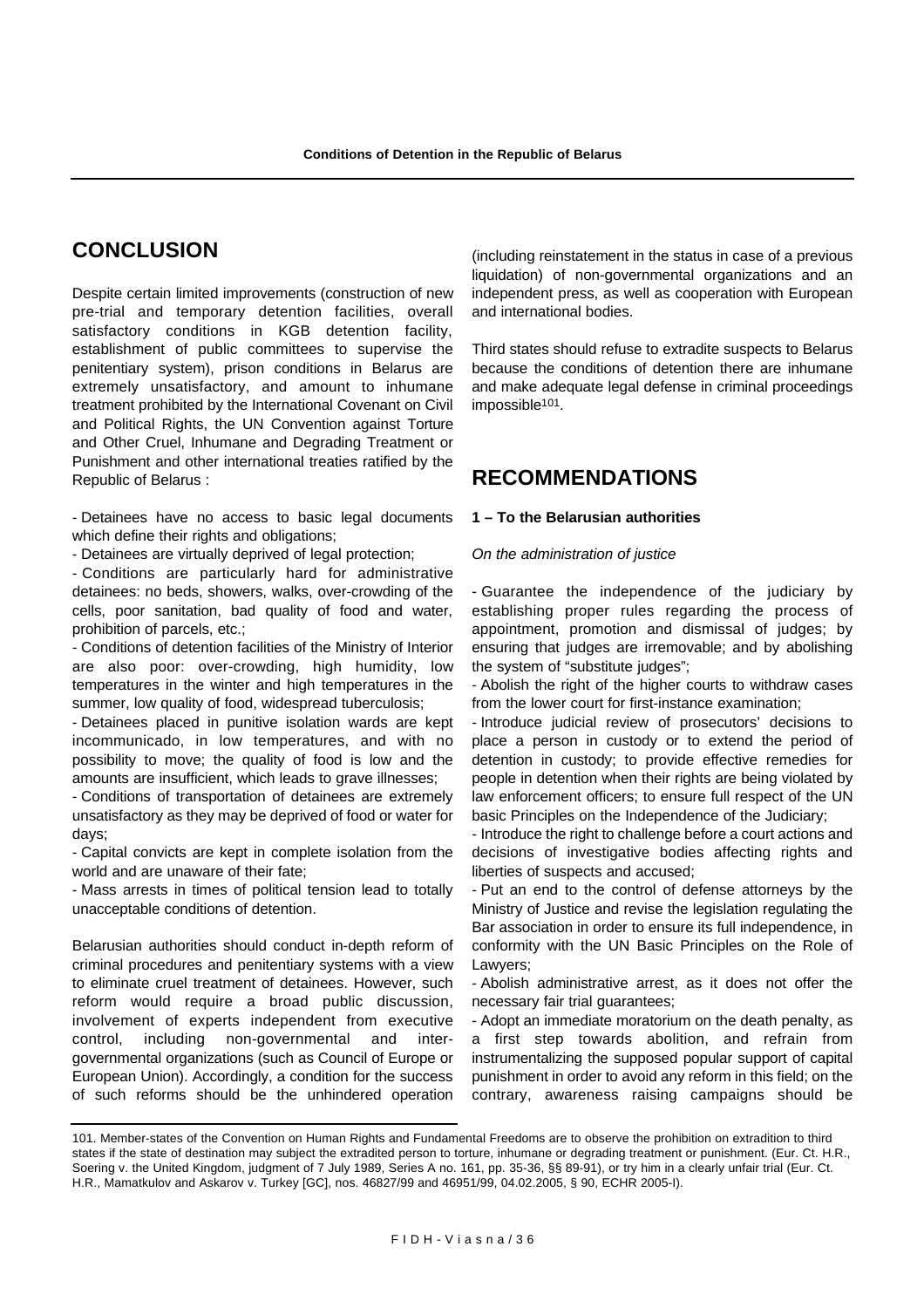launched focusing notably on the absence of dissuasive effect of that punishment; put an end to the secrecy surrounding executions and make the number of executions public in order to allow an informed public debate on this issue;

- Adopt all legal and administrative measures to prevent acts of torture on the territory of Belarus;

- Open independent and impartial enquiries in case of allegations of torture by a detainee ;

- Establish criminal, civil and administrative sanctions for violation of legal procedures (arrest, interrogation, treatment of detainees) ;

- Implement the recommendations of the UN Human Rights Committee and other UN treaty bodies as well as those of the UN Human Rights Council's human rights mechanisms (in particular of the UN Special Rapporteur on Human Rights in Belarus and of the Working Group on Arbitrary Detention); - Ratify the UN Convention for the Prevention of Torture and Inhumane or Degrading Treatment or Punishment; to ratify the Optional Protocol (Istanbul Protocol) to CAT, establishing a system of regular visits undertaken by independent international and national bodies to places where people are deprived of their liberty, in order to prevent torture and other cruel, inhuman or degrading treatment or punishment;

- Ratify the UN International Convention for the Protection of All Persons from Enforced Disappearance;

- To submit the State report to the UN Committee against torture and the UN Human Rights Committee;

- Issue a standing invitation to UN special procedures, and reply positively in particular to the requests to visit by the UN Special Rapporteur on Torture (request dating back to 2005, renewed in 2007), the Special Representative of the Secretary general on the situation of human rights defenders and the UN Special Rapporteur on freedom of opinion and expression (request dating back to 2003);

- Ratify the Council of Europe Convention for the Prevention of Torture and Inhuman or Degrading Treatment or Punishment.

- Cooperate fully with the OSCE mechanisms on Human Dimension, notably ODIHR, and with the OSCE office in Minsk.

- Conform with the OSCE Human Dimension commitments in particular in the field of Rule of Law and relating to civil and political rights.

#### *On conditions of detention*

- Ensure that conditions of detention, both in pre-trial detention facilities and for convicted detainees, conform to international human rights standards, in particular the prohibition of cruel, inhuman or degrading treatment or punishment (Art. 7 of the ICCPR); the UN Standard Minimum Rules for the Treatment of Prisoners, the UN Basic Principles for the Treatment of Prisoners and the UN Body of Principles for the Protection of All Persons under Any Form of Detention or Imprisonment should guide the government's policies in that field.

- Separate the functions of investigation and supervision over detainees, and transfer detention facilities to the jurisdiction of the Ministry of Justice;

- Ensure that visits to detention places by Prosecutors take place in a systematic and regular way;

- Immediately revise the special rules governing the conditions of detention of death row prisoners, in order to avoid unnecessary suffering for them and their family;

- Guarantee access to all detention facilities by both international and local independent NGOs;

- Ensure a proper compensation for human rights violations occurring in detention, including negative impact on health;

- Ensure permanent human rights training of law enforcement officers, including prison guards;

- Fully comply with the ILO Convention concerning Forced or Compulsory Labour (n° 29, 1932).

#### **2 – To the European Union**

- Address the issue of conditions of detention in the framework of its dialogue at various levels with the authorities of Belarus and especially on the occasion of EU troïka meetings with Belarussian authorities; make a demarche towards the Belarusian authorities under the EU Guidelines on Torture, based on the findings of the present report; including:

- request for information on allegations of torture and illtreatment in prison,

- specific actions on individual cases documented in this report,

- recommendations for the"adoption and implementation of safeguards and procedures relating to places of detention".

- Address the issue of human rights defenders and arbitrary restrictions to local NGO's activities and existence under the EU Guidelines on human rights defenders.

#### **3** – **To the UN general Assembly**

- Member states should renew their resolution concerning the human rights situation in Belarus, including prison conditions.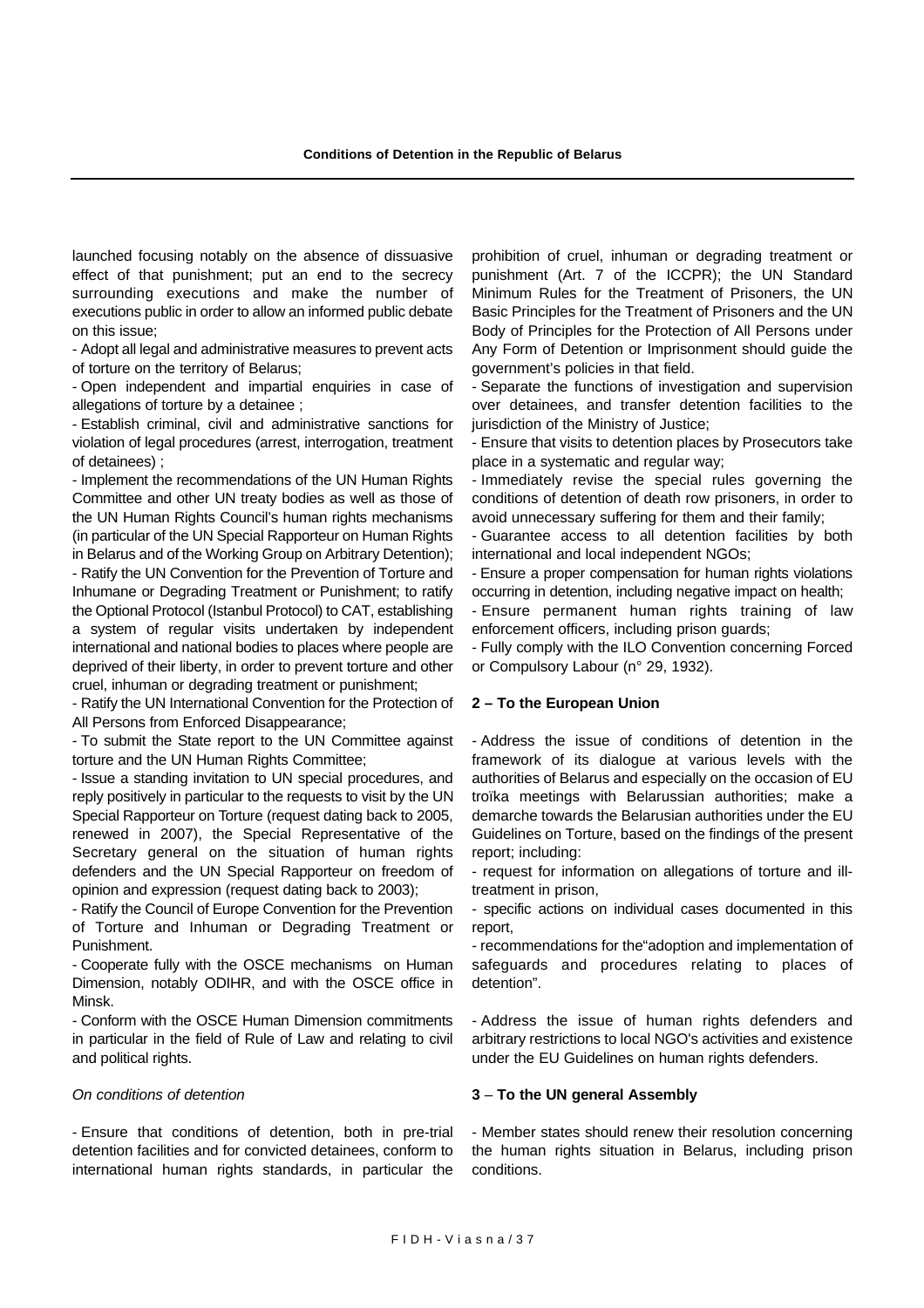### **4 – To the OSCE**

- The Office for Democratic Institutions and Human Rights (ODIHR) should closely monitor the conditions of detention in Belarus, and contemplate the possibility of engaging in technical cooperation projects in the field of the human dimension; the ODIHR indeed has a broad mandate to uphold the human dimension commitments of participating states;

- The OSCE office in Minsk, in the framework of its mandate to consolidate the Rule of Law, should pay special attention to the conditions in detention facilities;

- The OSCE Parliamentary Assembly should follow-up the issues raised in this report, and invite its Belarusian members to take the relevant legislative initiatives to bring domestic law in conformity with international human rights standards in this field.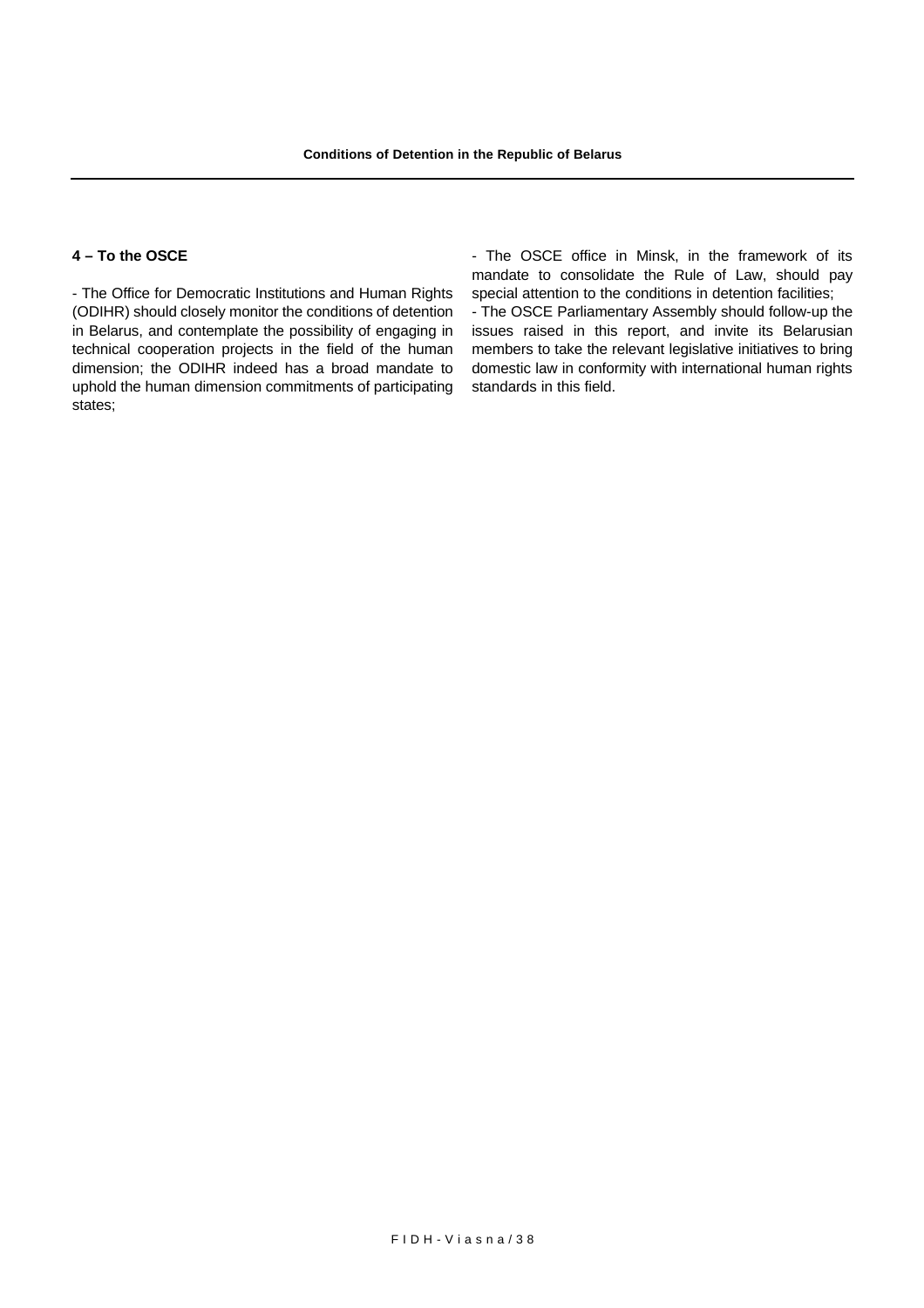### **LIST OF PERSONS CONTACTED BY THE MISSION MEMBERS**

**Natalia Starastina,** former administrative detainee in Minsk

**Tatiana Klimova,** wife and civic defender of detainee Andrei Klimov

**Boris Garetski,** member of the movement "Malady Front" (Young Front)

**Nikolai Lemianouski,** an activist of the Belarusian People's Front in Grodno

**Sergei Malchik,** Head of the Belarusian People's Front in Grodno region

**Vadim Saranchuckov,** Head of Belarusian People's Front in Grodno city

**Ivan Roman,** Chairman of the Grodno region division of the Radio and electronic industry trade union

**Maxim Gubarievich,** an activist of Belarusian People's Front in Grodno

**Alexander Paradkov,** a lawyer for an independent trade union "Azot"

**Pavel Mozheiko,** a coordinator of the Grodno region division of the movement "Za Svobodu" (For Freedom)

**Edvard Dmukhovski,** the Head of the Grodno region division of the movement "Za Svobodu" (For Freedom)

**Yuri Istomin,** Chairman of the Grodno region division of the United Civic Party

**Dmitri Slutski,** Chairman of the Grodno city division of the United Civic Party

**Vladimir Larin,** a member of the United Civic Party

**Olga Zavadskaya,** Mother of the disappeared Dmitrii Zavadskii

**Igor Rynkevich,** a defense attorney

**Viacheslav Sivchick,** a political activist

**Alexander Makaev,** a representative of the Movement of Private Entrepreneurs

**Vladimir Romanovski,** a representative of the Association of Stalin's Repression Victims

**Raisa Mikhailovskaya,** a lawyer of the Association "Pravovaia Pomosh Naseleniu" (Legal assistance for people)

**Irina Zhykhar,** Chair of the Belarusian Association for Working Women

**Mikhail Pastukhov,** a lawyer of the Belarusian Journalist Association, a former Judge of the Constitutional Court of the Republic of Belarus

**Sergei Matskevich,** representative of the Association of Belarusian Non-governmental Organizations

**Valeri Philippov,** representative of "Helsinki 21"

**Oleg Volchek,** Human Rights Center "Pravovaia Pomosh Naseleniu" (Legal assistance for people), former investigator **Garry Pogoniailo,** a representative of the Legal Commission of the Belarusian Helsinki Committee

**Tatiana Gatsura,** Executive Director of the Belarusian Helsinki Committee

**Oleg Hulak,** a lawyer of the Belarusian Helsinki **Committee** 

**Sergei Skrebets,** a former deputy of the Parliament of the Republic of Belarus

**Enira Bronitskaya,** an international coordinator of the Committee "Solidarnost" (Solidarity)

**Timophei Dranchuk,** Belarusian Committee for Protecting the Rights of Detainees "Nad Barierom" (Above the barrier) **Aliaksei Yanukevich,** Deputy Chairman of the Belarusian People's Front

One of the defense attorneys interviewed by the Mission wanted to stay anonymous.

**Mireille Musso,** French Ambassador to Belarus

**Philippe Seigneurin,** First council of the French Ambassador to Belarus

**Angelique Jouk,** press-attaché of the French Embassy in Belarus

**Vagram Abajian,** Deputy Head of the OSCE office in Minsk

Members of the Mission express their gratitude to all their interlocutors for their detailed responses to the Mission's questions.

# **LIST OF ABBREVIATIONS**

| <b>BHC</b>   | Belarusian Helsinki Committee          |
|--------------|----------------------------------------|
| SC           | Supreme Court                          |
| <b>SEC</b>   | Supreme Economic Court                 |
| DEP          | Department for Executing Penalties     |
| TDF          | Temporary detention facility           |
| KGB          | <b>Committee for State Security</b>    |
| CAO          | Code of Administrative Offences        |
| <b>CAT</b>   | UN Committee against Torture           |
| HRC          | <b>UN Human Rights Committee</b>       |
| CJSJ         | Code on Judiciary and Status of Judges |
| <b>ICCPR</b> | International Covenant on Civil and    |
|              | <b>Political Rights</b>                |
| <b>NRLA</b>  | National Register for Legal Acts       |
| UΝ           | United Nations                         |
| CAP          | Code of Administrative Procedure       |
| RB           | <b>Republic of Belarus</b>             |
| СC           | Criminal Code                          |
| <b>CCP</b>   | Code of Criminal Procedure             |
| OIC          | Offenders' Isolation Centre            |